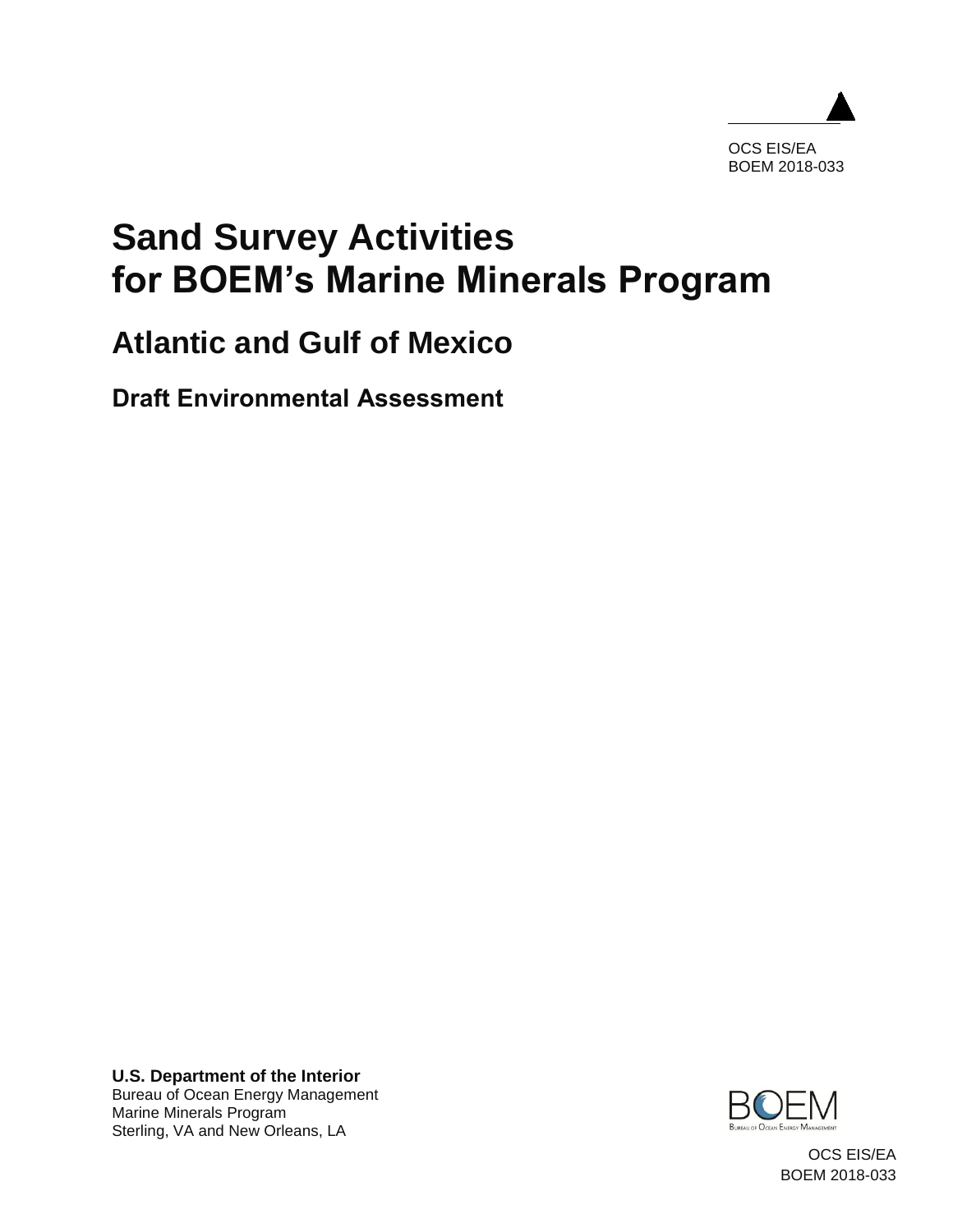# **Sand Survey Activities for BOEM's Marine Minerals Program**

## **Atlantic and Gulf of Mexico**

**Draft Environmental Assessment**

Author

Bureau of Ocean Energy Management Marine Minerals Program

Published by

**U.S. Department of the Interior Bureau of Ocean Energy Management Marine Minerals Program Sterling, VA and New Orleans, LA**

**Sterling, VA and New Orleans, LA June 2018**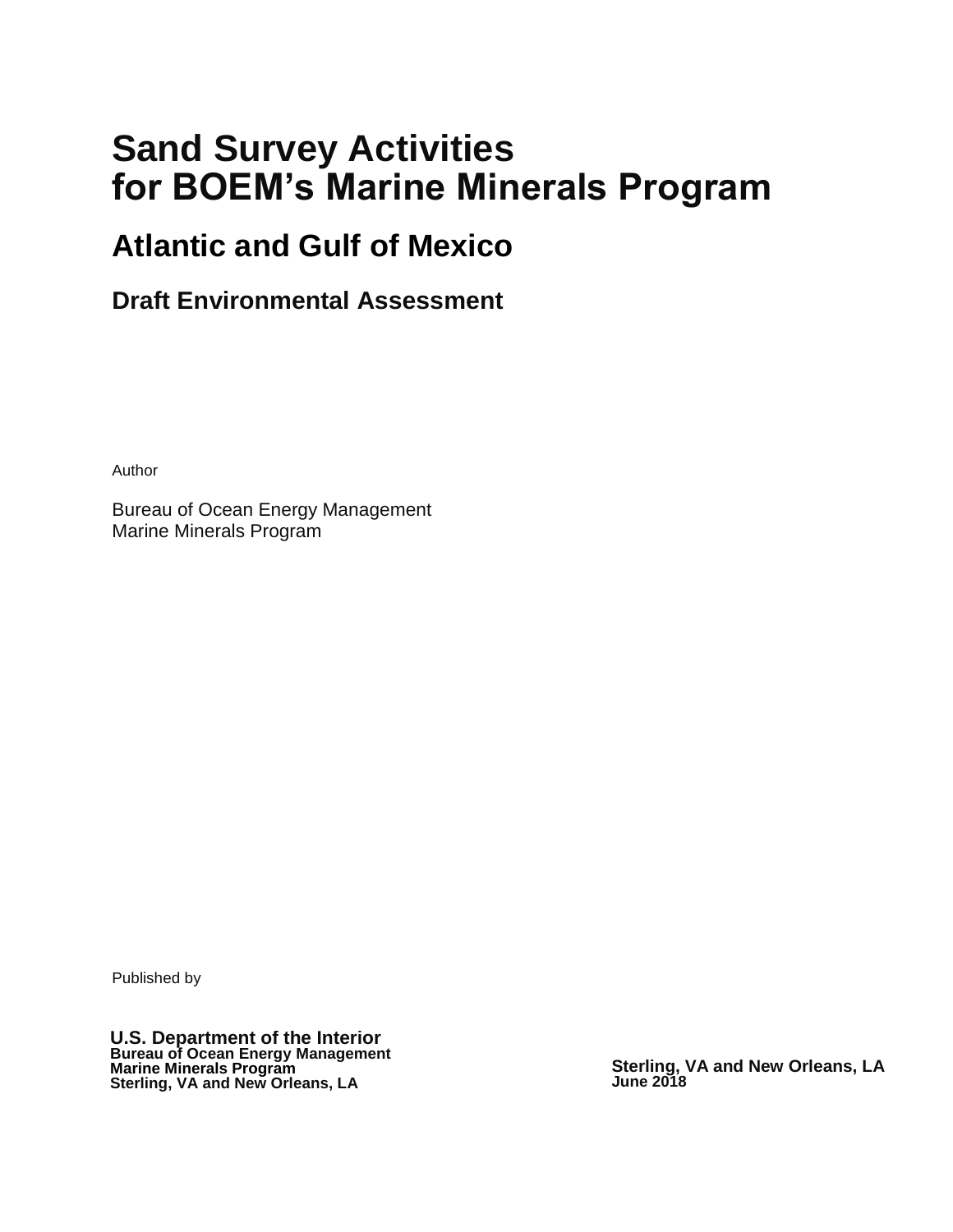## **Table of Contents**

|                |       | Page |
|----------------|-------|------|
| $\mathbf{1}$   |       |      |
|                | 1.1   |      |
|                | 1.2   |      |
|                | 1.3   |      |
|                | 1.4   |      |
| $\overline{2}$ |       |      |
|                | 2.1   |      |
|                | 2.2   |      |
|                | 2.3   |      |
|                | 2.4   |      |
| 3              |       |      |
|                | 3.1   |      |
|                | 3.2   |      |
|                | 3.4   |      |
|                | 3.4.1 |      |
|                | 3.4.2 |      |
|                | 3.5   |      |
| $\overline{4}$ |       |      |
| 5              |       |      |
| 6              |       |      |
| $\tau$         |       |      |
|                |       |      |
|                |       |      |
|                |       |      |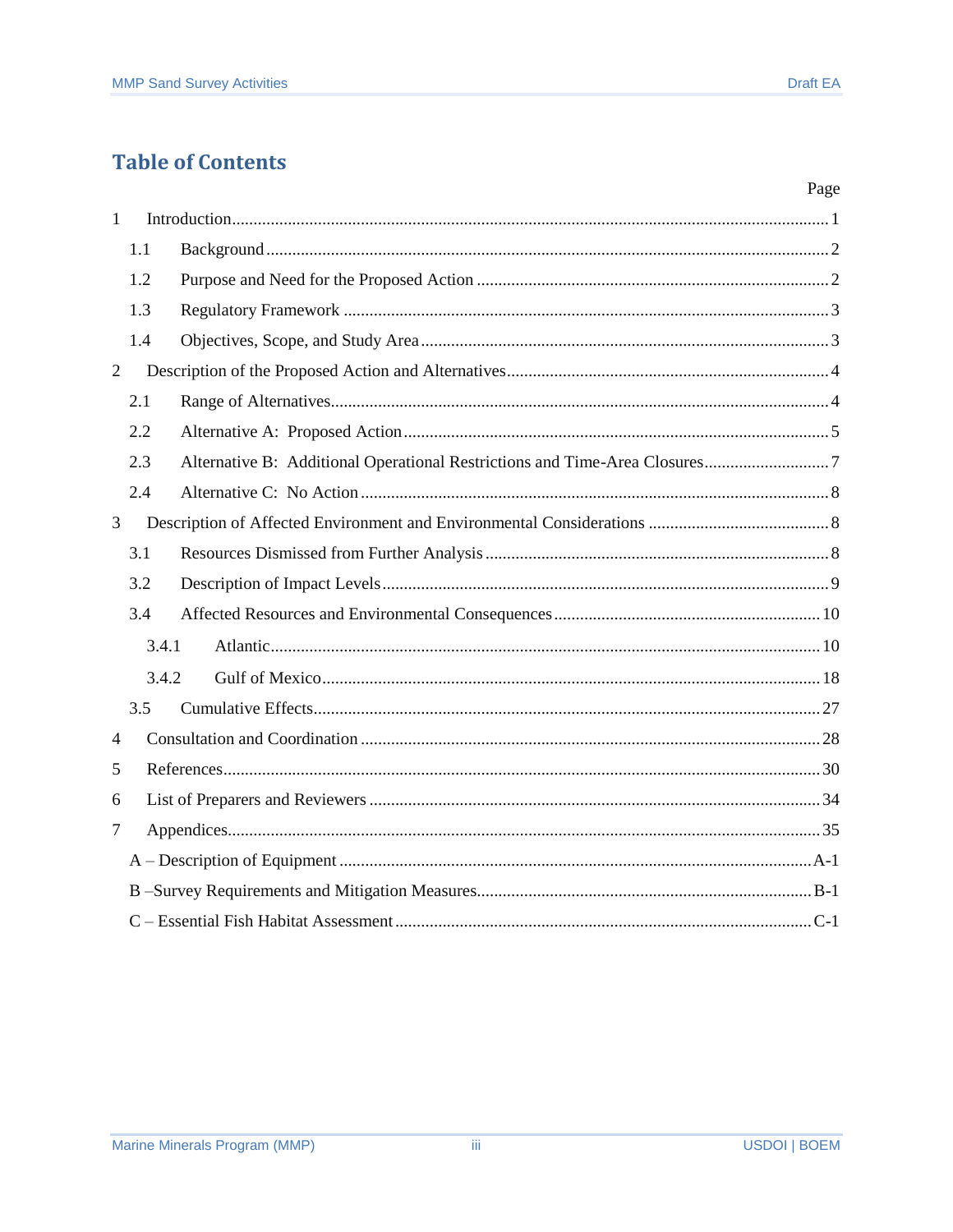## <span id="page-3-0"></span>**1 Introduction**

The Bureau of Ocean Energy Management's (BOEM) Marine Minerals Program (MMP) has prepared an Environmental Assessment (EA) to describe and evaluate the potential environmental impacts related to geological and geophysical (G&G) survey activities that support identification, delineation, monitoring, and scientific investigation of sand resources (herein referred to as sand survey activities) on the Atlantic and Gulf of Mexico (GOM) Outer Continental Shelf (OCS) (Figure 1-1). The proposed activities, funded or managed by BOEM, would occur within a small portion of BOEM's North Atlantic, Mid-Atlantic, South Atlantic, Straits of Florida, and the Gulf of Mexico's Eastern, Central, and Western Planning Areas. This EA provides an analysis to help determine whether significant impacts on Atlantic and GOM resources could occur as a result of the proposed sand survey activities and specifies mitigation measures that would be implemented to avoid, reduce, or minimize impacts.

BOEM has prepared this EA in compliance with the National Environmental Policy Act (NEPA) (42 United States Code [U.S.C.] §§ 4321 *et seq*.); the Council on Environmental Quality Regulations (Title 40 Code of Federal Regulations (CFR) parts 1500–1508); and U.S. Department of the Interior regulations (43 CFR part 46). This NEPA process has been integrated to achieve compliance with other environmental regulations to reflect relevant environmental concerns, avoid delays, and address potential conflicts or challenges.



**Figure 1-1. Proposed Study Area for Sand Survey Activities in Support of BOEM's Marine Minerals Program**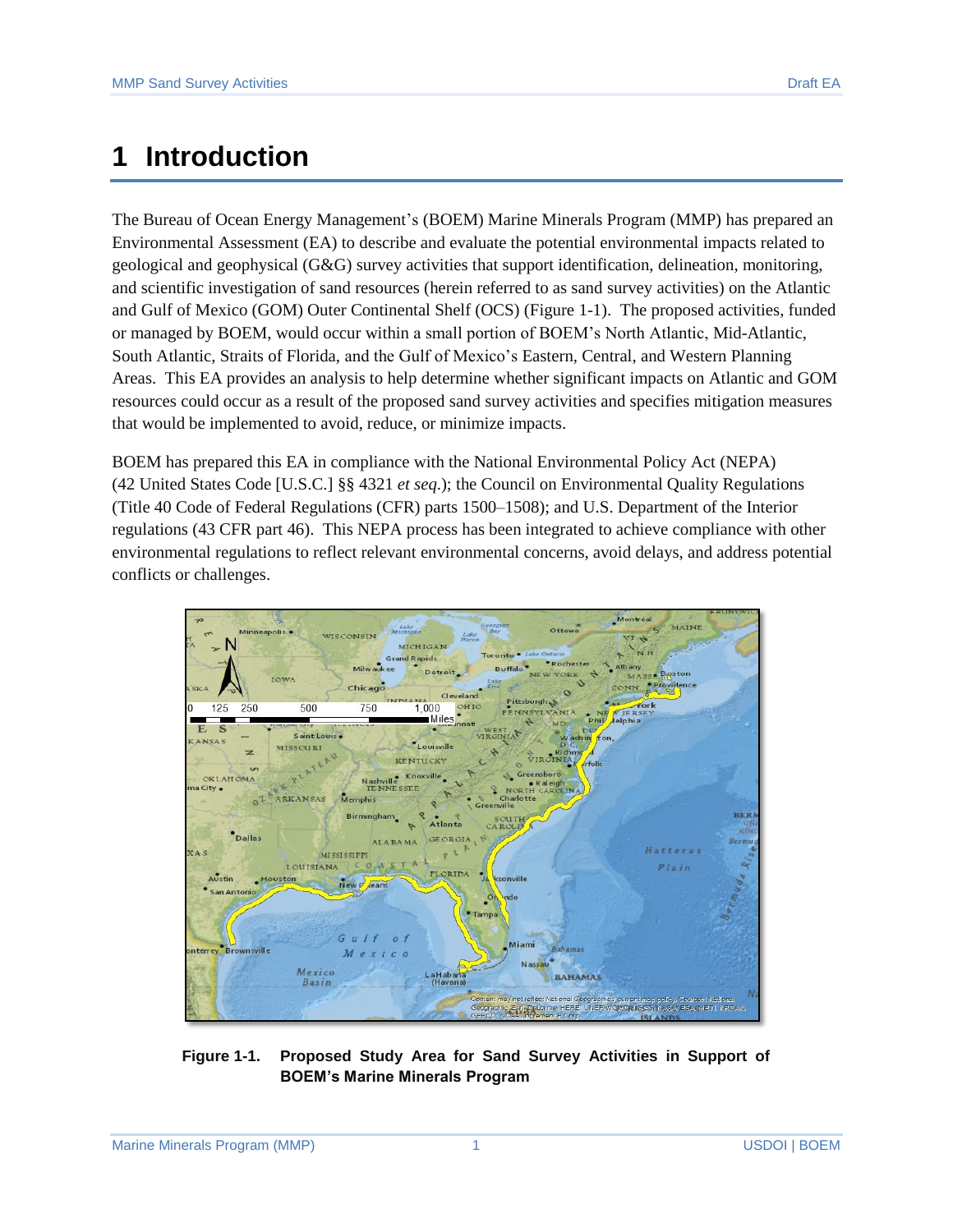## <span id="page-4-0"></span>**1.1 BACKGROUND**

BOEM is responsible for managing the extraction of non-energy minerals (primarily sand and gravel) for, among other things, use in coastal resiliency and storm damage reduction projects, including beach nourishment and coastal restoration. As stewards of OCS sand and gravel resources BOEM, through its Marine Minerals Program (MMP), must carefully manage their use while supporting coastal resiliency initiatives to nourish eroded beaches, conserve sensitive wildlife areas, and restore barrier islands and wetlands that provide natural protection from storms. By proactively developing an inventory of OCS sand resources, BOEM is in the unique position to manage use conflicts and foster ecosystem health while supporting the following national interests:

- provide resources to Federal and state agencies and localities to reduce damages to coastal infrastructure;
- respond to emergency requests for use of OCS sand resources following storm events; and
- restore parkland, wildlife refuges and habitat, and other areas, which can promote the longterm sustainability of communities and ecosystems.

To determine which OCS areas contain compatible sand resources (generally based on sediment grain size, shape, sorting, color, mineralogy, sediment deposit volume and geometry, and proximity to project sites) and facilitate stewardship responsibilities, BOEM is proposing to conduct sand survey activities to identify, delineate, monitor, and research potential sand resources for future projects.

## <span id="page-4-1"></span>**1.2 PURPOSE AND NEED FOR THE PROPOSED ACTION**

The purpose of the proposed action is to identify potential sand resources for projects as well as facilitate access to and support management of OCS sand resources that may be needed in beach nourishment and coastal restoration projects. By collecting and analyzing sand survey data prior to an immediate or emergency need, BOEM can help proactively identify sand resources for enhancing coastal resiliency, better manage resources within its jurisdiction, and develop a more comprehensive understanding of available resources. Data collected may support programs such as the MMP's National Sand Inventory and Deepwater Horizon Gulf Restoration programs, which includes but is not limited to; the Resources and Ecosystems Sustainability, Tourist Opportunities, and Revived Economies of the Gulf Coast States Act (RESTORE Act) and Natural Resource Damage Assessment and Restoration (NRDAR).

The proposed action is needed to identify additional OCS sand resources for beach nourishment and coastal restoration projects because sand resources in State waters are either diminishing or are of poor quality, or otherwise unavailable. Dredging sand closer to shore in State waters can also lead to more severe environmental effects. Using nearshore sand often occurs within the active coastal system, compromising long-term effectiveness of projects and failing to address the need to supplement a deficit in the coastal sand budget. Using OCS sand resources introduces new sand from outside of the active coastal system to decrease the coastal sand deficit, improving project sustainability and geomorphic function (Hilton and Hesp 1996).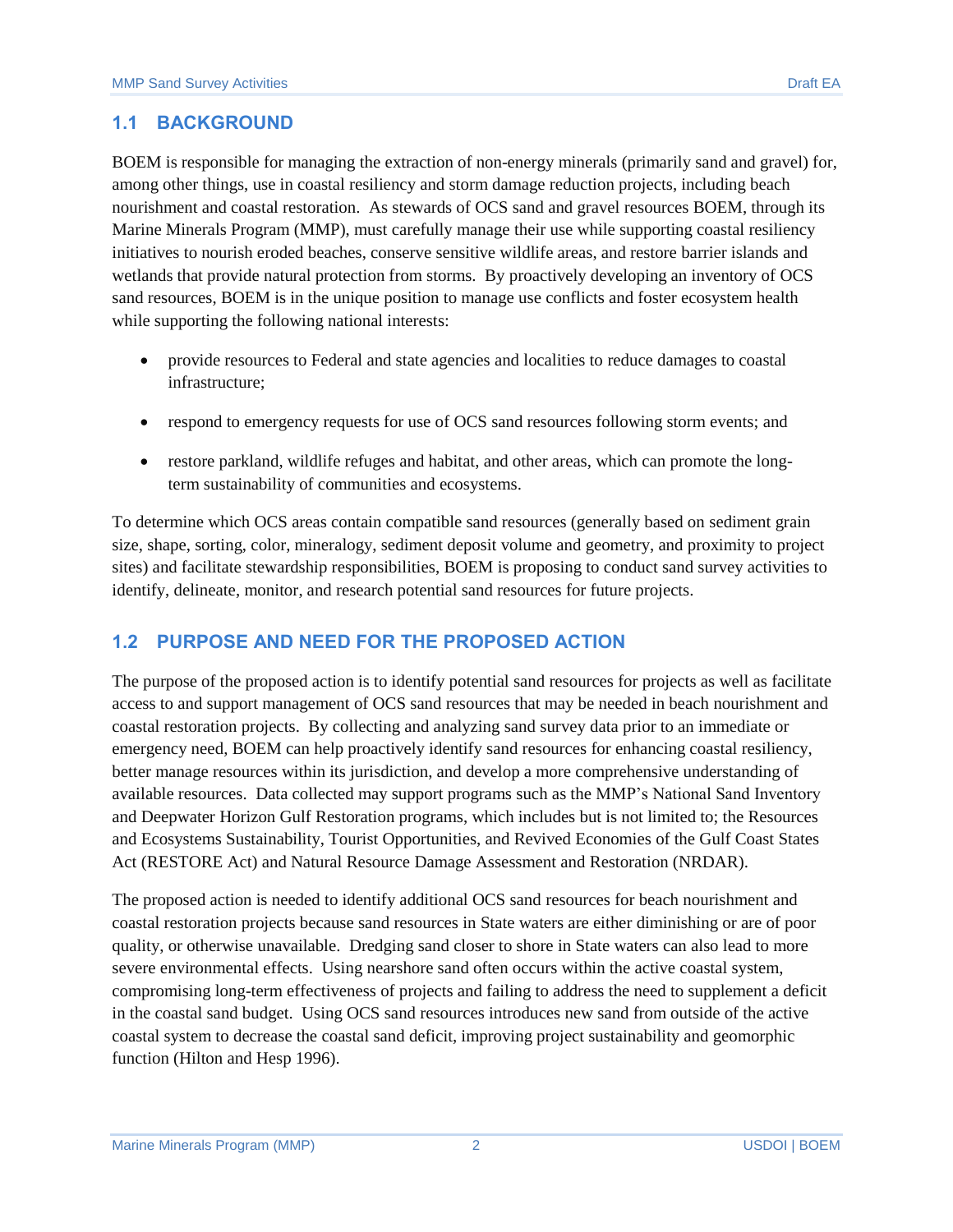### <span id="page-5-0"></span>**1.3 REGULATORY FRAMEWORK**

The Outer Continental Shelf Lands Act (OCSLA), as amended, provides DOI the authority to manage minerals on the United States OCS out to 200 nautical miles (nmi) (230 miles [m]; 370 kilometers [km]) from shore. Section 11 of the OCSLA, as amended, authorizes the Secretary of the Interior (Secretary), through BOEM, to approve the exploration of marine minerals (e.g., sand, gravel, and shell resources). OCSLA defines the term "exploration" as the process of searching for minerals, including geophysical surveys and geological sampling. Section 8(k) of the OCSLA allows BOEM to negotiate, on a noncompetitive basis, the rights to OCS sand, gravel, or shell resources for shore protection, beach or wetlands restoration projects, or use in construction projects funded in whole or in part by, or authorized by, the Federal Government. In addition, Section19(e) authorizes the use of cooperative agreements with affected States and eligible stakeholders to be meeting the requirements of the OCSLA, including the sharing of information, joint utilization of available expertise, and formation of joint monitoring arrangements to carry out applicable Federal and State laws, regulations, and stipulations relevant to OCS operations both onshore and offshore. BOEM uses cooperative agreements with Atlantic and Gulf Coast States to assist in the inventory of offshore sand resources.

BOEM strives to ensure that all actions on the OCS are undertaken in a technically safe and environmentally sound manner. This EA is being used to support associated consultations according to other environmental laws, including the Endangered Species Act (ESA), Magnuson-Stevens Fishery Conservation and Management Act (MSFCMA), Coastal Zone Management Act (CZMA), and National Historic Preservation Act (NHPA) (Chapter 4).

### <span id="page-5-1"></span>**1.4 OBJECTIVES, SCOPE, AND STUDY AREA**

The objectives of this EA are to complete the following:

- characterize proposed sand survey activities that support identification, delineation, monitoring, and research of sand resources on the Atlantic and Gulf of Mexico OCS;
- describe alternatives to the proposed action;
- identify and analyze direct, indirect, and cumulative impacts that could result from implementing the proposed action and alternatives; and
- evaluate mitigation measures that are practical and feasible to ensure impacts on the human and natural environments are avoided or minimized to the extent possible.

The Study Area lies within the Atlantic and GOM coastal waters out to 50 meters (m) (164 feet [ft]) deep (Figure 1-1) in addition to state waters investigated through state cooperative agreements. Sand survey activities would not occur across the entire Study Area simultaneously but would be of limited spatial extent at any one time. The Study Area includes adjacent transit corridors used for vessel mobilization, demobilization, and access to support bases. Sensitive and protected areas, such as Cape Cod Bay, Stellwagen Bank National Marine Sanctuary, and Florida Keys National Marine Sanctuary, are specifically excluded.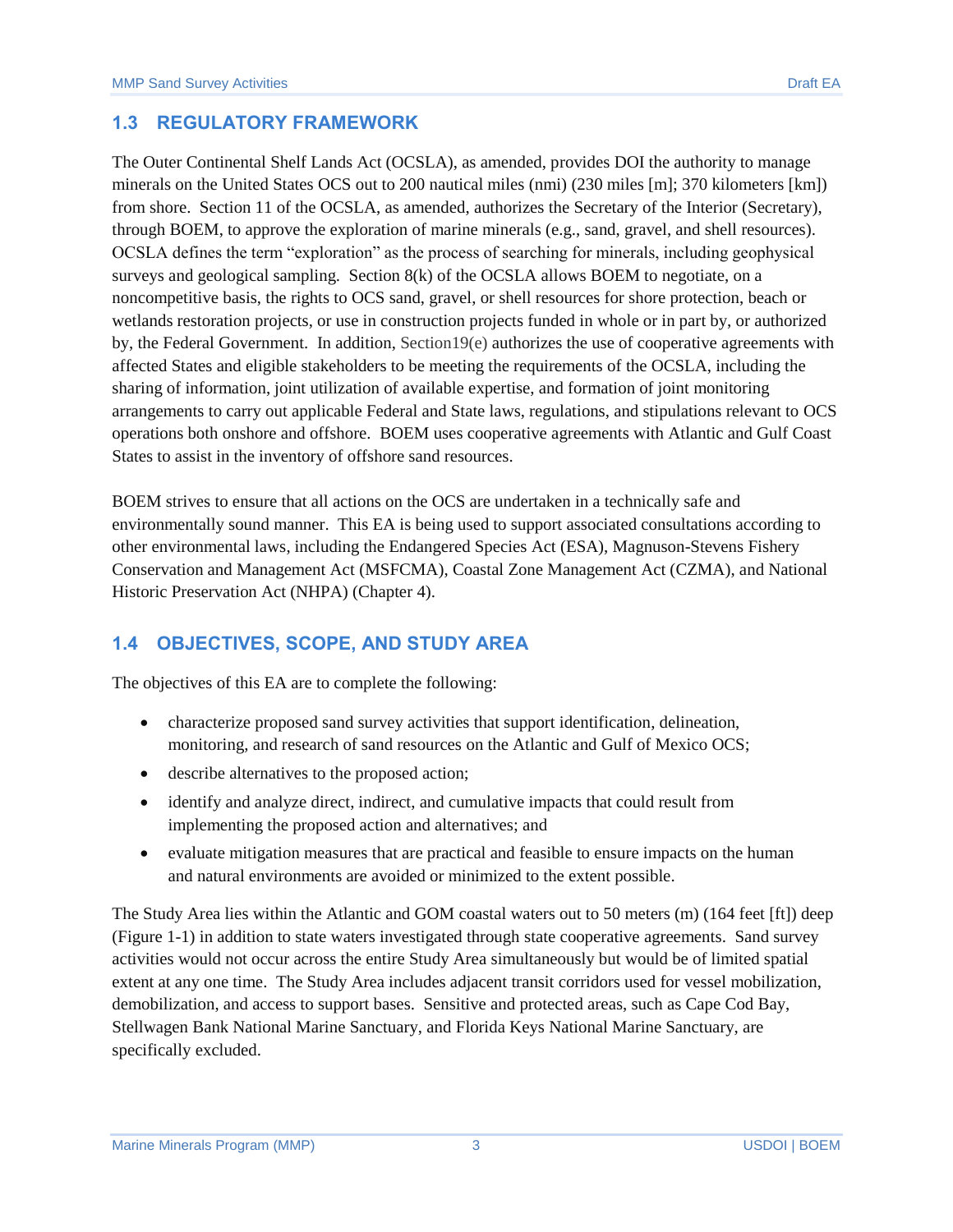Prior to sand survey activities commencing, BOEM would coordinate with coastal states, Federal stakeholders, and relevant regional planning bodies at BOEM Sand Management Working Groups (SMWG) and other facilitated meetings to determine areas with the greatest potential need for OCS sand resources and the greatest data gaps, in order to identify priority survey sites. Detailed survey and sampling plans would be developed and coordinated as appropriate prior to undertaking any sand survey activities; these plans would define the geographic scope and relative timing of the proposed activities and consultations.

Similar activities could occur in adjacent State waters as an extension of OCS resource area identification and delineation, but unless these activities occur as part of a BOEM cooperative agreement, these are not considered in this analysis. Construction activities, including beach nourishment and wetlands reconstruction, are not considered connected actions and are not included in this analysis. Any such proposals would be considered individually and subjected to separate environmental reviews.

## <span id="page-6-0"></span>**2 Description of the Proposed Action and Alternatives**

## <span id="page-6-1"></span>**2.1 RANGE OF ALTERNATIVES**

The proposed action is a set of comprehensive sand survey activities using state-of-the-art technology and methods to identify, delineate, monitor, and research OCS sand resources. Sand survey equipment types used to support these activities were presented in previous BOEM documents (BOEM 2014a; BOEM 2014b; BOEM 2017) and are incorporated by reference, with some details summarized in Appendix A. Data will be collected in close coordination with or by States and will support both long-term and emergency planning goals of BOEM's Marine Minerals Program and would be distributed widely among coastal stakeholders for their planning purposes. A rigorous mitigation strategy to minimize environmental effects is included as a component of the proposed action (Appendix B). The proposed action would include three components: (1) reconnaissance-scale surveys to identify and delineate OCS sand resources; (2) site-specific, high-resolution geophysical surveys to further delineate borrow areas and investigate the presence of objects of archaeological significance, munitions of explosive concern (MEC), and hard bottom or other sensitive benthic habitat in the vicinity of potential borrow areas; and (3) research and/or monitoring surveys to detect geologic and morphological changes in sand resource areas. This NEPA analysis will stand in perpetuity, with an evaluation of accuracy and any necessary updates at least every five years, unless a change in the proposed action or new information warrants updating sooner.

The action alternatives are alike in scope and vary only by the sequence of data collection and in mitigation measures affecting the duration/time of operations and technology (summarized in Chapter 2.2 and detailed in Appendix B). Alternatives A and B address the purpose and need as outlined in Chapter 1.2, along with the No Action Alternative required by NEPA. Evaluated in this EA and described below are the following alternatives: A – The Proposed Action; B – Additional Operational Restrictions and Time-Area Closures; and C – No Action Alternative.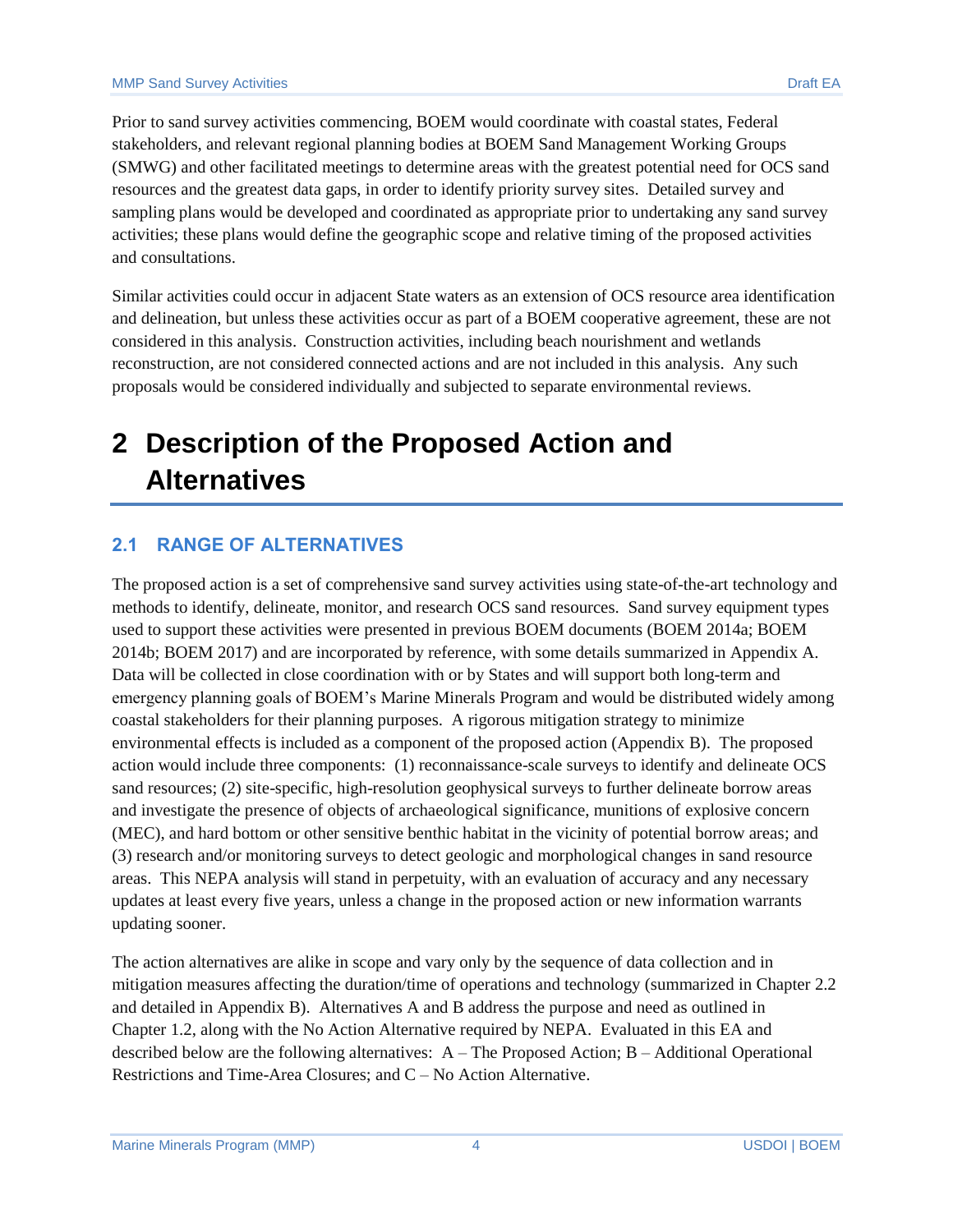### <span id="page-7-0"></span>**2.2 ALTERNATIVE A: PROPOSED ACTION**

The proposed action is a comprehensive and systematic data collection approach to identify, delineate, monitor, and research Atlantic and Gulf of Mexico OCS sand resources. Historically BOEM has funded and conducted varying levels of effort on the OCS to identify sand resources and delineate potential borrow areas. In some areas, reconnaissance studies are still needed as a first step to identify potential sand resources. Reconnaissance studies use wider spaced survey lines over comparatively large areas (i.e., regional in scope) to identify sand bodies and characterize the shallow geological framework and surficial geology of potential sand resources. These surveys would help to ascertain if sand resources are of a certain quality (sediment type) and quantity to warrant further exploration. Site-specific studies use tighter line spacing over a smaller area to delineate the lateral and vertical extent of new borrow areas and to determine the presence of any limitations to the use of these resources (e.g., cultural resources, sensitive habitat, etc.). Additionally, surveys may occur before and after a dredge event to monitor any changes to a sediment resource and/or conduct specific research to understand the complexities of the environment (e.g., physical, biological, geological, etc.) and potential implications in accordance with BOEM's stewardship responsibilities.

In total, it is anticipated that approximately 70–85% of the survey work conducted under the proposed action would be reconnaissance in nature and that 15–30% would be site-specific, high-resolution surveys or associated with scientific investigation or project-specific monitoring. Sand survey activities, whether reconnaissance or site-specific in nature, could be conducted simultaneously or in sequence, depending upon the information needs, field conditions, and efficiency factors.

Two general survey types would be employed: geophysical surveys for mapping the geologic framework and seafloor condition and geological surveys to collect sediment samples and shallow sediment cores (20 ft [6.1 m] maximum length). The geophysical surveys obtain information about sedimentary architecture, shallow hazards (e.g., MEC or buried cables), archaeological resources, and sensitive benthic habitats and do not impact the seafloor; geological surveys collect information on sediment composition and textural properties and do impact the seafloor. Vessels would range from approximately 28 to 120 ft (9 to 37 m), depending on survey needs, and travel 3-5 knots (5.6-9.3 km/hr), but may travel 10-12 knots (19-22 km/h) in transit. Survey techniques and equipment are shown in Table 2.1 and Appendix A.

Surveys would aim to decrease the overall number of vessel mobilizations and reduce redundant data collection. The survey design and selection of technologies, deployment modes, and timing would balance data quality needs and avoid and minimize potential environmental impacts. To the extent possible, BOEM proposes to use the least number of lowest-energy (and highest-frequency) acoustic sources to obtain the necessary geophysical data, thereby reducing the potential for impacts to marine animals. Appendix A provides a more detailed characterization of these proposed sources and their sound propagation characteristics. No airguns or sparkers would be used.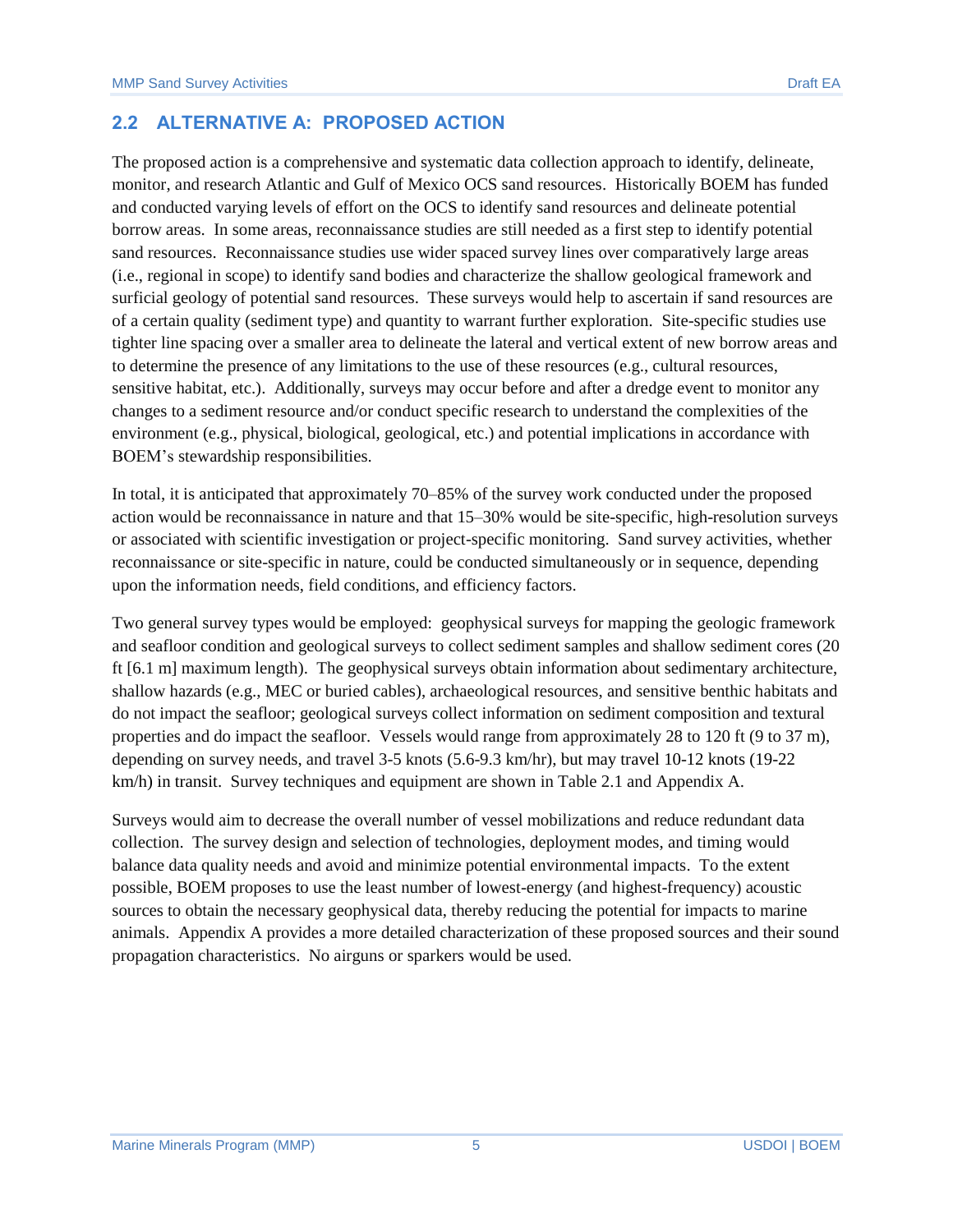| <b>Survey</b><br><b>Purpose</b>                                                                                                | <b>Depiction of Acquired Data</b> | <b>Survey</b><br><b>Technology</b>                                                                       | <b>Platform/Equipment</b><br><b>Used</b>                                                                                                              | <b>Study Type</b>                            |
|--------------------------------------------------------------------------------------------------------------------------------|-----------------------------------|----------------------------------------------------------------------------------------------------------|-------------------------------------------------------------------------------------------------------------------------------------------------------|----------------------------------------------|
| Identify near-<br>bottom<br>sedimentary<br>architecture                                                                        |                                   | Sub-bottom<br>profiling: chirp<br>or boomer                                                              | Vessel, chirp profiler or<br>boomer, and<br>hydrophone array (only<br>with boomer source)                                                             | Reconnaissance,<br>Site-Specific             |
| Map seafloor<br>bathymetry,<br>image the<br>seafloor.<br>archaeological<br>resources, and<br>benthic habitat<br>potential      |                                   | Bathymetry:<br>multibeam or<br>interferometric<br>swath                                                  | Vessel, multibeam, or<br>interferometric<br>transducer                                                                                                | Reconnaissance,<br>Site-Specific             |
| Image the<br>seafloor,<br>archaeological<br>resources,<br>benthic habitat<br>potential, and<br>relic landscapes                |                                   | Side-scan sonar<br>or acoustic<br>backscatter<br>from multibeam<br><b>or</b><br>interferometric<br>swath | Vessel, side-scan sonar<br>tow fish, multibeam, or<br>interferometric<br>transducer                                                                   | Site-Specific,<br>possibly<br>Reconnaissance |
| Archaeological<br>resources and<br>hazards<br>potential,<br>including<br><b>MECs</b>                                           |                                   | Magnetometer                                                                                             | Vessel, magnetometer<br>tow fish                                                                                                                      | Site-Specific                                |
| Verify<br>geophysical<br>data, determine<br>sediment<br>attributes and<br>beach<br>compatibility,<br>delineate<br>borrow areas | Sandy Mud<br>Medium Sand          | Sediment<br>samples:<br>vibracoring<br><b>or</b><br>grab samples                                         | Vessel, vibracore rig,<br>core barrel (20-ft<br>penetration maximum),<br>limited anchoring if not<br>using dynamic<br>positioning or live-<br>boating | Reconnaissance,<br>Site-Specific             |

#### **Table 2-1. Geological and Geophysical Survey Techniques for Sand Surveys**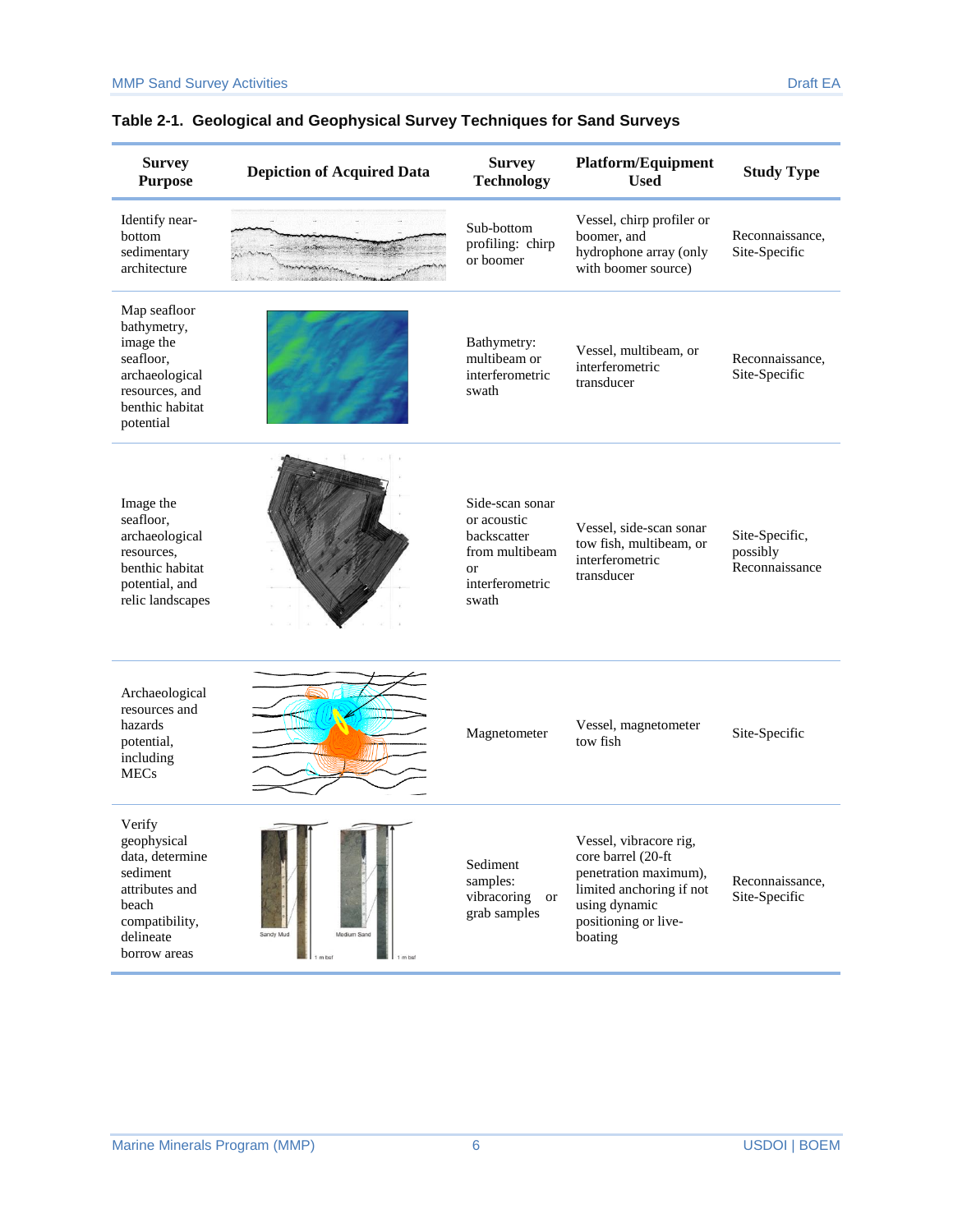On average, up to about 70 line-miles (113 km) of geophysical data could be collected per day, assuming that site-specific survey data are not collected simultaneously with reconnaissance-level data. It is anticipated that 8,000-16,000 line-miles (12,875-25,750 line-km) of geophysical surveys could be collected for the entire Study Area in one year. For sediment samples, which are primarily used to ground-truth the geophysical data, approximately 15 vibracores and up to 50 benthic grabs per day could be collected, although it is anticipated that most would be vibracores, with a small portion being grab samples. A total of 2,000-3,000 geological samples could be collected in one year. All estimates are based on one vessel completing the surveys; however more than one vessel could be used. For a given survey, mobilization of the vessel and crew would occur, though frequency would depend on the location and scope of activities.

All activities would comply with relevant environmental laws, mitigation measures, and best practices including BOEM protocols and guidelines (Appendix B), such as:

- time-area restrictions for geophysical surveys in the Atlantic;
- a geophysical survey protocol;
- a vibracore sampling protocol;
- nighttime surveying and passive acoustic monitoring protocol;
- a vessel strike avoidance protocol;
- historic and pre-contact site avoidance and reporting requirements;
- sensitive benthic habitat and communities avoidance requirements;
- marine pollution control plan;
- marine debris awareness program; and
- navigational and commercial fisheries conflicts minimization requirements.

These measures are consistent with those from previous geological and geophysical NEPA documents (BOEM 2014a; BOEM 2014b; BOEM 2017) and are discussed in Appendix B. Strategies to track, monitor, and report the results of mitigations would be established during the development of the detailed survey plans on a project-by-project basis.

## <span id="page-9-0"></span>**2.3 ALTERNATIVE B: ADDITIONAL OPERATIONAL RESTRICTIONS AND TIME-AREA CLOSURES**

Under this alternative, the same suite of activities would occur with the implementation of the same mitigation suite as Alternative A, but additional mitigation requirements and restrictions would be employed. This alternative is designed to meet the underlying purpose and need, while incrementally reducing environmental impacts from survey activities. Mitigation measures applicable to proposed activities in Alternative B would include implementation of:

- additional operational restrictions for geophysical surveys; and
- additional site-specific, time-area closures in the Atlantic.

These mitigation measures are discussed in more detail in Appendix B.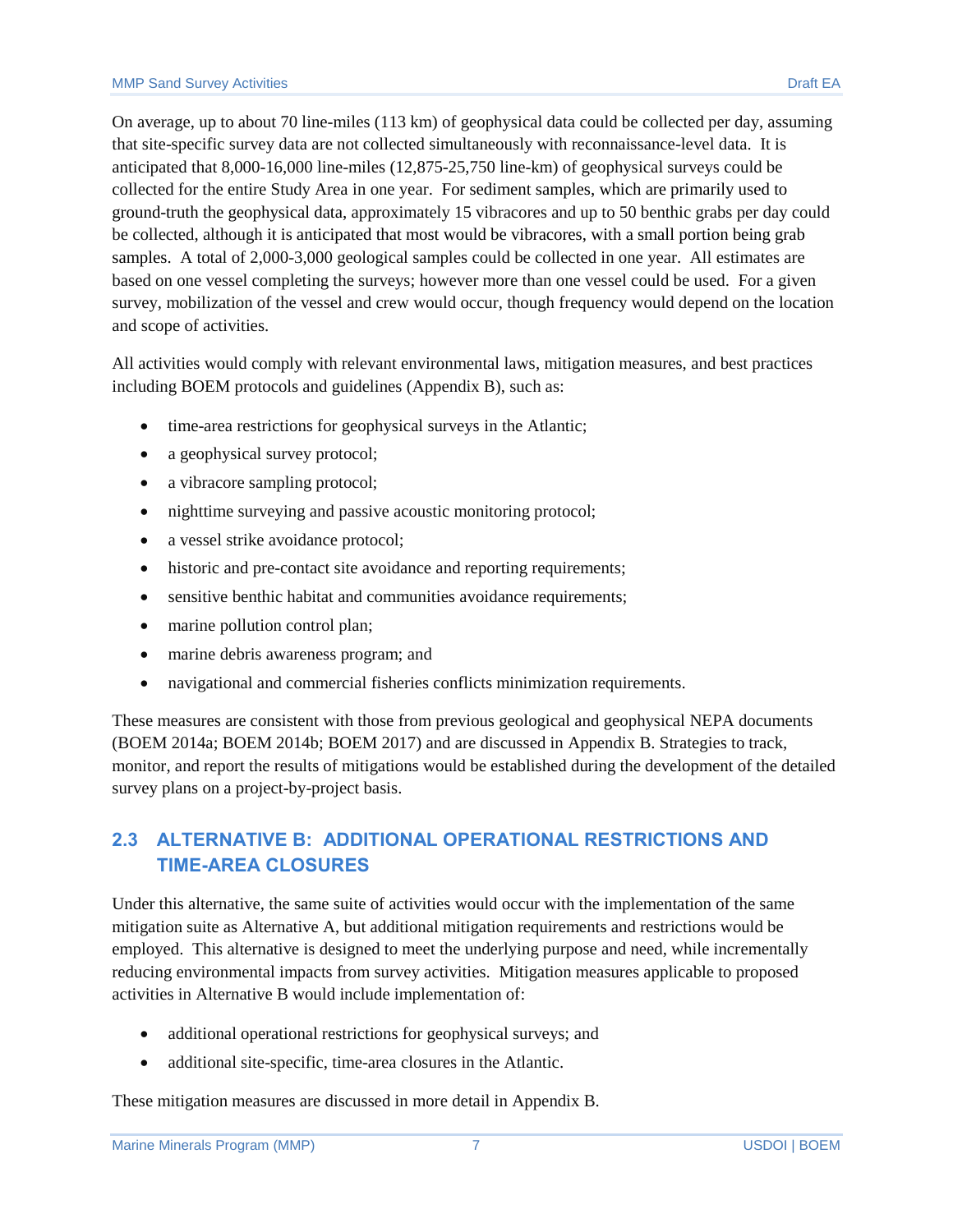### <span id="page-10-0"></span>**2.4 ALTERNATIVE C: NO ACTION**

Under the No Action Alternative (required under 40 CFR § 1502.14(d)), a comprehensive and programmatic approach to the inventory, study, and monitoring of sand resources in the Atlantic and Gulf of Mexico OCS would not occur. Instead, sand survey activities would undergo individual NEPA and environmental compliance, which would require substantially more time. This time cost may jeopardize the execution and feasibility of some activities, resulting in less information and data. The No Action Alternative would limit the effectiveness and efficiency of BOEM's management of OCS sediment since the understanding of the quantity and quality of this sediment would likely decrease. Without environmental coverage for sand survey activities in place, BOEM may also be delayed in emergency situations following extreme weather events when sand sources need to be identified and managed. Issuance of agreements for use of OCS sand would continue.

## <span id="page-10-1"></span>**3 Description of Affected Environment and Environmental Considerations**

This chapter characterizes the environmental resources and describes the potential impacts on those Study Area resources that could occur from implementing the proposed action and alternatives.

### <span id="page-10-2"></span>**3.1 RESOURCES DISMISSED FROM FURTHER ANALYSIS**

BOEM reviewed several recent environmental documents that address potential effects from sand survey activities and other G&G sampling on physical, biological, and sociocultural resources (MMS 2004, NSF and USGS 2011, BOEM 2014a, BOEM 2014b, BOEM 2017, NOAA 2013, CSLC 2013). Impactproducing factors (IPFs) most relevant to the proposed activities include (1) noise from active sound sources and vessel operations, (2) strike risk associated with vessel presence/traffic, (3) vessel wastes and accidental discharges, and (4) seafloor disturbance.

CEQ instructs Federal agencies to focus the effects analysis on those effects and issues in a manner proportional to their relevance and potential significance. Negligible impacts are expected to result from the proposed activities to the five resource areas discussed below and will not be evaluated further:

- Air *Quality*: Small survey vessels involved in sand survey activities emit a variety of air pollutants including nitrogen oxides, sulphur oxides, particulate matter, volatile organic compounds, carbon monoxide, and greenhouse gas emissions (e.g., carbon dioxide). Emissions from vessel operations are expected to be far enough offshore and localized during transit that they would disperse rapidly, so as to not contribute to onshore air quality, ozone violations, and/or increase pollutants such that public health is affected.
- *Water Quality*: Water quality could be affected during survey operations following discharge of sanitary and domestic wastes and cooling water. Although accidental spills are unexpected, all operations would be conducted under a marine pollution control plan (Appendix B). An increase in turbidity may occur from geological sample collection, but these activities are temporary and short-term, therefore the effects are expected to be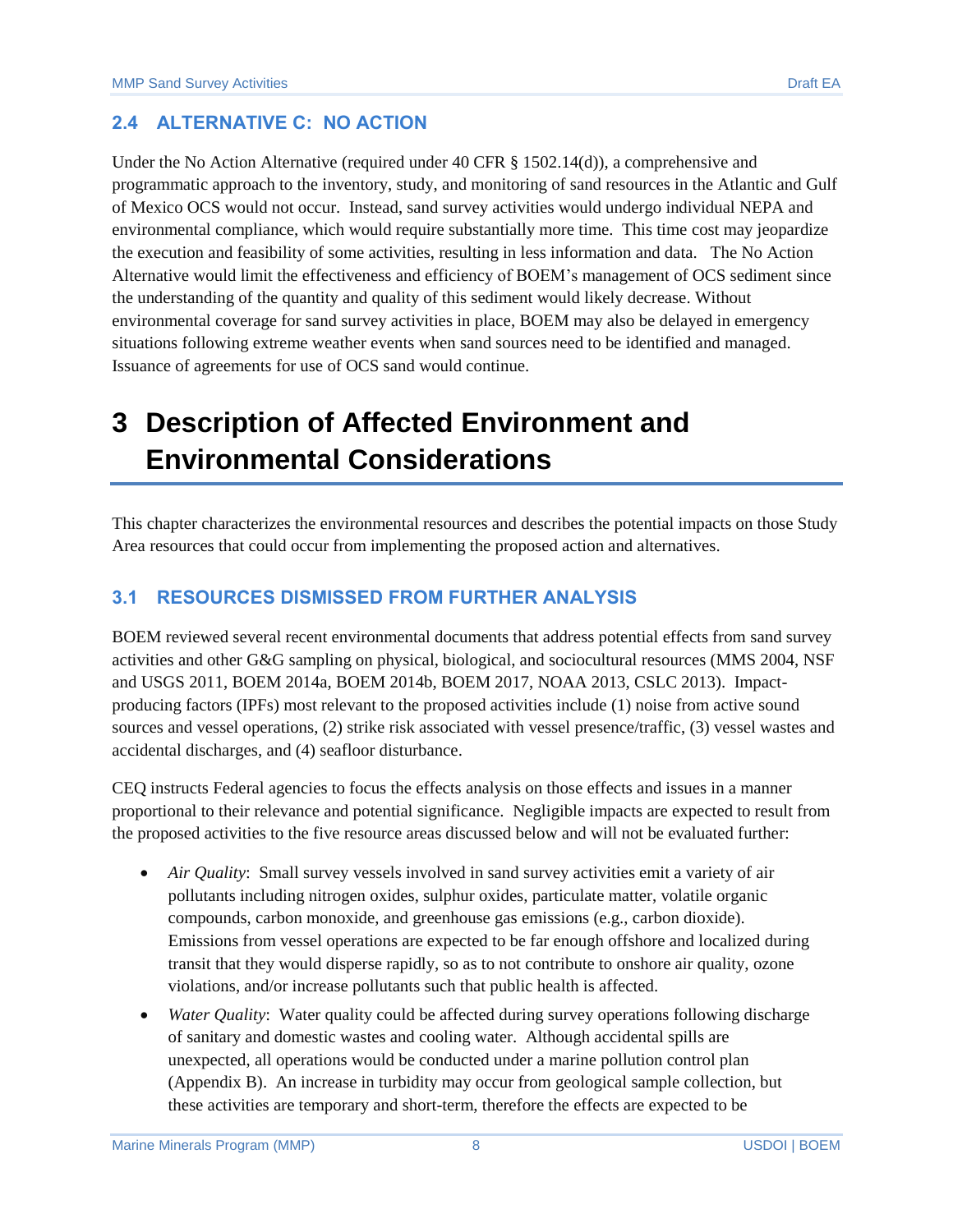negligible. Due to the operational and regulatory requirements, BOEM has determined that impacts on water quality would be very limited and localized.

- *Phytoplankton and Zooplankton*: Primary and secondary production supports higher trophic levels, including forage fishes, large fishes, seabirds, sea turtles, and marine mammals. Impacts on phytoplankton and zooplankton would be minimal and limited to the area immediately around sound sources or if water quality conditions were to become impaired.
- *Aesthetics*: The presence of intermediate-size survey vessels (typically 50-150 ft [15-46 m] in length) is not unusual offshore the Atlantic and Gulf of Mexico seaboards. Sand survey vessels would be far enough offshore, with some beyond the visibility of the shoreline, and operations are spread over a relatively large inner shelf area for a limited time, which would minimize visual impacts at any specific location. Also, survey operations occur more during daylight hours so lighting during nighttime operations would be minimized.
- *Environmental Justice*: The proposed activities are not expected to result in disproportionate impacts on minority or low-income populations because effects on the coastal environment, especially in the vicinity of ports and coastal inlets, would be very limited, short-term, and far enough offshore and disbursed over a large geographic area so as to not contribute to environmental justice issues for a specific community.

## <span id="page-11-0"></span>**3.2 DESCRIPTION OF IMPACT LEVELS**

This EA addresses the environmental consequences of each alternative by resource area, considering the unique attributes of the resource being evaluated. Effects could be direct, indirect, and cumulative. Direct impacts are caused by the activity and occur at the same time and place. Indirect impacts are caused or induced by the activity and occur later in time, or are removed spatially from the location of the activity. Cumulative impacts are those that result from the incremental effect of the activity in combination with other past, present, or reasonably foreseeable future actions. For the purposes of this analysis, impacts are classified as one of four levels.

- **Negligible:** Little or no measurable/detectable impact.
- **Minor:** Impacts are detectable, short-term, extensive or localized, but not severe.
- **Moderate:** Impacts are detectable, short-term, extensive, and severe; impacts are detectable, short-term or long-lasting, localized, and severe; or impacts are detectable, long-lasting, extensive or localized, but less than severe.
- **Major:** Impacts are detectable, long-lasting, extensive, and severe.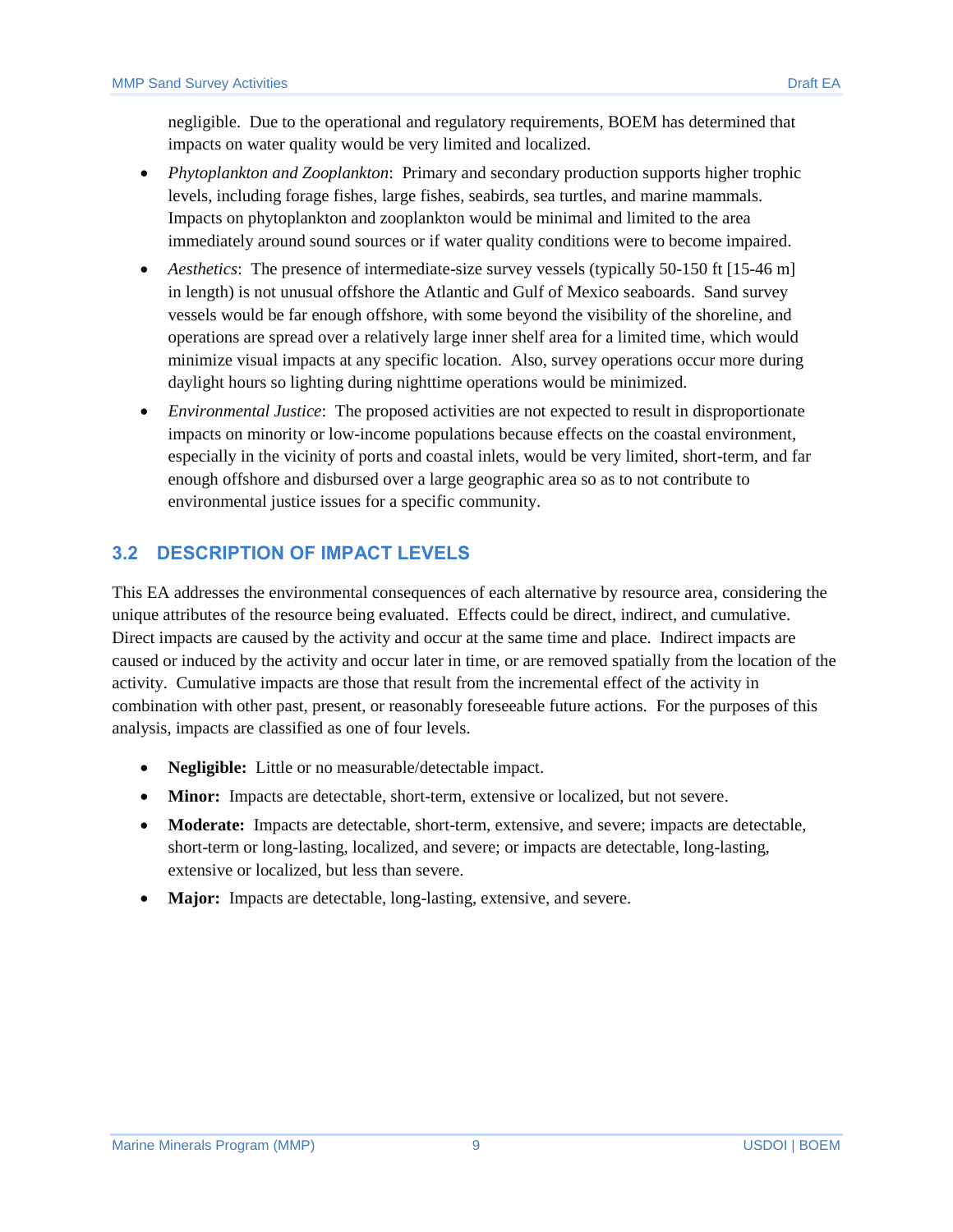### <span id="page-12-1"></span><span id="page-12-0"></span>**3.4.1 Atlantic**

A previous analysis (BOEM 2014b) includes a comprehensive description of Atlantic resources and an analysis of nearly identical proposed sand survey activities. To streamline the current analysis, the previous work has been incorporated by reference and summarized in Table 3-1. Several updates have been identified for: (1) marine mammals, (2) fish and Essential Fish Habitat (EFH), (3) benthic habitat and communities, (4) sea turtles, and (5) marine and coastal birds. Cumulative effects, for both the Atlantic and GOM, can be found in Chapter 3.5.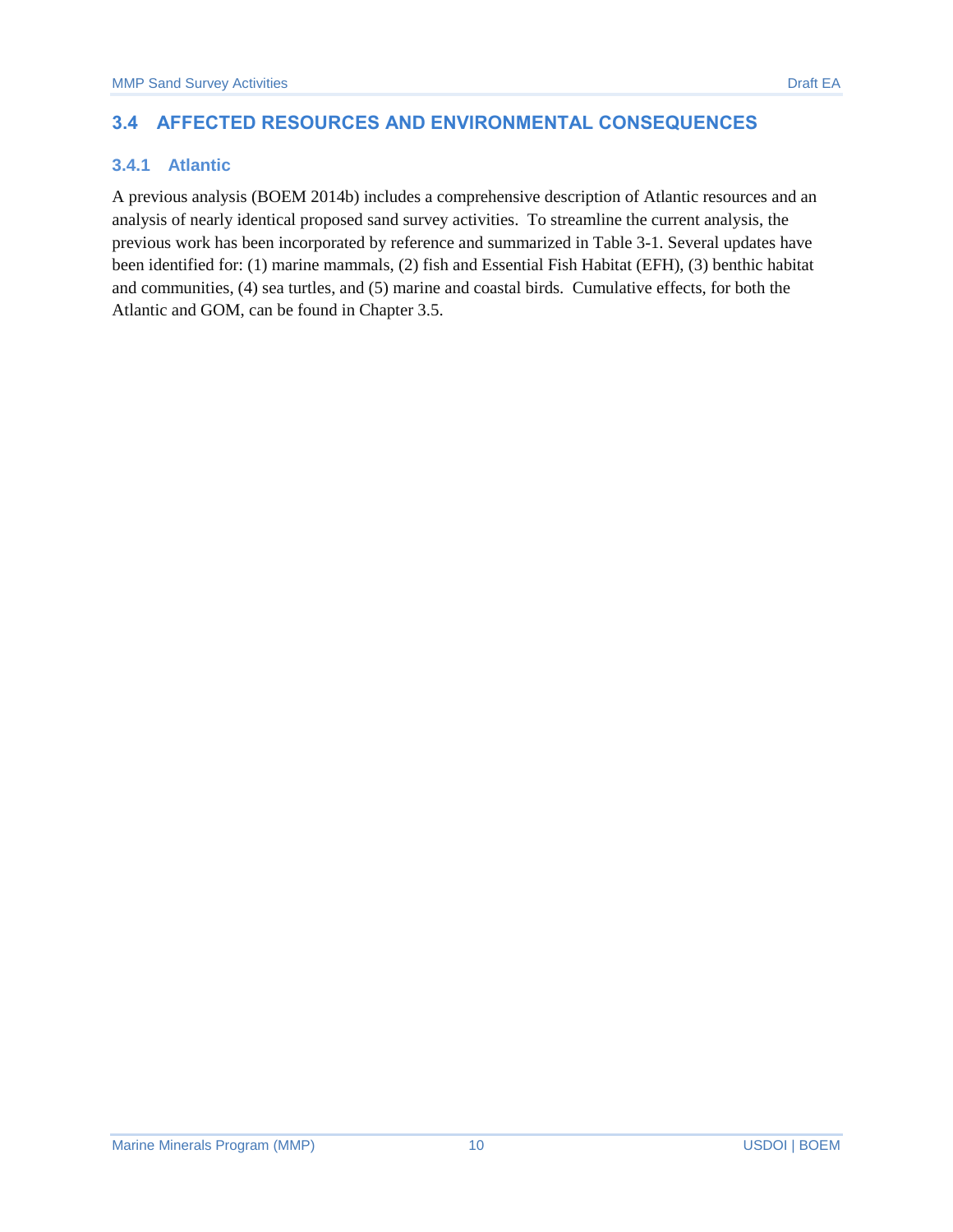Draft EA

|                                                  | <b>Description Summary</b>                                                                                                                                                                                                                                                                                                                                                                                                                                      | <b>Environmental Consequences</b>                                                                                                                                                                                                                                                                                                                                    |                                                                                                                                                                                                                                                                                                                                                                                                     |                                                                                                                                                                                               |  |
|--------------------------------------------------|-----------------------------------------------------------------------------------------------------------------------------------------------------------------------------------------------------------------------------------------------------------------------------------------------------------------------------------------------------------------------------------------------------------------------------------------------------------------|----------------------------------------------------------------------------------------------------------------------------------------------------------------------------------------------------------------------------------------------------------------------------------------------------------------------------------------------------------------------|-----------------------------------------------------------------------------------------------------------------------------------------------------------------------------------------------------------------------------------------------------------------------------------------------------------------------------------------------------------------------------------------------------|-----------------------------------------------------------------------------------------------------------------------------------------------------------------------------------------------|--|
| <b>Resource</b>                                  |                                                                                                                                                                                                                                                                                                                                                                                                                                                                 | <b>Alternative A: The Proposed</b><br><b>Action</b>                                                                                                                                                                                                                                                                                                                  | <b>Alternative B: Additional</b><br><b>Operational Restrictions and</b><br><b>Time-Area Closures</b>                                                                                                                                                                                                                                                                                                | <b>Alternative C: No</b><br><b>Action</b>                                                                                                                                                     |  |
| <b>Marine Mammals</b>                            | A total of 39 marine mammals occur<br>in the Atlantic, representing three<br>taxonomic orders: Cetacean, Sirenia,<br>and Carnivora. Seven of these<br>marine mammals species are<br>federally listed as endangered, of<br>which only the manatee (Trichechus<br>manatus latirostris), North Atlantic<br>right whale (Eubalaena glacialis),<br>fin whale (Balaenoptera physalus),<br>and humpback whale (Megaptera<br><i>novaeangliae</i> ) are likely to occur. | Potential impacts from active<br>acoustic and vessel noise,<br>vessel presence/traffic, vessel<br>wastes and discharges, and<br>bottom disturbance would be<br>negligible to minor because of<br>the implementation of<br>established comprehensive<br>survey protocols and<br>mitigation measures,<br>particularly to limit exposure<br>of marine mammals to noise. | Similar to Alternative A.<br>Additional operational<br>restrictions may lead to more<br>vessel trips resulting in<br>increased exposure to acoustic<br>noise and a greater chance of<br>vessel collisions. Time-area<br>closures may lead to fewer<br>incidental acoustic and marine<br>noise impacts; however,<br>closures could concentrate<br>exposure and impacts within a<br>different season. | The proposed action<br>would be limited.<br>Therefore, there<br>would be fewer<br>potential impacts on<br>marine mammals.                                                                     |  |
| <b>Fish and Essential Fish</b><br><b>Habitat</b> | Two marine fish species that occur in<br>the Study Area, the smalltooth<br>sawfish (Pristis pectinata) and the<br>Atlantic sturgeon (Acipenser<br>oxyrinchus oxyrinchus), are currently<br>listed as endangered. Many specific<br>Habitat Areas of Particular Concern<br>(HAPCs) have been identified for<br>fishes in the Atlantic Region.                                                                                                                     | Potential impacts from active<br>acoustic and vessel noise,<br>vessel presence/traffic, vessel<br>wastes and discharges, and<br>bottom-disturbance impacts are<br>expected to be negligible to<br>minor due to proximity,<br>mobility, and frequency of<br>occurrence.                                                                                               | Additional mobilizations<br>would increase the potential<br>impacts of vessel noise to<br>pelagic, demersal, and highly<br>migratory fish resources and<br>EFH; however, impacts from<br>sound sources and vessel and<br>equipment noise would still be<br>considered negligible to minor.                                                                                                          | The proposed action<br>would be limited.<br>Therefore, there<br>would be fewer<br>potential impacts on<br>pelagic, demersal,<br>and highly migratory<br>fish resources and<br>associated EFH. |  |
| <b>Benthic Habitat and</b><br><b>Communities</b> | The Study Area is comprised of<br>many different bottom compositions<br>with two species of coral, elkhorn<br>(Acropora palmata) and staghorn<br>(Acropora cervicornis), located in<br>Florida listed as threatened under the<br>ESA.                                                                                                                                                                                                                           | Short-term, direct, and indirect<br>impacts on soft bottom benthic<br>resources, primarily through<br>seafloor disturbance due to<br>geologic sampling or<br>anchoring would be expected<br>to be negligible, as disturbed<br>areas would be small and<br>sampling would be spaced out                                                                               | Impacts on benthic resources<br>from implementing Alternative<br>B would be similar to those<br>described for Alternative A.                                                                                                                                                                                                                                                                        | The proposed action<br>would be limited.<br>Therefore, there<br>would be fewer<br>potential impacts to<br>soft bottom benthic<br>resources.                                                   |  |

### **Table 3-1. Summary of Atlantic Resources and Sand Survey Activity Impacts Previously Analyzed (BOEM 2014b)**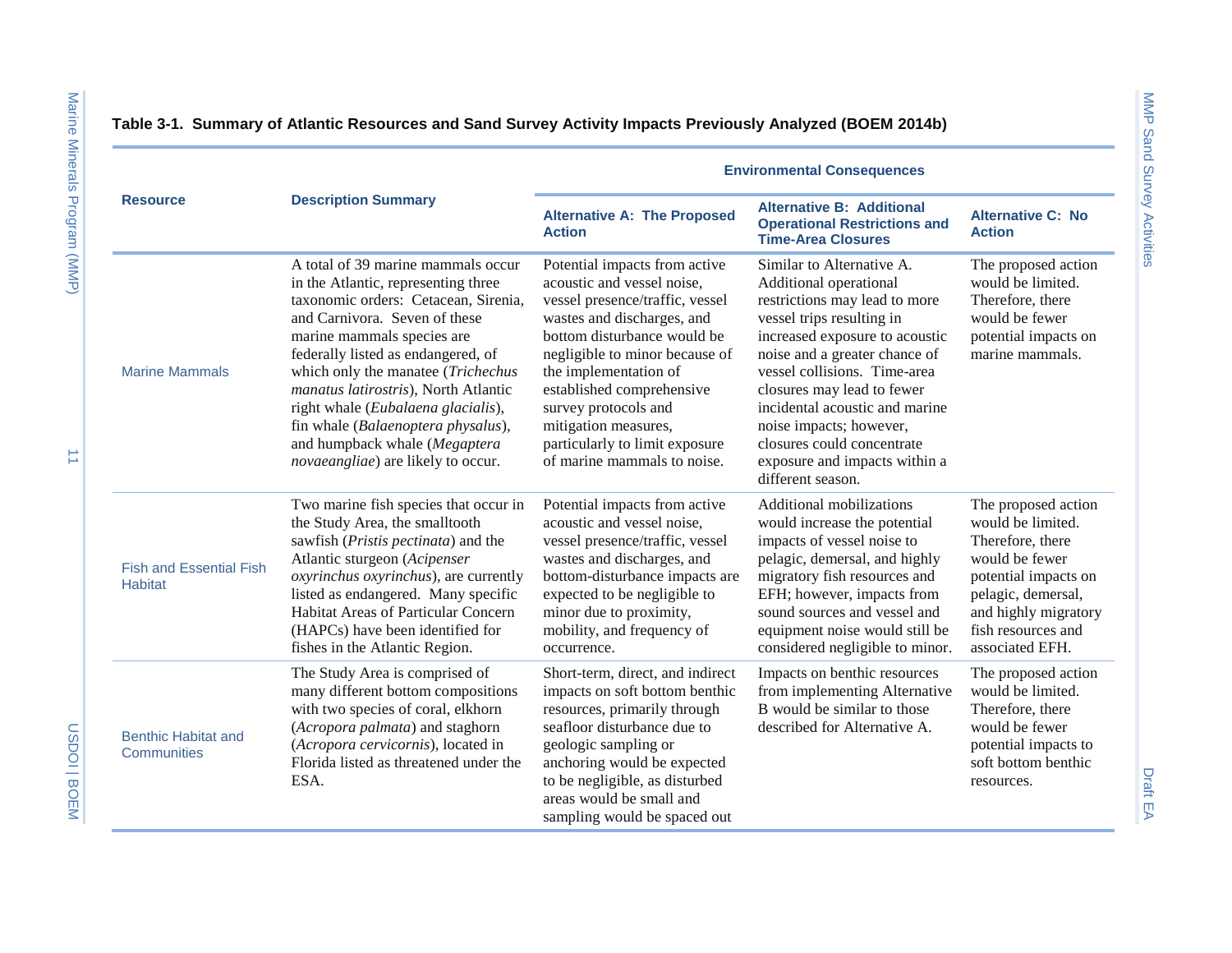|                                                    | <b>Description Summary</b>                                                                                                                                                                                                                                                                                                                                                                                                                                                                                                           | <b>Environmental Consequences</b>                                                                                                                                                                                                                                                                                                    |                                                                                                                                                                                                                                                                                                                                                                                                                                   |                                                                                                                           |  |
|----------------------------------------------------|--------------------------------------------------------------------------------------------------------------------------------------------------------------------------------------------------------------------------------------------------------------------------------------------------------------------------------------------------------------------------------------------------------------------------------------------------------------------------------------------------------------------------------------|--------------------------------------------------------------------------------------------------------------------------------------------------------------------------------------------------------------------------------------------------------------------------------------------------------------------------------------|-----------------------------------------------------------------------------------------------------------------------------------------------------------------------------------------------------------------------------------------------------------------------------------------------------------------------------------------------------------------------------------------------------------------------------------|---------------------------------------------------------------------------------------------------------------------------|--|
| <b>Resource</b>                                    |                                                                                                                                                                                                                                                                                                                                                                                                                                                                                                                                      | <b>Alternative A: The Proposed</b><br><b>Action</b>                                                                                                                                                                                                                                                                                  | <b>Alternative B: Additional</b><br><b>Operational Restrictions and</b><br><b>Time-Area Closures</b>                                                                                                                                                                                                                                                                                                                              | <b>Alternative C: No</b><br><b>Action</b>                                                                                 |  |
|                                                    |                                                                                                                                                                                                                                                                                                                                                                                                                                                                                                                                      | so that impacts on benthic<br>communities would be<br>localized and limited.                                                                                                                                                                                                                                                         |                                                                                                                                                                                                                                                                                                                                                                                                                                   |                                                                                                                           |  |
| <b>Sea Turtles</b>                                 | Five sea turtle species (loggerhead<br>[Caretta caretta], green [Chelonia<br>mydas], Kemp's ridley [Lepidochelys<br>kempi], hawksbill [Eretmochelys<br>imbricata], and leatherback<br>[Dermochelys coriacea]]) occur in<br>the Study Area during certain time<br>periods and life stages. All species<br>are protected under Section 7 of the<br>ESA.                                                                                                                                                                                | Potential impacts from active<br>acoustic and vessel noise,<br>vessel presence/traffic, vessel<br>waste and discharges, and<br>seafloor disturbance.<br>Activities would be expected<br>to have negligible impacts on<br>sea turtles, because mitigation<br>measures would reduce the risk<br>of vessel strike and noise<br>impacts. | Additional operational<br>restrictions may lead to more<br>vessel trips, resulting in<br>additional marine noise<br>exposure and a greater chance<br>for vessel collisions.<br>However, eliminating<br>nighttime surveys and<br>additional time-area closures<br>could result in a reduction in<br>the likelihood of strikes and<br>noise-related effects depending<br>on location, time of year, and<br>characteristic behavior. | The proposed action<br>would be limited.<br>Therefore, there<br>would be fewer<br>potential impacts to<br>sea turtles.    |  |
| <b>Marine and Coastal</b><br><b>Birds and Bats</b> | Four avian species listed under the<br>ESA (piping plover [Charadrius<br>melodus], roseate tern [Sterna<br>dougallii], Bermuda petrel<br>[Pterodroma cahow], and Kirtland's<br>warbler [Setophaga kirtlandii]) are<br>either within or in close proximity to<br>the Study Area. Additionally, there<br>are three taxonomic and ecological<br>avian groups of concern that are<br>found within the Study Area<br>including seabirds, waterfowl, and<br>shorebirds, all of which are protected<br>under the Migratory Bird Treaty Act. | Impacts from noise, vessel<br>operations, accidental spills, or<br>discharge associated with the<br>proposed activity are expected<br>to be negligible to minor for<br>birds and bats, including at-risk<br>species, because of the<br>localized footprint of activities<br>relative to available foraging<br>and resting areas.     | Increased impacts on avian<br>resources could occur from<br>increased disturbance and<br>accidental releases of trash,<br>debris, and fuel or other vessel<br>fluids. However, the overall<br>intensity of effects would not<br>be substantially different from<br>Alternative A.                                                                                                                                                 | The proposed action<br>would be limited.<br>Therefore, there<br>would be fewer<br>potential impacts on<br>birds and bats. |  |
| <b>Historic/Pre-Contact</b><br><b>Resources</b>    | Submerged cultural resources within                                                                                                                                                                                                                                                                                                                                                                                                                                                                                                  | Potential impacts from                                                                                                                                                                                                                                                                                                               | Impacts could be slightly                                                                                                                                                                                                                                                                                                                                                                                                         | The proposed action                                                                                                       |  |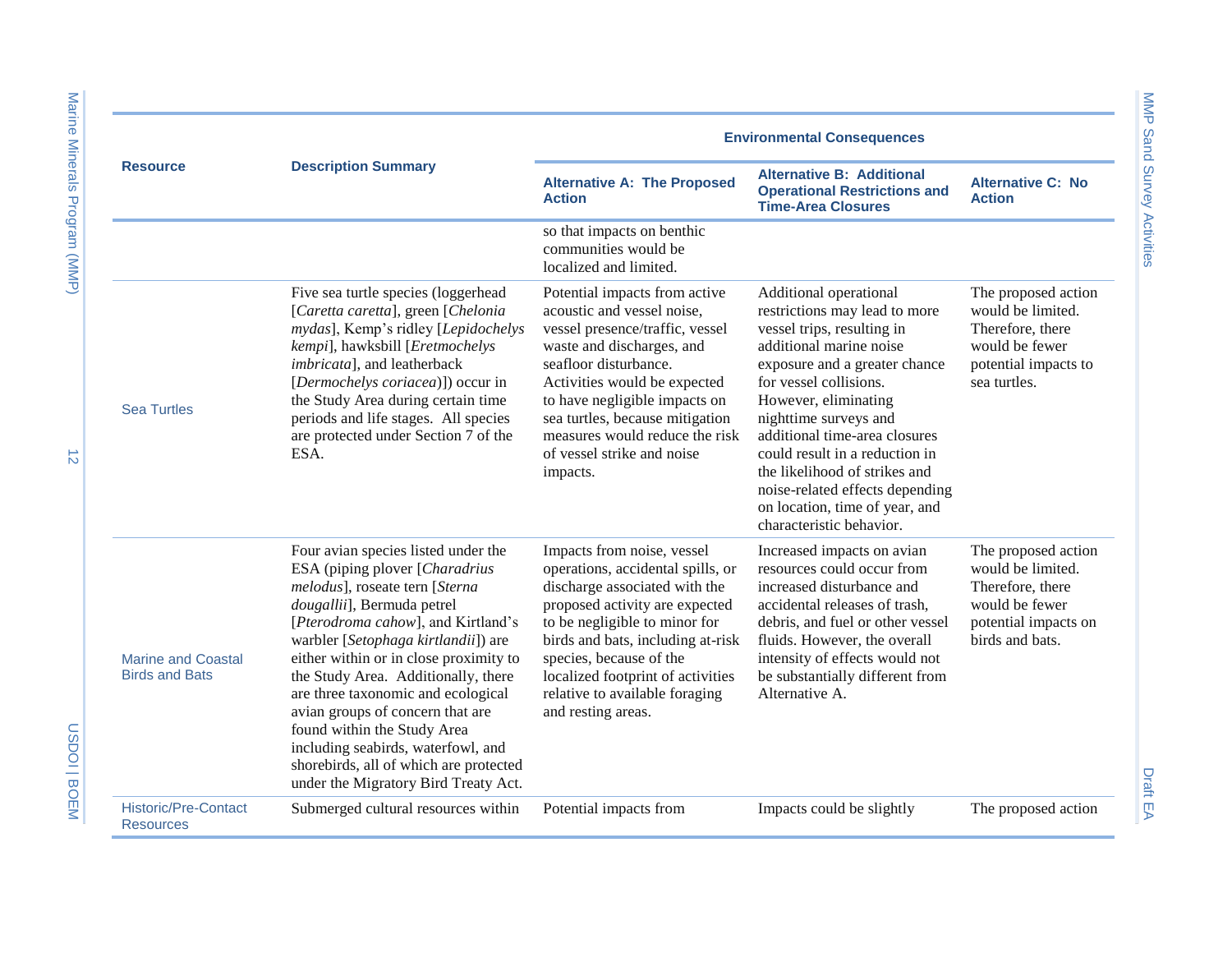|                                                      |                                                                                                                                                                                                                                                                                                                                                                                             | <b>Environmental Consequences</b>                                                                                                                                                                                                                                                                                                                                                                                    |                                                                                                                                                                                                                                                                                                              |                                                                                                                                                   |  |
|------------------------------------------------------|---------------------------------------------------------------------------------------------------------------------------------------------------------------------------------------------------------------------------------------------------------------------------------------------------------------------------------------------------------------------------------------------|----------------------------------------------------------------------------------------------------------------------------------------------------------------------------------------------------------------------------------------------------------------------------------------------------------------------------------------------------------------------------------------------------------------------|--------------------------------------------------------------------------------------------------------------------------------------------------------------------------------------------------------------------------------------------------------------------------------------------------------------|---------------------------------------------------------------------------------------------------------------------------------------------------|--|
| <b>Resource</b>                                      | <b>Description Summary</b>                                                                                                                                                                                                                                                                                                                                                                  | <b>Alternative A: The Proposed</b><br><b>Action</b>                                                                                                                                                                                                                                                                                                                                                                  | <b>Alternative B: Additional</b><br><b>Alternative C: No</b><br><b>Operational Restrictions and</b><br><b>Action</b><br><b>Time-Area Closures</b>                                                                                                                                                            |                                                                                                                                                   |  |
|                                                      | the Study Area primarily include<br>shipwrecks that date from early<br>exploration and settlement of North<br>America by Europeans through<br>World War II and the Cold War<br>period. Offshore archaeological<br>resources that may exist within the<br>Study Area may also include<br>submerged pre-contact sites or relict<br>landforms that have a potential to<br>contain these sites. | geological sampling and<br>anchoring. It is highly unlikely<br>that impacts would occur on<br>submerged cultural resources<br>or archaeological resources<br>from seafloor disturbance<br>because of mitigation measures<br>to avoid these resources.                                                                                                                                                                | greater than Alternative A due<br>to multiple surveys occurring<br>in one location, which<br>increases the possibility of<br>anchoring or other seafloor-<br>disturbing activities that could<br>impact submerged cultural<br>resources.                                                                     | would be limited.<br>Therefore, there<br>would be fewer<br>potential impacts on<br>historic/pre-contact<br>resources.                             |  |
| <b>Recreation</b>                                    | The scenic and aesthetic values of<br>these diverse coastal areas play an<br>important role in attracting visitors,<br>providing a rich recreational and<br>tourist experience, and driving the<br>economies of coastal communities.                                                                                                                                                        | Effects on recreation due to the<br>proposed action could result<br>from temporary changes in the<br>viewshed and an increase in<br>vessel traffic, though this is<br>expected to be negligible<br>because activities would be<br>temporary.                                                                                                                                                                         | Additional operational<br>restrictions may lead to more<br>vessel trips and increased<br>vessel traffic, which could<br>introduce additional viewshed<br>impacts.                                                                                                                                            | The proposed action<br>would be limited.<br>Therefore, there<br>would be fewer<br>potential impacts on<br>recreation.                             |  |
| <b>Recreational and</b><br><b>Commercial Fishing</b> | The Study Area is used for both<br>recreational and commercial fishing.<br>Along the Atlantic coastal states,<br>recreational and commercial fishing<br>significantly contribute to marine<br>economies and coastal communities.<br>However, only about 6% of fishing<br>includes taking trips offshore<br>3-200 nmi (4-230 mi; 6-370 km).                                                  | Potential multiple-use effects<br>on recreational and commercial<br>fishing include short-term<br>displacement of fishing<br>activities and potential damage<br>to fishing equipment. Any<br>effect on fishing, including<br>space-use conflicts, would be<br>minimized to negligible levels<br>because of mitigation<br>measures, such as advance<br>public notification through the<br>use of Notices to Mariners. | Additional operational<br>restrictions may lead to more<br>vessel trips and additional<br>vessel traffic to conduct<br>sequential survey work, which<br>could temporarily exclude<br>fishermen from specific areas<br>that could be fished.<br>However, these impacts would<br>be short-term and negligible. | The proposed action<br>would be limited.<br>Therefore, there<br>would be fewer<br>potential impacts on<br>recreational and<br>commercial fishing. |  |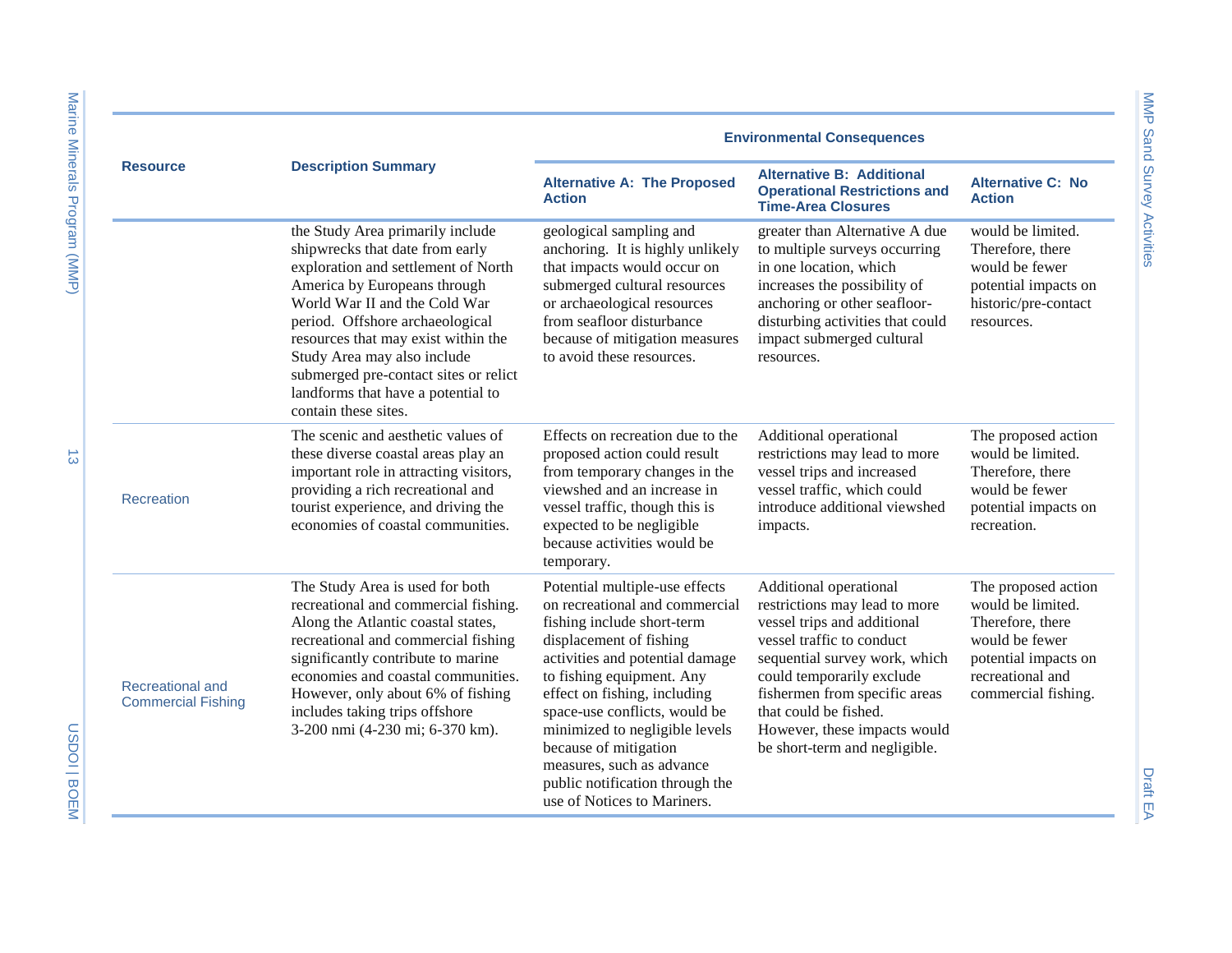|                                                    | <b>Description Summary</b>                                                                                                                                                                                                                                                         | <b>Environmental Consequences</b>                                                                                                                                                                                                                                                                                                                                                                         |                                                                                                                                                                                                                                                                                                    |                                                                                                                                                        |  |
|----------------------------------------------------|------------------------------------------------------------------------------------------------------------------------------------------------------------------------------------------------------------------------------------------------------------------------------------|-----------------------------------------------------------------------------------------------------------------------------------------------------------------------------------------------------------------------------------------------------------------------------------------------------------------------------------------------------------------------------------------------------------|----------------------------------------------------------------------------------------------------------------------------------------------------------------------------------------------------------------------------------------------------------------------------------------------------|--------------------------------------------------------------------------------------------------------------------------------------------------------|--|
| <b>Resource</b>                                    |                                                                                                                                                                                                                                                                                    | <b>Alternative A: The Proposed</b><br><b>Action</b>                                                                                                                                                                                                                                                                                                                                                       | <b>Alternative B: Additional</b><br><b>Alternative C: No</b><br><b>Operational Restrictions and</b><br><b>Action</b><br><b>Time-Area Closures</b>                                                                                                                                                  |                                                                                                                                                        |  |
| <b>Marine Transportation</b>                       | The coastal zone and inner shelf<br>offshore the U.S. East Coast is<br>heavily traveled by marine vessels,<br>including commercial shipping<br>traffic transiting to and from major<br>coastal ports. Recreational boaters<br>are regularly found in the same area.                | Any effect on vessel traffic<br>outside of established<br>waterways and airways,<br>including potential delays from<br>rerouting, would be minimized<br>to negligible levels because of<br>mitigation measures and<br>advance public notification<br>through the use of Notices to<br>Mariners.                                                                                                           | Additional operational<br>restrictions may lead to more<br>vessel trips and additional<br>vessel traffic, which would<br>result in increased impacts on<br>marine transportation.<br>However, impacts would be<br>short-term and negligible and<br>further reduced through<br>mitigation measures. | The proposed action<br>would be limited.<br>Therefore, there<br>would be fewer<br>potential impacts on<br>marine<br>transportation.                    |  |
| Military and Civilian<br><b>Space Program Uses</b> | Military activities can include<br>various air-to-air, air-to-surface, and<br>surface-to-surface naval fleet,<br>submarine, and antisubmarine<br>training exercises.                                                                                                               | Direct impacts on military and<br>civilian space program<br>activities could occur as a<br>result of the incremental<br>increase in vessel traffic from<br>survey vessels, but the effect<br>should be minor and short-<br>term, because of the limited<br>footprint and duration of the<br>survey activity.                                                                                              | Additional operational<br>restrictions may lead to more<br>vessel trips and additional<br>vessel traffic, which would<br>introduce impacts that would<br>generally be similar to, but<br>slightly greater than, those<br>discussed under Alternative A.                                            | The proposed action<br>would be limited.<br>Therefore, there<br>would be fewer<br>potential impacts on<br>military and civilian<br>space program uses. |  |
| <b>Cumulative Effects</b>                          | Climate change, noise, oil and gas<br>exploration, renewable energy site<br>assessment, dredging of marine<br>minerals, commercial and<br>recreational fishing, military and<br>space-use programs, transportation,<br>dredged material disposal, and new<br>cable infrastructure. | The proposed activities could<br>incrementally affect<br>underwater noise, vessel traffic<br>and noise, discharges and<br>accidental releases, and<br>seafloor disturbance. The<br>incremental contribution of the<br>proposed action to cumulative<br>effects is expected to be<br>negligible to minor because of<br>protocols and mitigations<br>during the proposed activities<br>to minimize impacts. | Cumulative effects of the<br>proposed action would be<br>similar to those discussed for<br>Alternative A.                                                                                                                                                                                          | Limited activities<br>contributing to<br>cumulative effects<br>would be expected.                                                                      |  |

Marine Minerals Program (MMP)

Marine Minerals Program (MMP)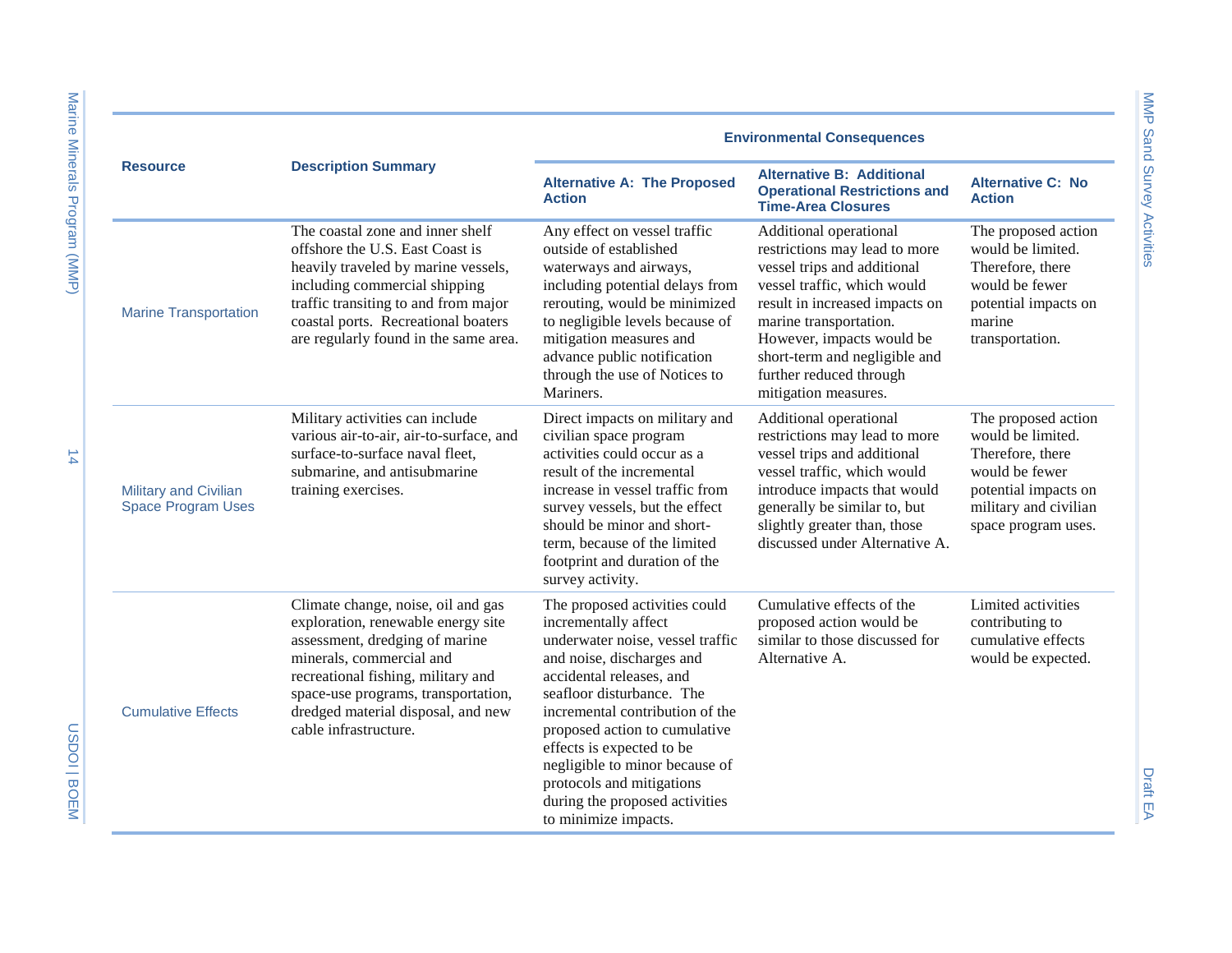#### **Marine Mammals**

The humpback whale's listing under the ESA was amended in 2016 from endangered to a Distinct Population Segment (DPS) that is not at risk in the Study Area (81 FR 62259). North Atlantic right whale critical habitat was expanded in 2016 (81 FR 4837); there is a northeast and southeast U.S. component (Figure 3-1). Seasonal Management Areas (SMAs) with mandatory speed restrictions are located along the U.S. East Coast. Additionally, Dynamic Management Areas (DMAs) with voluntary speed restrictions may be established in the presence of these whales (e.g., NMFS 2018). Population data from 2012 indicate an estimated stock size of 440 individuals, which is the minimum recently recorded (NMFS 2017c).



**Figure 3-1. Critical Habitat Updates for Atlantic Species**

Various impacts to marine mammals from similar sand survey activities were analyzed extensively by BOEM (2014b), but updates have occurred for acoustic impacts. Anthropogenic noises can disrupt animal movement, communication, foraging, and spawning (Hawkins and Popper 2016, Popper and Fay 2011, Southall et al. 2007). Acoustic impacts from geophysical and geological surveys to marine animals have been analyzed extensively (BOEM 2014b; BOEM 2012), with multiple mitigations commonly applied, particularly for the North Atlantic right whale (Appendix B). NOAA recently released acoustic guidance that discusses the levels of received sound that would result in temporary or permanent threshold shifts (TTS or PTS), or changes to the lowest-amplitude sounds that an animal can detect, in five hearing groups of marine mammals (Table 3-2; NOAA 2016). The PTS serves as the basis for the onset of Level A harassment impacts; Level B harassment occurs at 160 dB.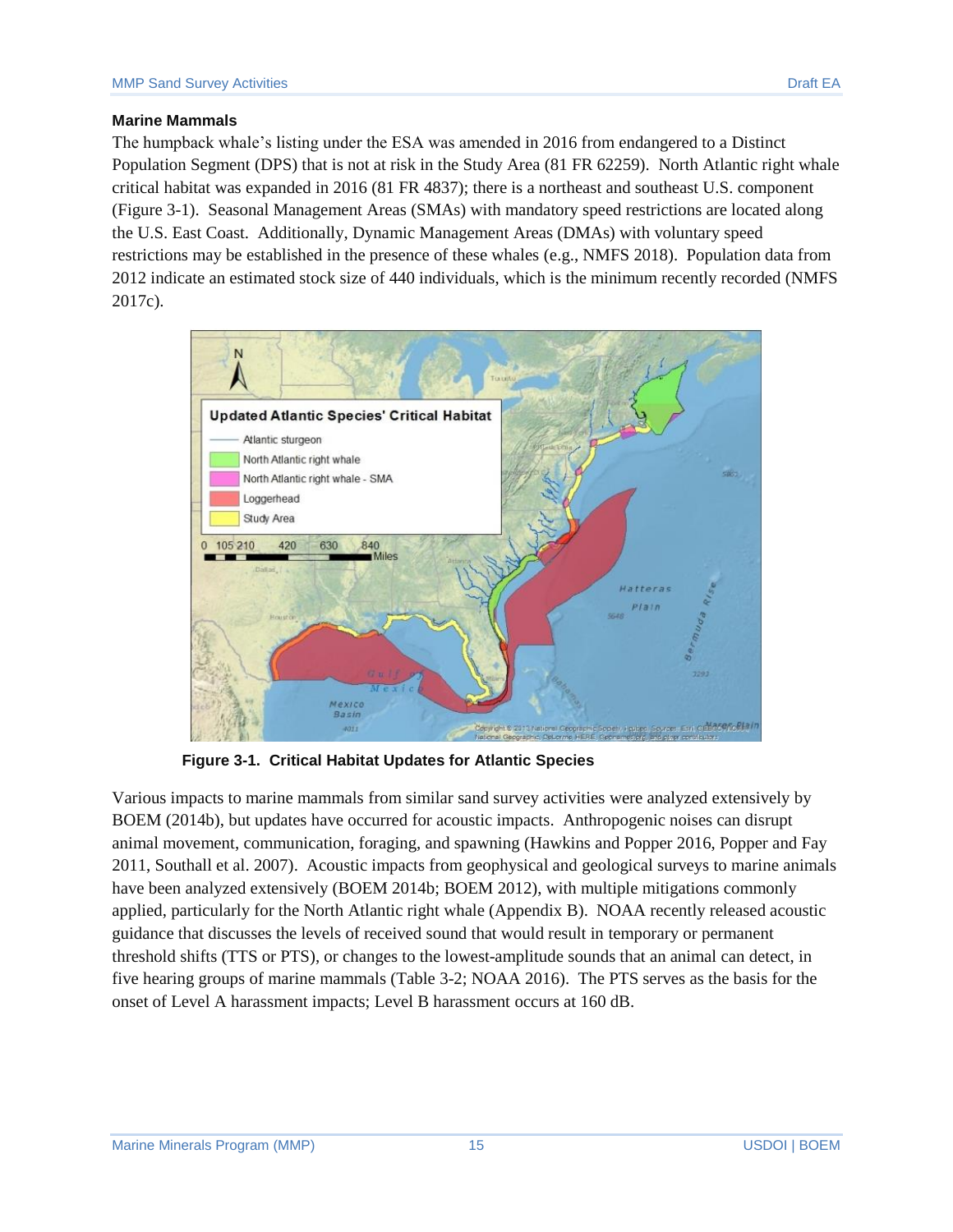|                                                         |                                    | <b>Non-impulsive (dB)</b>               |
|---------------------------------------------------------|------------------------------------|-----------------------------------------|
| <b>Hearing Group</b>                                    | <b>Hearing Range</b>               | $24-hr$<br>$(L_{E,LF/MF/HF/PW/OW,24h})$ |
| Low-frequency (LF) cetaceans (baleen whales)            | $7 Hz - 35 kHz$                    | 199                                     |
| Mid-frequency (MF) cetaceans (dolphins, toothed whales) | $150 \text{ Hz} - 160 \text{ kHz}$ | 198                                     |
| High-frequency (HF) cetaceans (true porpoises)          | $275 \text{ Hz} - 160 \text{ kHz}$ | 173                                     |
| Phocid pinnipeds (PW) (true seals)                      | $50 \text{ Hz} - 86 \text{ kHz}$   | 201                                     |
| Otariid pinnipeds (OW) (sea lions, fur seals)           | $60 \text{ Hz} - 39 \text{ kHz}$   | 219                                     |

#### **Table 3-2. Marine Mammal Hearing Group Permanent Threshold Shifts (PTS) Onset (NOAA 2016)**

During geophysical surveys, non-impulsive sound sources are used to identify sand resources. Most of the technology that creates non-impulsive noise during geophysical surveys will be nominally operated above 180 kHz, beyond the hearing range of cetaceans, manatees, seals, sea turtles, and most fishes (BOEM 2014a, BOEM 2014b). Therefore, only the boomer and chirp geophysical sources may be detected by marine animals. These sources would have a peak source level of 220 decibels (dB) (re  $1 \mu Pa$ ) or less and would be operated at the lowest setting to minimize sound levels while still fulfilling data needs (Crocker and Fratantonio, 2016). For both chirp and boomer sources, the 100-m (328-ft) acoustic exclusion zone (Appendix B) would provide an effective distance from marine mammals such that none of the marine mammal hearing groups would be exposed to Level A (Sound Levels of PTS Onset in Table 3-2) or Level B (160 dB) Harassment (Appendix A; see Table A-2). With mitigation measures, particularly a 100-m (328-ft) visual monitoring of an acoustic exclusion zone and startup/shutdown procedures, the effects of survey noise are expected to be short-term, localized, and negligible, which is consistent with a previous conclusion for similar activities by BOEM (2014b).

Geological surveys (i.e., vibracores) may create some broadband (typically non-impulsive) noise, with source levels much less than 180-190 dB (Reiser et al. 2011). The geophysical protocol, including an acoustic exclusion zone, would minimize marine animals' (particularly marine mammals and sea turtles) exposure to sound. In one square mile, approximately 15 vibracores could be collected in a 24-hour period. Accounting for both peak and cumulative exposure, the mitigation measures will be applied such that impacts from geological sampling are short-term, localized, and negligible. The proposed action may affect but is not likely to adversely affect ESA-listed whales that occur in the Atlantic Study Area. Protected manatees that may occur in the Atlantic or GOM are not expected to be affected.

#### **Fish and Essential Fish Habitat**

New ESA and EFH designations have occurred since the previous analysis (BOEM 2014b). Atlantic sturgeon have five DPSs along the U.S. East Coast (77 FR 5880; 77 FR 5914). Critical habitat, designated in 31 freshwater streams in 2017, does not overlap with the Study Area (81 FR 39160; Figure 3-1). Atlantic sturgeon are commonly found along the coast. For example, in 2017, an acoustic telemetry array detected 479 Atlantic sturgeon around the Sandbridge Shoal borrow area off of Virginia Beach; the majority of these occurred from November to April (B. Hooker, pers. comm.).

The threatened scalloped hammerhead shark's (*Sphyrna lewini*) Central and Southwest DPS, listed in 2014, occurs in the Study Area in the Atlantic (79 FR 38213). This pelagic species is found in warm temperate and tropical seas from the coast to open ocean. The giant manta ray (*Manta birostris*) is a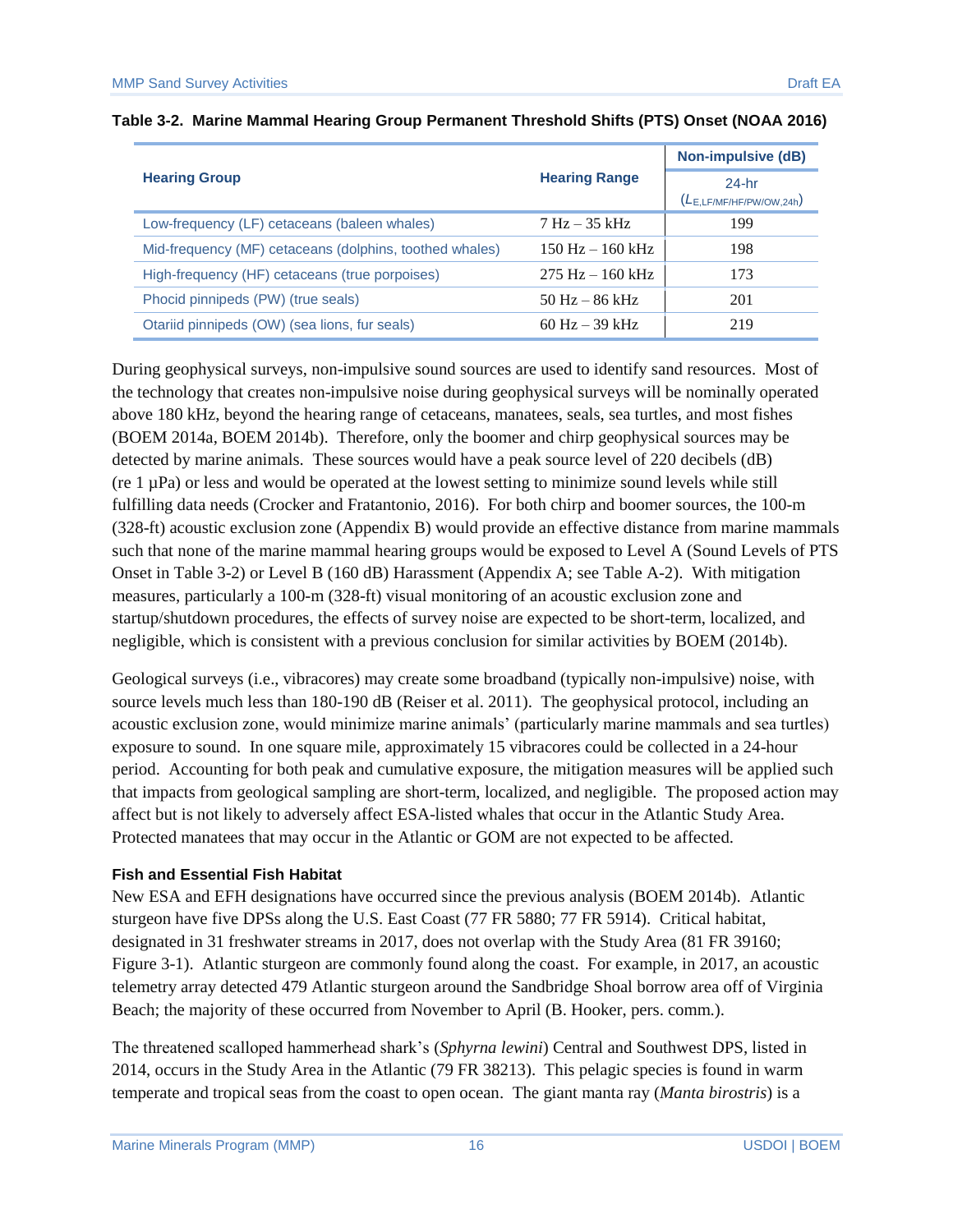large, slow-growing filter-feeder that can be found in both shallow and pelagic waters around the world, including both the Atlantic and GOM; this species was recently listed as threatened (83 FR 2916). Another threatened species found in both the Atlantic and GOM is the oceanic whitetip shark (*Carcharinus lonigmanus*), which is a long-lived pelagic species (83 FR 4153).

Noise produced by sand survey activities are beyond most fishes' hearing ranges and are therefore not expected to impact fish or EFH. Any minor behavioral changes (e.g., moving away from a sound source) would affect a very small number of fish, including protected species, and is not expected to interrupt the ability of an individual to forage, rest, or migrate, or ultimately impact an animal's fitness. Bottom disturbance and turbidity would be extremely localized and only occur briefly, so fish are not expected to be affected. Impacts to fish could be negligible to minor depending on the overlap of activities with sensitive species, which does not differ from the previous analysis of similar activities (BOEM 2014b). For fish protected under the ESA, including Atlantic sturgeon, scalloped hammerheads, giant manta rays, oceanic whitetips, and smalltooth sawfish, no effects of the proposed action are expected, due to the small spatial overlap and ability of species to move away from any potential disruptions.

Minor changes to EFH and Habitat Areas of Particular Concern (HAPC) designations have occurred in the Atlantic, some of which overlap with the Study Area (NEFMC 2017; NMFS 2017a). However, surveys would occur over a short duration in a localized area; therefore, with mitigation measures to avoid sensitive habitats, impacts to EFH and HAPCs are expected to be negligible (Appendix C).

#### **Benthic Habitat and Communities**

Since the previous analysis by BOEM (2014b) that included two coral species, 20 coral species were listed as threatened (79 FR 53852). Of these, five coral species (*Dendrogyra cylindrus, Orbicella annularis, Orbicella faveolata, Orbicella franksi,* and *Mycetophyllia ferox*) occur in the Caribbean and Southeast U.S and may overlap the Study Area. These species have either low or declining abundance, often coupled with slow growth and low recruitment. Similar to other corals, these five species are threatened by a variety of impacts like climate change, fishing, and pollution; disease and ocean warming are particularly stressful to these delicate organisms (NMFS 2015). Seafloor disruption from the proposed activity could potentially indirectly affect these five protected coral species via resuspension of sediment; however, mitigation measures would prevent activity in sensitive benthic habitats and avoid direct impacts. Therefore, negligible impacts are expected. The proposed action is not expected to affect the seven ESA-listed coral species in the Study Area.

#### **Sea Turtles**

Updates to ESA designations have occurred since BOEM's previous analysis of sand survey activities (BOEM 2014b). The threatened Northwest Atlantic DPS of loggerhead swims and forages along the entire Atlantic Coast but nests in warmer latitudes south of Virginia (NMFS 2017b). Since BOEM's most recent EA analyzing impacts of surveys to loggerhead sea turtles (BOEM 2014b), they have been listed as nine DPSs (76 FR 58868); the threatened Northwest Atlantic DPS occurs in the Study Area. Additionally, critical habitat for loggerheads for different stages (e.g., migration) has been designated in select areas from nesting beaches to open ocean, ranging from North Carolina to Florida (79 FR 39856; Figure 3-1).

The North Atlantic threatened DPS of green turtles, listed as 11 DPSs worldwide in 2016 (81 FR 20057), ranges from Massachusetts to Florida, overlapping with the Study Area (NMFS 2016). Nesting beaches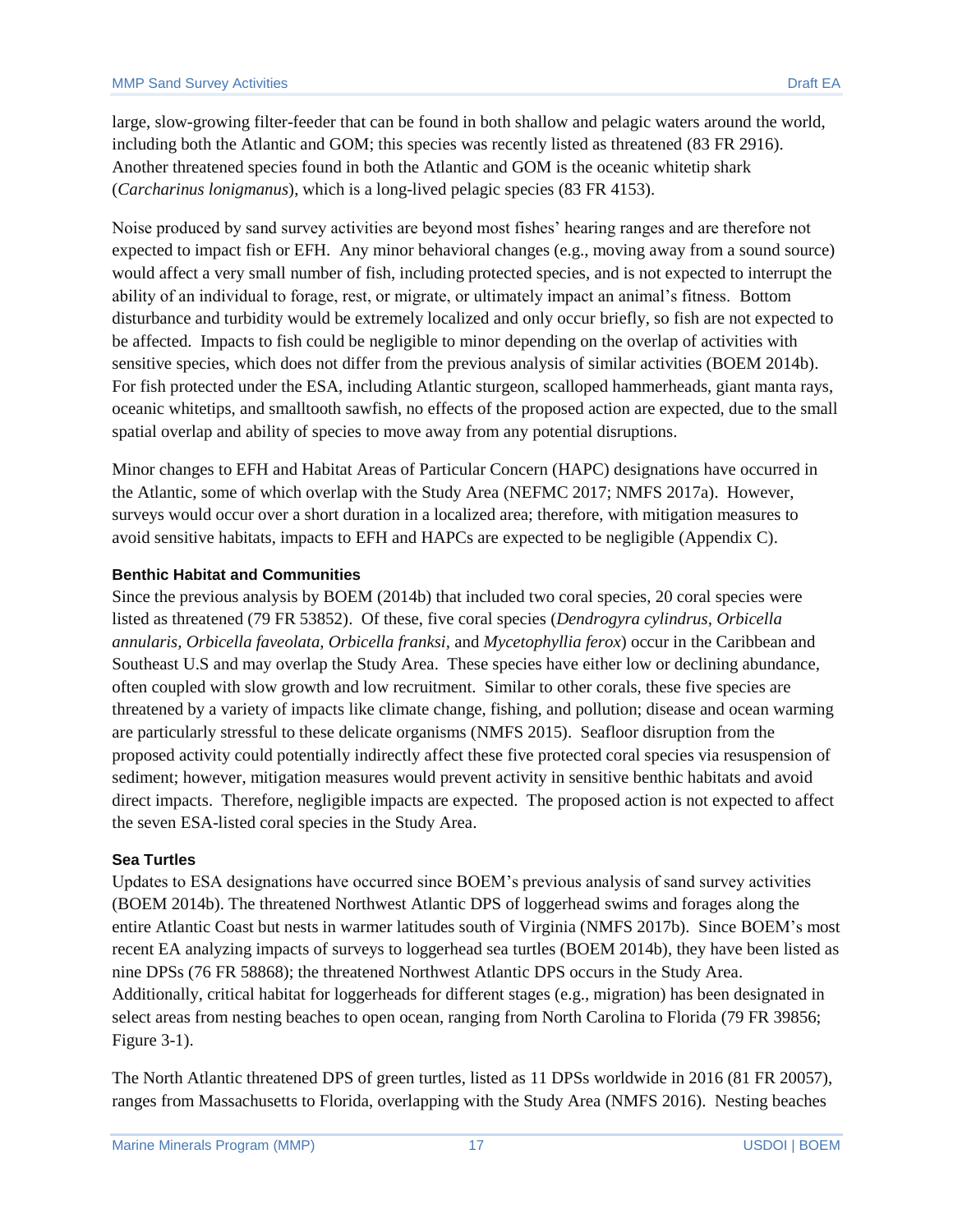for protected green sea turtles are found in southeastern U.S. Sound sources are expected to be outside of sea turtles' hearing ranges, though some minor behavioral adjustments may occur. Impacts to sea turtles from proposed activities are expected to be negligible, because mitigation measures will decrease risks of impacts, particularly those from noise and vessel traffic, as described in Table 3-1 and previously by BOEM (2014b). As ESA-listed species, the proposed action may affect, but is not likely to adversely affect, sea turtles since mitigation measures are included to decrease acoustic impacts and vessel strike risk. Recently designated loggerhead critical habitat is not expected to be affected because proposed activities will occur over a short duration in a localized area and is not expected to impact prey species.

#### **Marine and Coastal Birds**

Since the previous analysis (BOEM 2014b), the Rufa red knot (*Calidris canutus rufa*), a coastal shorebird, was listed as threatened in 2015 (79 FR 73706). This medium-sized bird migrates between breeding areas in the Arctic to wintering areas in the U.S. Southeast, Gulf of Mexico, and points south. During both spring and fall migrations, these birds stopover to rest and forage along their path, frequenting coastal barrier islands. Because there is low spatial overlap with the proposed action, impacts to the Rufa red knot are expected to be negligible. This finding applies to other birds and bats, including protected species, in the Study Area. The proposed action is expected to have no effect on the five ESAlisted birds that occur in the Study Area.

#### <span id="page-20-0"></span>**3.4.2 Gulf of Mexico**

The impacts on GOM resources of certain G&G work similar to the proposed sand survey activities have been extensively analyzed by BOEM (2017). Activities would include surveys and sampling that would support development of a Gulf of Mexico portion of the National Offshore Sand Inventory conducted through BOEM-funded state cooperative agreements. While the majority of the cooperative agreements' research would be conducted on the OCS, some of the data collection activities may also occur in offshore State waters, especially if mapping continuous geologic features. Unlike the Atlantic summary (Table 3-1) that was based on a previous analysis of similar activities (BOEM 2014b), the GOM does not have a background NEPA document to incorporate by reference; therefore, a more detailed analysis in text below establishes the GOM affected environment and impacts associated with the proposed action. Under both Alternatives A and B, certain mitigations (Appendix B) would apply to all activities in both the GOM and the Atlantic, however under Alternative B time-area closures that would apply in the Atlantic would not apply in the GOM, because they were developed for the critically endangered North Atlantic right whale, a marine mammal which rarely occurs in the Gulf of Mexico region.

#### **Biological Resources**

#### **Marine Mammals**

In the GOM, there are 21 marine mammal species likely to occur within the Study Area, based on current distributional data (Davis and Fargion 1996, Jefferson et al. 2008, Southall et al. 2007, Waring et al. 2013, Waring et al. 2014, Waring et al. 2015, Würsig et al., 2000). These species represent two taxonomic orders: Cetacea (whales and dolphins) and Sirenia (manatees). Marine mammals within the GOM may generally be divided into a continental shelf community and an oceanic community. The continental shelf community includes two cetacean species, the common bottlenose dolphin (*Tursiops truncatus*) and the Atlantic spotted dolphin (*Stenella frontalis*), with occasional sightings of the Florida manatee in coastal and near-coastal waters. Oceanic cetacean species may occur within the GOM, but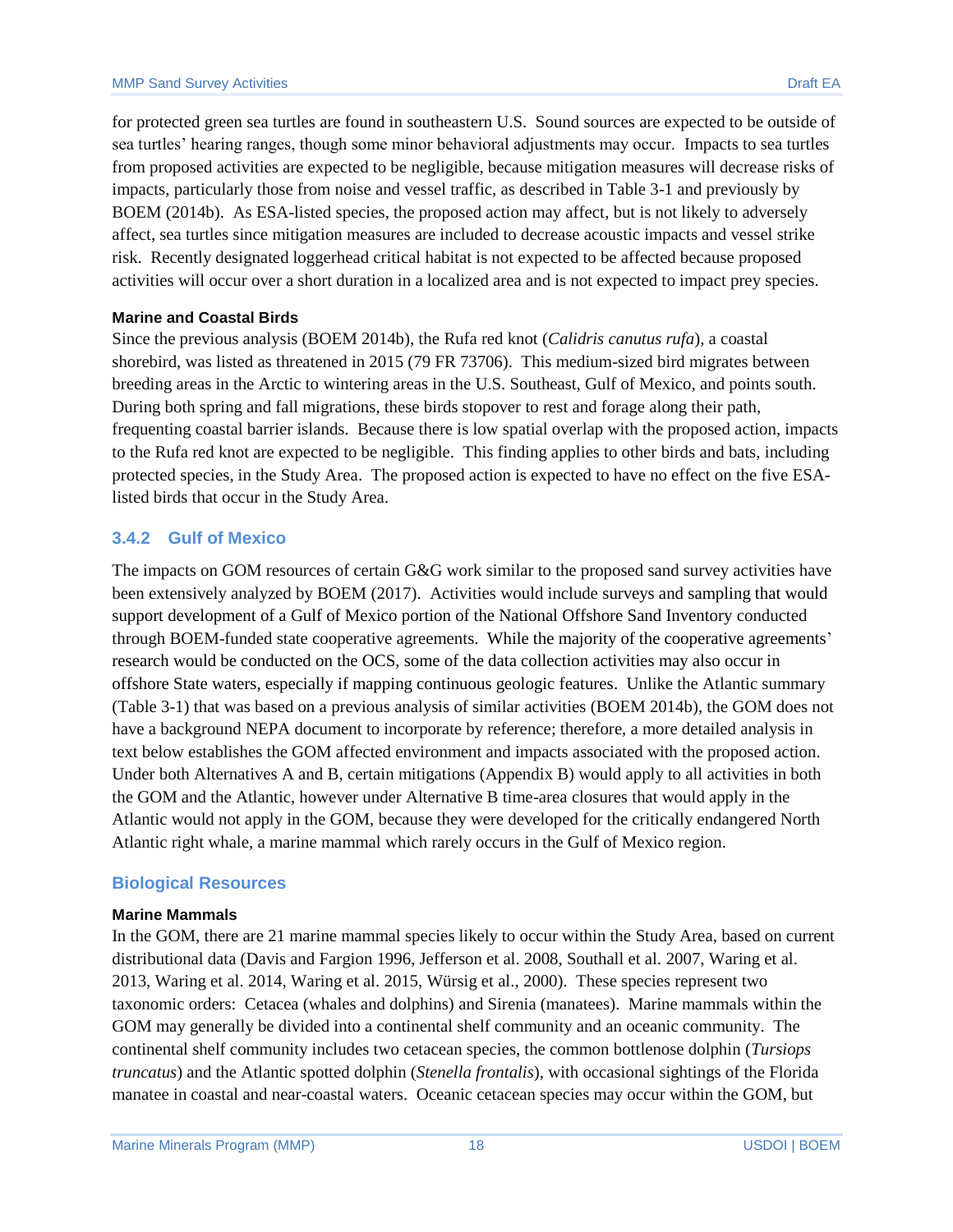they are considered rare or extralimital within the Study Area (i.e., their presence would be outside of their normal distributional range [Waring et al., 2014]). As irregular inhabitants of the Study Area, they are not considered further in this analysis.

All marine mammal species within U.S. waters are protected under the MMPA. Two species, the sperm whale (*Physeter macrocephalus*) (Northern Gulf of Mexico Stock) and the Florida subspecies of the West Indian manatee, are federally listed as endangered species and receive further protection under the ESA (Waring et al. 2010).

#### **Environmental Consequences**

#### *Alternative A: Proposed Action*

The various marine mammal species could be exposed to sound from electromechanical and geophysical sources used during sand survey activities. The discussion of survey-related acoustic impacts on marine animals, particularly marine mammals, in Chapter 3.4.1 applies to GOM species as well.

In addition to equipment noise, survey vessels generate noise. The dominant noise source from vessels is from propeller operation, including cavitation, singing, and propulsion, with the intensity of this noise largely related to ship size and speed. Survey vessels, which generate the most project-related vessel traffic under Alternative A, survey at a reduced speed of approximately 4.5 knots (8.3 km/hr). This slower speed would reduce vessel-associated noise, especially related to operation and hull-wave slap.

The potential impact on marine mammal benthic food resources from physical disturbance of the seafloor is expected to be negligible based on the availability of similar undisturbed resources within the region.

With mitigation measures, as outlined in Appendix B, including speed restrictions, observer requirements, marine pollution, and marine debris guidance, the effects of project-related noise, debris and waste/discharge, and potential collisions with marine mammals within the Study Area are expected to be negligible. Any potential impacts would be limited to short-term disruption of behavioral patterns or displacement of individual marine mammals from discrete areas within the Study Area. Like the manatee (refer to Chapter 3.4.1), the ESA-listed sperm whale is not expected to be affected by the proposed action.

#### *Alternative B: Additional Operational Restrictions and Time-Area Closures*

The potential impacts under Alternative B on each of the marine mammal species are largely similar as the impacts described under Alternative A.

Under this alternative, the same suite and level of survey activities would occur but with additional restrictions, which may result in more vessel trips. Sequential sand surveys with multiple mobilizations could lead to increased noise exposure and a greater chance for vessel collisions or debris interactions to occur relative to Alternative A.

#### *Alternative C: No Action Alternative*

Under the No Action Alternative, sand survey activities would be limited. Because there would be less noise, vessel traffic, or seafloor disruption, there would be fewer impacts to marine mammals.

#### **Fish and EFH**

The GOM Study Area's marine habitats encompass coastal marshes, shelf demersal habitat, and pelagic habitat, supporting an abundant and diverse group of fishes. Individual fish species distributions vary in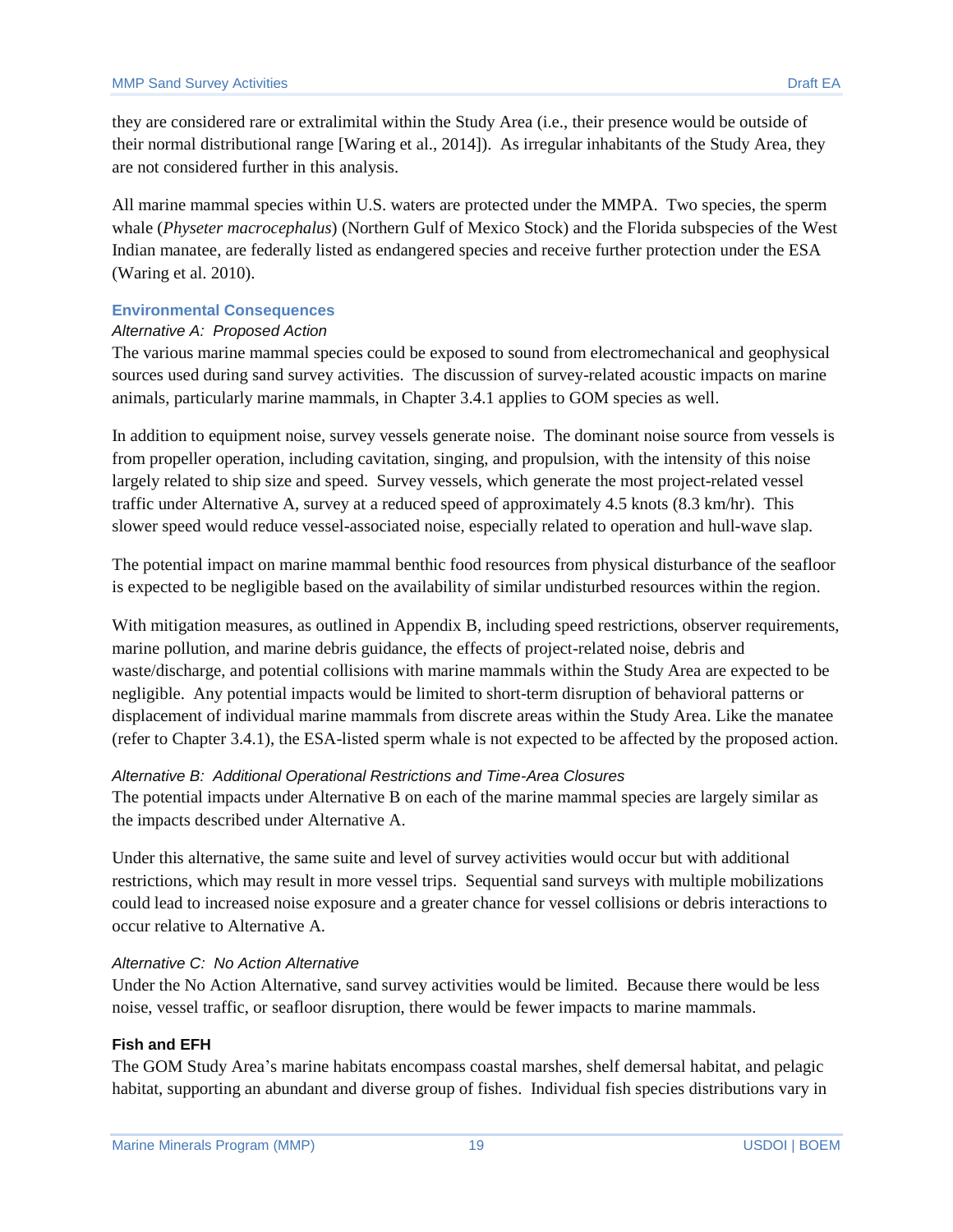relation to environmental factors such as water depth, salinity, temperature, and habitat type. Many commercial fish species spend all or part of their life cycle in the Study Area, resulting in a high density of EFH in the Study Area (Appendix C).

Though two protected fish species (Gulf sturgeon [*Acipenser oxyrhynchus desotoi*] and smalltooth sawfish) are found near the Study Area, they inhabit and have critical habitat in nearshore waters. A third protected species, Nassau grouper (*Epinephalus striatus*), has been documented as a transient or rarely occurring species in the Study Area. The protected giant manta ray and oceanic whitetip shark, described in Chapter 3.4.1 of the Atlantic, are also found in the GOM but are migratory pelagic species that occur sporadically offshore. All of these species are considered to experience negligible impacts due to the proposed action because they have a low likelihood of overlap with the activities and associated IPFs.

Fish species in the Study Area most likely to be impacted by the proposed activities include soft bottom fishes and coastal pelagic fishes. The demersal or bottom-dwelling fish fauna of the continental shelf separate broadly into soft bottom and hard bottom assemblages. The soft bottom fish fauna varies both along (east to west) and across (north to south) the GOM shelf (Chittenden and McEachran 1976, Darnell et al. 1983, Darnell and Kleypas 1987). Environmental factors like sedimentary characteristics, water temperature, dissolved oxygen, salinity, and water depth influence the distribution and abundance of soft bottom fishes (e.g., Switzer et al., 2006). In the eastern GOM (primarily the expansive west Florida shelf), relatively clear water and coarse carbonate sediments on the open shelf support seabasses, mojarras, porgies, grunts, and sand flounders. The west Florida shelf also has vast areas of soft bottom covered by seagrasses and macroalgae. West of the Florida Panhandle, carbonate sediments of the open shelf give way to more coarse sand and shell hash. Here, in water depths ranging from 20-40 m (66-131 ft) from Alabama to west of the Mississippi River delta, soft bottom fish assemblages are composed of searobins, seabasses, porgies, flatfishes, goatfishes, and snake eels. This particular horizon extends in a semi-continuous fashion to the west Texas shelf. In coastal waters from 20 m (66 ft) to the shoreline, sediments become fine and muddy, reflecting the massive discharges of Mobile Bay, the Mississippi River, and Atchafalaya River. This region, which is centered on the Mississippi River delta and often called the "fertile crescent," supports a dense assemblage of catfishes, drums, cutlassfish, croakers, and seatrouts.

The primary water column fish assemblage found in coastal and shelf waters of the GOM is termed coastal pelagic. Major coastal pelagic fishes occurring in the GOM are sharks, rays, ladyfish, anchovies, herrings, mackerels, jacks, mullets, bluefish (*Pomatomus saltatrix*), and cobia (*Rachycentron canadum*). The distribution of most species depends upon water column structure in temperature, salinity, and dissolved oxygen, which vary spatially and seasonally. The species discussed thus far are inhabitants of the open shelf in water depths >10 m (33 ft).

Fishery resources within the Study Area are primarily managed by the Gulf of Mexico Fishery Management Council (GMFMC) in seven Fishery Management Plans (FMPs), which manage 182 fishery species. Migratory pelagic fish species are jointly managed by the GMFMC and South Atlantic Fishery Management Council (SAFMC). In addition to regional FMPs, the National Marine Fisheries Service (NMFS) manages 39 highly migratory species that occur in the GOM. The aforementioned species all occur in the GOM for at least a portion of their life cycles. Habitat Areas of Particular Concern (HAPCs) are located within the defined Study Area for all life stages as outlined by the management entities.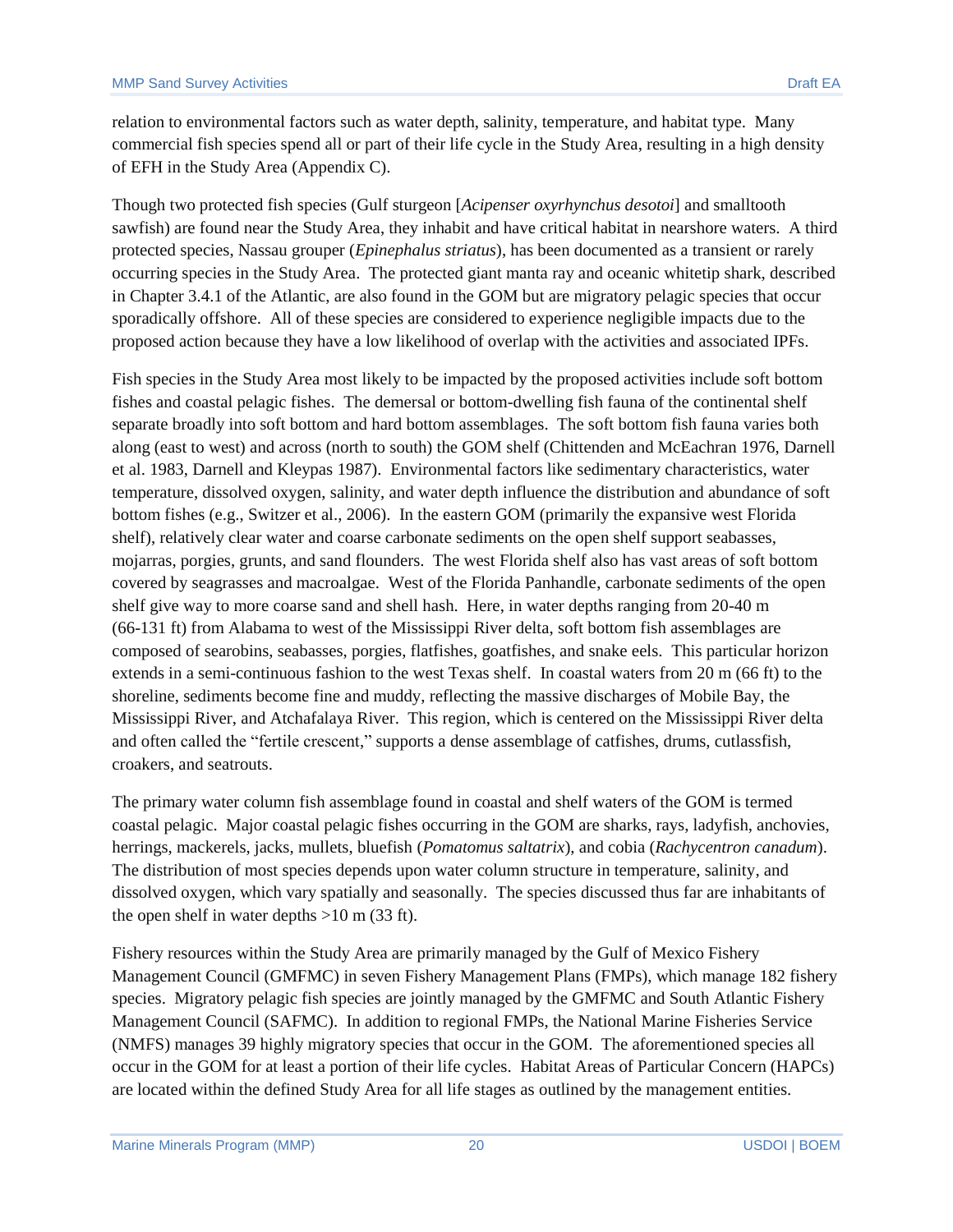#### **Environmental Consequences**

#### *Alternative A: Proposed Action*

Sound sources associated with the proposed action generate noise that may elicit behavioral responses, mask sounds, or result in physical effects or mortality on fishes. The severity of these effects relates to sound levels and frequencies, distance from sound source, and species-specific hearing sensitivity. In general, fishes would be most susceptible to low-frequency sound sources, such as sub-bottom profilers. The use of electromechanical sources would be mostly from moving vessels, and individual surveys would be temporary and spatially limited. The potential for impacts as a result of sound emitted from the vibracore would be localized and short in duration. Seafloor disturbance from the placement of anchors and bottom sampling using grab samplers and/or cores would avoid sensitive hard bottom; therefore, associated fish resources will be avoided based on mitigations (Appendix B). Bottom disturbance in other areas (e.g., soft bottom) would make direct contact with the seafloor; the removal or decrease of benthic prey resources may temporarily displace bottom-feeding fishes from a small area. Fishes are expected to find available foraging grounds nearby. Pelagic and highly migratory species are transient and mobile, such that noise impacts would be temporary and avoidable. Since this group is not associated with the seafloor, bottom-disturbing activities would not create impacts.

Since seafloor disturbance by projected survey activities would be highly localized, temporary, and shortterm, and noise stress would be mitigated, the impacts on demersal soft bottom fish resources and associated EFH are expected to be negligible to minor. The impacts on pelagic and highly migratory fish resources and associated EFH are expected to be negligible. In addition to the protected fish species that occur in both the Atlantic and GOM (Chapter 3.4.1), the Gulf sturgeon and Nassau grouper are also not expected to be affected by the proposed action due to the low spatial overlap.

#### *Alternative B: Additional Operational Restrictions*

Under this alternative, the same suite and level of survey activities would occur but with additional restrictions, which may require sequential surveys with multiple mobilizations to an area. While there could be additional vessel presence and noise as a result, bottom-disturbing activities are not expected to increase. Additional mobilizations would increase the potential impacts of vessel noise to fish resources and EFH under Alternative B relative to Alternative A; however, impacts from noise and bottom disturbance would still be considered minor.

#### *Alternative C: No Action Alternative*

Under the No Action Alternative, the proposed action would be limited; therefore, there would be fewer impacts on fish resources and EFH.

#### **Benthic Habitat and Communities**

The study area encompasses a number of habitats in OCS water less than 50 m (164 ft) along the five states bordering the Gulf Mexico. Across the GOM, the slope and shelf consists of fine, muddy, and sandy sediments that support high-diversity, low-density benthic communities (Rowe and Kennicutt 2001). Sediments in the eastern Gulf of Mexico consist primarily of sand, while sand, silt and clay dominate sediment in the central and western Gulf of Mexico (Brooks and Darnell 1991). Grain size is the most important substrate characteristic affecting the distribution of benthic fauna (Vittor 2000). While less common than ubiquitous soft-bottom environments in the GOM, hard bottom environments are scattered across the Gulf of Mexico, with low-relief hard and live bottom habitats concentrated in the central and eastern GOM. Hard bottom areas made of sedimentary rock are found in shallow waters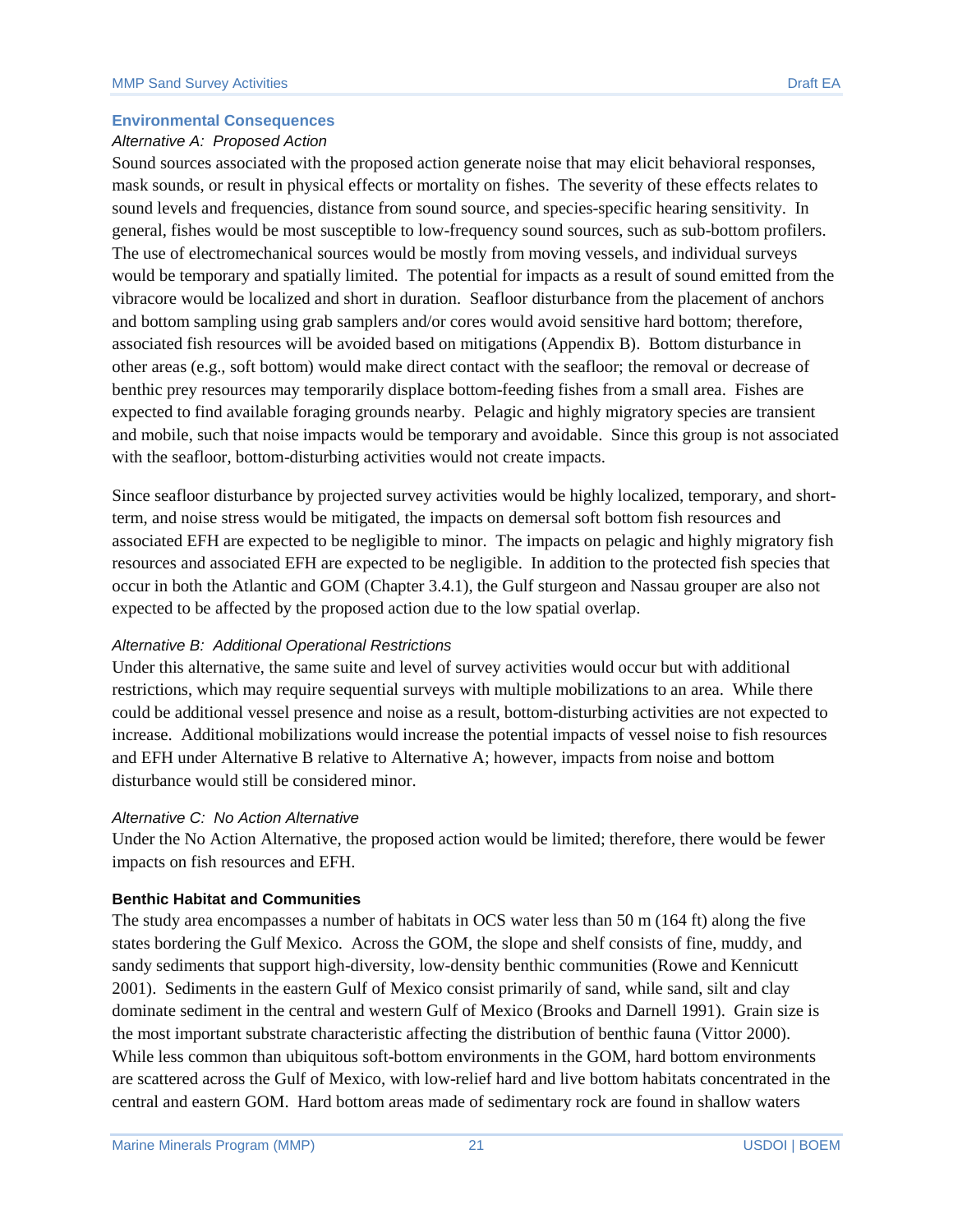(18-40 m [60-130 ft]) along the inner and middle Mississippi-Alabama shelf. These hard bottom areas include many different habitat types, including reef-like structures, rubble fields, flat rocks, limestone ledges, rocky outcrops, and clustered reefs, among others (Schroeder 2000). Along the West Florida Shelf, which is composed of siliciclastic and carbonate sediments, diverse coral habitats are interspersed and support a variety of invertebrates and fishes (GMFMC 2016).

Ephemeral hard bottom exists in many areas due to seasonally shifting sands that periodically expose the underlying bedrock. Faunal cover is usually limited on these ephemeral hard bottom patches, but some species of sea whips and gorgonians can grow quickly enough and survive despite occasional partial burial (BOEM 2012, BOEM 2013a). The seven coral species protected under the ESA described in the Atlantic (Chapter 3.4.1) also occur in the Gulf of Mexico.

#### **Environmental Consequences**

#### *Alternative A: Proposed Action*

Implementation of the proposed action would result in short-term, negligible, direct and indirect impacts on soft bottom benthic resources, primarily through seafloor disturbance. Under the proposed action, seafloor disturbance would occur due to geologic sampling or anchoring. Direct mortality of benthic organisms could occur in areas of seafloor disturbance, such as during geologic sampling or anchoring. However, the disturbed areas would be limited to the size of the sampling gear or anchor and sampling would be spaced out so that impacts on benthic communities would be localized and limited. Effects on benthos from seafloor disturbance would be greatest among species with low mobility or those that are sessile, which include echinoderms.

The potential impacts on benthic communities from survey noise are thoroughly discussed in BOEM (2017). While some available data assessing physiological effects or biochemical responses of marine invertebrates to acoustic noise do not indicate serious pathological or physiological effects (LGL 2011), other species may experience impacts (Wale et al. 2013). Based on results of studies of invertebrate communities following acoustic exposure, only limited impacts on benthic organisms would be expected to be detectable, especially given the short duration of sound exposure, and no overall changes in species composition, community structure, and/or ecological functioning benthic communities are expected.

Sensitive areas like live bottoms (e.g., coral reefs, worm reefs, and artificial reefs) would be avoided to protect these resources and also because sand resources would not be present or extractable in these areas (Appendix B). Seafloor disturbance could result in very localized and short-term sediment resuspension, some of which could extend beyond the footprint of the bottom sampling, leading to short-term, indirect effects that could impact the benthic community due to the burial of adults/recruits (Miller et al. 2002) and/or the temporary prevention of effective suspension feeding (Rhoads and Young 1970).

No ESA-listed corals, unlisted corals, or other hard/live bottom communities are likely to be impacted because BOEM will separate bottom-disturbing activity from sensitive seafloor features. Potential impacts from sand surveys on soft bottom benthic communities under this alternative would not be detectable and therefore would be negligible.

#### *Alternative B: Additional Operational Restrictions*

Impacts on benthic resources from Alternative B would be similar to those described for Alternative A because there would be no time-area closures in the GOM. The number of geological samples anticipated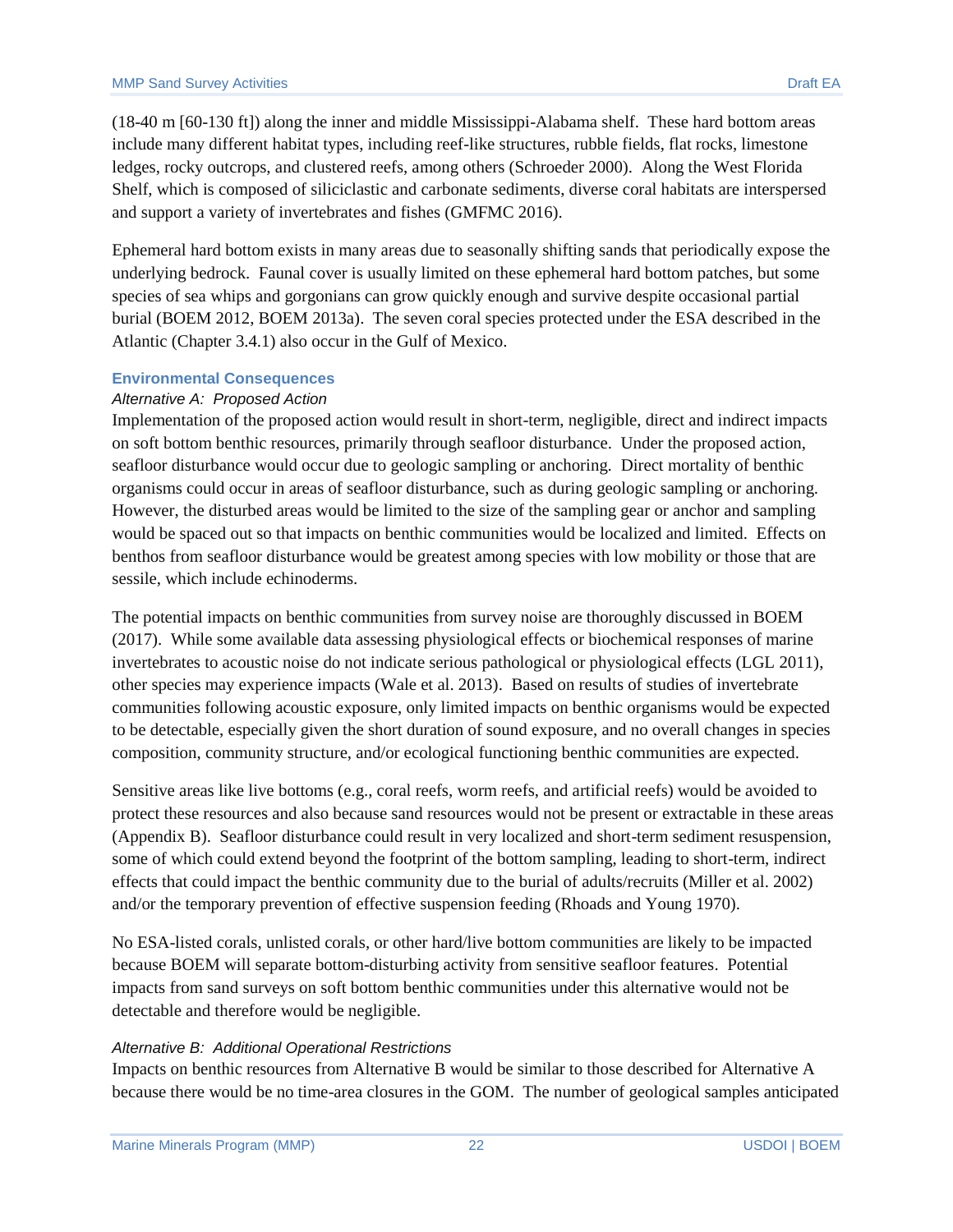to occur under Alternative B would be the same as those for the proposed action and, therefore, the area of seafloor disturbance would be essentially the same.

#### *Alternative C: No Action Alternative*

Under the No Action Alternative, sand survey activities would be limited. Because there would be fewer seafloor-disturbing activities, there would be fewer impacts to benthic resources.

#### **Sea Turtles**

Five species of sea turtles (i.e., loggerhead, green, Kemp's ridley, hawksbill, and leatherback) occur at least seasonally in the northern GOM; all are listed as threatened or endangered under the ESA. Three types of critical habitat, all for loggerhead (Figure 3-1), are found in the northern GOM: breeding critical habitat in the GOM is restricted to the waters extending from the Florida Strait to the Dry Tortugas; nearshore reproductive critical habitat is located in the waters of Mississippi, Alabama, and Florida; and *Sargassum* critical habitat is located in the oceanic waters of the Study Area.

#### **Environmental Consequences**

#### *Alternative A: Proposed Action*

Sea turtles are thought to detect low-frequency sound, with an expected hearing range with a peak sensitivity of 200-700 Hz. However, the potential effects of sound exposure on sea turtle biology and behavior remain largely unknown (Samuel et al. 2005). Without the implementation of monitoring and mitigation measures, active acoustic sound sources could have a range of effects on sea turtles, including physical injury, hearing threshold shift, auditory masking, and behavioral responses.

The exposure of sea turtles to sound from the sand surveys would largely be avoided with the proposed mitigations implemented. Some hearing sensitivity at lower received levels, though, may result in temporary and localized exposure and is based on the audibility of the source to sea turtles (which is a function of both hearing ability and distance between the source and the turtle(s)), in addition to the duration of the surveys. Any behavioral response, potentially including avoidance, changes in dive patterns or course, or changes in foraging behavior, would be very brief and limited to the area of ensonification (or area that fills with sound). There is not expected to be any increase in energy expenditure that has any detectable effect on the physiology of any individuals or any future effect on growth, reproduction, or general health. Sound generated from the sand survey activities will primarily take place at least 3 mi (5 km) offshore and would therefore have negligible impacts on nesting or nearshore foraging sea turtles. Vessel and equipment noise from the proposed action would contribute incrementally to overall ambient noise levels within the Study Area. Proposed mitigations (Appendix B), visual monitoring coupled with restrictions on noise and speed, would be expected to decrease these risks to a negligible impact on sea turtles. As described in Chapter 3.4.1, the proposed activities may affect, but are not likely to adversely affect, sea turtles.

#### *Alternative B: Additional Operational Restrictions*

Similar impacts on sea turtles as discussed for Alternative A would be expected. Under Alternative B, the same suite and level of sand survey activities would occur with mitigations, but additional mitigation requirements and restrictions on sand survey operations may lead to additional marine noise exposure and a greater chance for vessel collisions because of the increased number of vessel trips to occur than outlined in Alternative A. Impacts, however, are still expected to be negligible.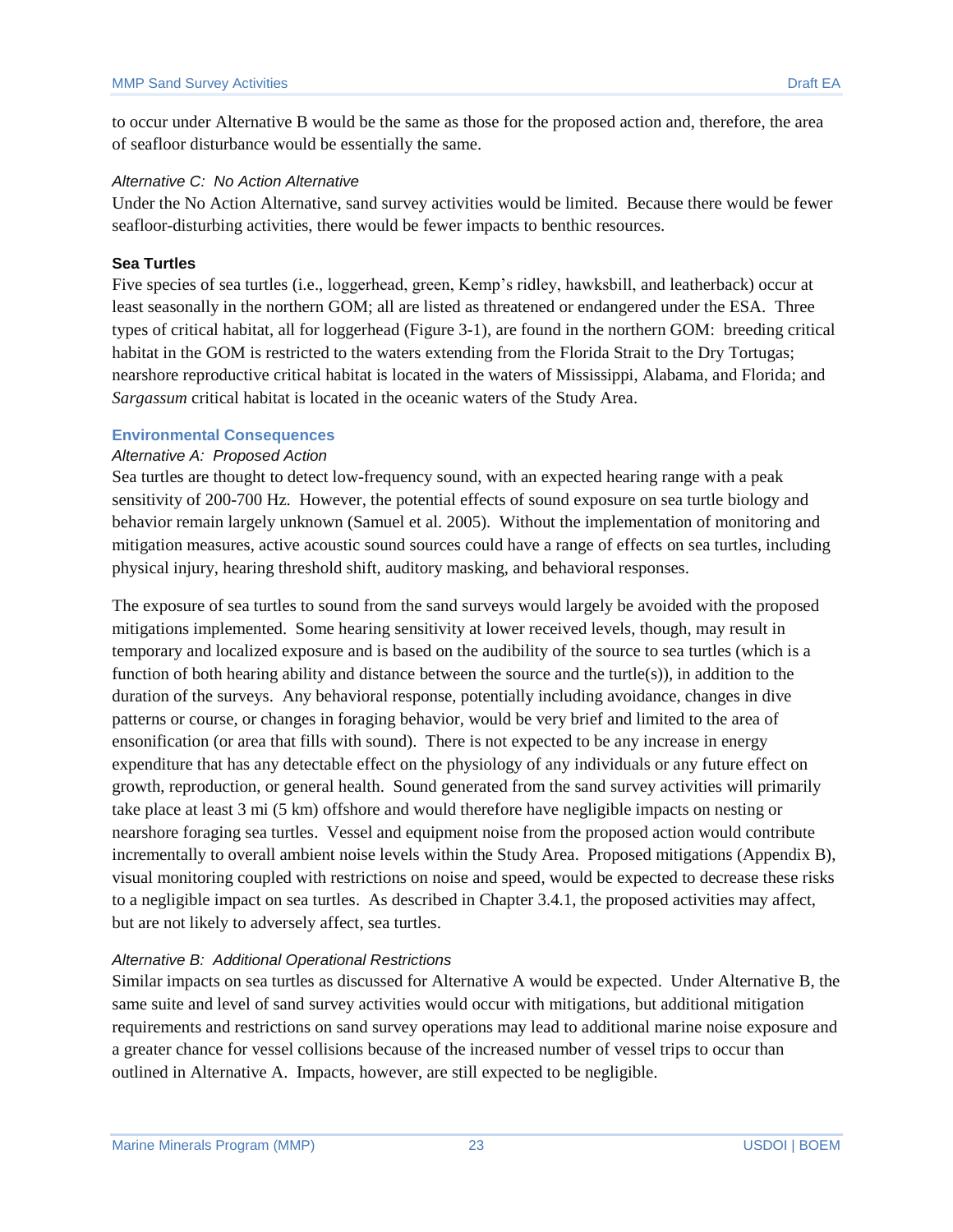#### *Alternative C: No Action Alternative*

Under the No Action Alternative, the proposed action would be limited, and there would be fewer potential impacts to sea turtles.

#### **Marine and Coastal Birds**

The GOM supports diverse avifauna and includes members from three taxonomic orders: Charadriiformes (gulls and terns); Pelicaniformes (pelicans, frigatebirds, gannets, boobies, tropicbirds, and cormorants); and Procellariiformes (petrels, storm petrels, and shearwaters). Certain waterfowl taxa commonly termed sea ducks (Order Anseriformes) feed and rest within coastal (nearshore and inshore) waters outside of their breeding seasons. Members of the order Gaviiformes (loons) may also be present in coastal waters. Of the two threatened and endangered species of marine and coastal birds within the Study Area, piping plover and roseate tern, the roseate terns are the only species that forage offshore and feed by plunge-diving, often submerging completely when diving for fish.

#### **Environmental Consequences**

#### *Alternative A: The Proposed Action*

Marine and coastal birds would be most susceptible to impacts from the use of the proposed survey equipment when seabirds and waterfowl dive below the water surface and would be exposed to underwater noise (Turnpenny and Nedwell 1994). The noise generated by individual vessels, engine noise, propeller cavitation, and proposed geophysical survey equipment (e.g., sub-bottom profilers) would fall within the airborne hearing range of birds, whereas noise generated by other types of survey equipment would be outside of their airborne hearing range and is likely to be inaudible to birds underwater. Impacts would be minimized as the level of vessel activity per survey event is not expected to substantially increase the background vessel noise. The vessels move at slow speeds, minimizing source levels, and noise levels dissipate quickly with distance from the vessel. Based on these measures and the lower-frequency equipment used for sand surveys, it is expected that there would be no mortality or life-threatening injury and limited disruption of behavioral patterns or other effects on diving seabirds or waterfowl, resulting in a negligible impact. As was concluded for the Atlantic, ESA-listed birds would not be affected by the proposed action.

#### *Alternative B: Additional Operational Restrictions*

If multiple mobilizations to the same area are required under this alternative, it is possible that increased impacts on avian resources could occur from increased disturbance but it would otherwise be similar to impacts from Alternative A.

#### *Alternative C: No Action Alternative*

Under the no action alternative, the proposed action would be limited and there would be fewer vessels and less noise causing disturbances to avian resources, resulting in fewer impacts.

#### Sociocultural Resources

#### **Historic/Pre-Contact Resources**

Submerged cultural resources within the Study Area include shipwrecks dating from the 16th and 17th centuries during European exploration and settlement of North America to those associated with World War II and the Cold War. Submerged pre-contact period sites and landforms with the potential to contain these sites, dating between 14,550 and 7,500 B.P. (the beginning of the Paleoindian through the end of the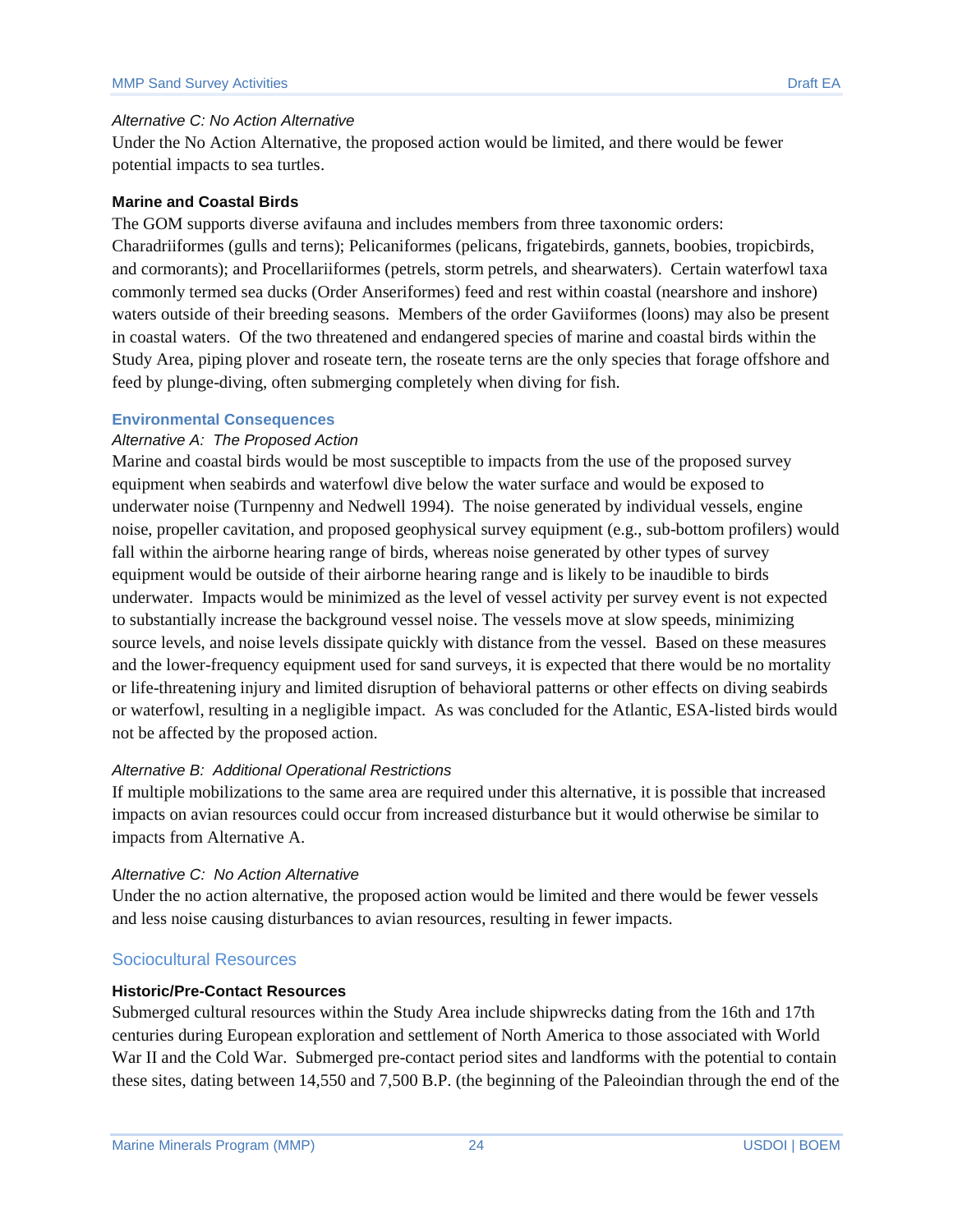Early Archaic culture periods), may also be present within the Study Area, depending on regional landform and sea-level rise variation (Halligan et al. 2016).

Based on the current understanding of sea level rise and the earliest date of human occupation, any existing pre-contact period sites on the OCS would be located in the nearshore zone (< 60 m [197 ft] water depth). Additionally, pre-contact period sites would be most likely found in the vicinity of paleochannels or river terraces that offer the highest potential of site preservation; however, preservation conditions are variable and depend on local geomorphological conditions and the speed of sea-level rise. Current research also indicates that historic period shipwrecks and aircraft could be located within any portion of the Study Area.

#### **Environmental Consequences**

#### *Alternative A: Proposed Action*

Because of the rich maritime history and potential for submerged pre-contact resources in the Study Area, all activities that disturb the seafloor have the potential to impact previously unrecorded cultural resources. Potential impacts on cultural resources resulting from sand survey activities would likely be associated with geological sampling and anchoring. Bottom sampling, coring activities, anchor placement, and anchor dragging across the seafloor have the potential to damage archaeological resources. Areas identified during geophysical surveys as having archaeological resources would be assigned an avoidance buffer zone for all activities. Adherence to mitigation measures, as outlined in Appendix B, ensures that historic and pre-contact period submerged cultural resources would not be impacted.

#### *Alternative B: Additional Operational Restrictions*

Impacts would be similar to those discussed under Alternative A. Due to the potential for multiple surveys occurring in one location, there could be a slight increase in the possibility of anchoring or other seafloor-disturbing activities that could impact submerged cultural resources. As stated above, however, adherence to mitigation measures ensures that submerged cultural resources would not be impacted.

#### *Alternative C: No Action Alternative*

Under the No Action Alternative, limited sand survey activities would be conducted. It is anticipated that any surveys would adhere to similar avoidance mitigations proposed for Alternatives A and B such that impacts to historic or pre-contact period cultural resources would not occur.

#### **Recreational and Commercial Fishing**

The Study Area supports regionally and nationally important commercial and recreational fisheries. Commercial fisheries support not only numerous directly related jobs (fishing crews) but also many indirectly related industries, such as seafood distributors, restaurants, and suppliers of commercial fishing gear. Because the fishing industry is so integrated with local business, these commercial fishing ports often support entire coastal fishing communities.

#### **Environmental Consequences**

#### *Alternative A: Proposed Action*

Potential multiple-use effects on recreational and commercial fishing include short-term displacement of fishing activities and potential damage to fishing equipment. Any physical disturbance in the ocean or on the ocean floor, such as deployment of the vibracore rig, use of a towed system, or anchoring could inadvertently damage submerged fishing equipment and gear. Areas in which commercial and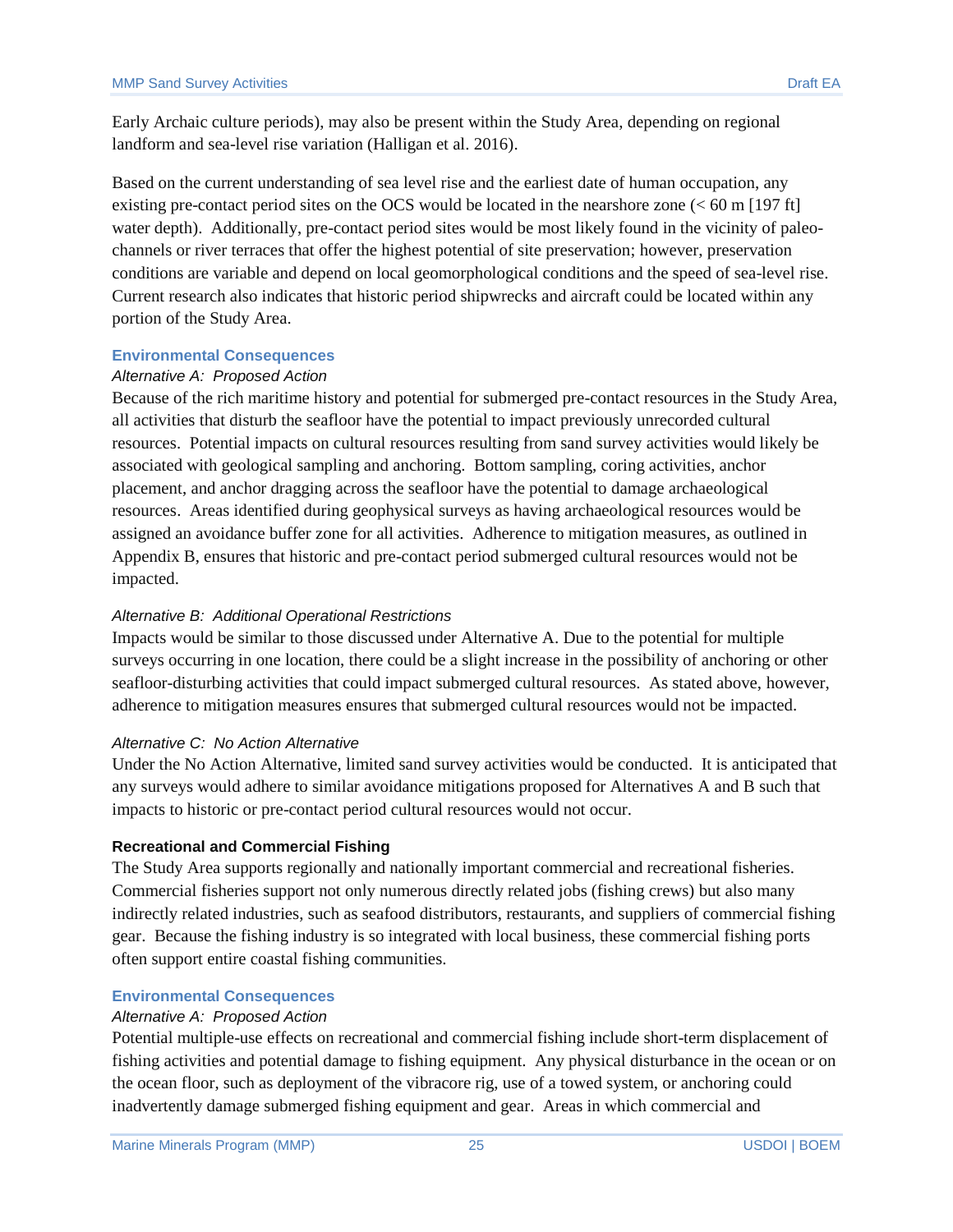recreational fishermen would be temporarily excluded are relatively small in relation to the overall fishing grounds, and required changes to navigation necessary to reach fishing areas are expected to be minimal. BOEM would require survey vessels to report Automatic Information System (AIS) location data realtime, be flagged and use USCG lighting schemes during survey activities, communicate with observed fishing vessels, and avoid fishing gear by a minimum distance. Any effect on fishing would be further minimized to negligible levels with advance public notification through the use of Notices to Mariners and other mitigations (Appendix B).

#### *Alternative B: Additional Operational Restrictions*

Alternative B could increase vessel traffic for sequential surveys, which could add a temporary exclusion of fishermen from fishing grounds. However, these impacts would be short-term and negligible.

#### *Alternative C: No Action Alternative*

Under the No Action Alternative, the proposed action would be limited. There would be fewer impacts on recreational and commercial fishing.

#### **Multiple-Use Conflicts**

Other uses of the Study Area, as identified by the Multipurpose Marine Cadastre (2018 include shipping and marine traffic, commercial traffic from seven deepwater commercial ports, military warning areas, sand and gravel mining, renewable energy development, ocean dredged material disposal, and oil and gas exploration and production. Most of the Study Area is within a military warning area that allows military forces to conduct training and testing activities. Military activities can include various air-to-air, air tosurface, and surface-to-surface Naval fleet training, submarine and antisubmarine training, and Air Force exercises. There are also 26 sites that contain unexploded ordnances, submerged explosives, depth charges, torpedoes, or other obstructions; or that are identified as discontinued dump sites for explosives or other wastes. These hazard areas are distributed across the GOM Study Area, cumulatively covering  $8,943 \text{ km}^2 (3,453 \text{ mi}^2)$  of seafloor. Lastly, an extensive network of wells and pipelines in the GOM support oil and gas exploration and development by carrying oil and gas from offshore to refineries and terminals onshore.

#### **Environmental Consequences**

#### *Alternative A: Proposed Action*

Impacts on other activities in the GOM could occur as a result of the incremental increase in vessel traffic from sand survey vessels, but the effect is expected to be minor and short-term given the limited footprint and duration of the survey activity. The few comparatively small and highly maneuverable survey vessels that would be used during sand survey activities would not measurably increase vessel traffic density or hinder other uses of the OCS. Prior to geological surveys, reconnaissance and coordination would be undertaken in areas known to contain oil and gas infrastructure, including pipelines, to reduce the likelihood of encounter during surveys.

#### *Alternative B: Additional Operational Restrictions*

Under Alternative B, sequential, additional mobilizations and vessel traffic may be needed, which may increase impacts on marine transportation and potentially other uses of the OCS relative to impacts discussed in Alternative A. However, impacts are expected to be short-term and negligible.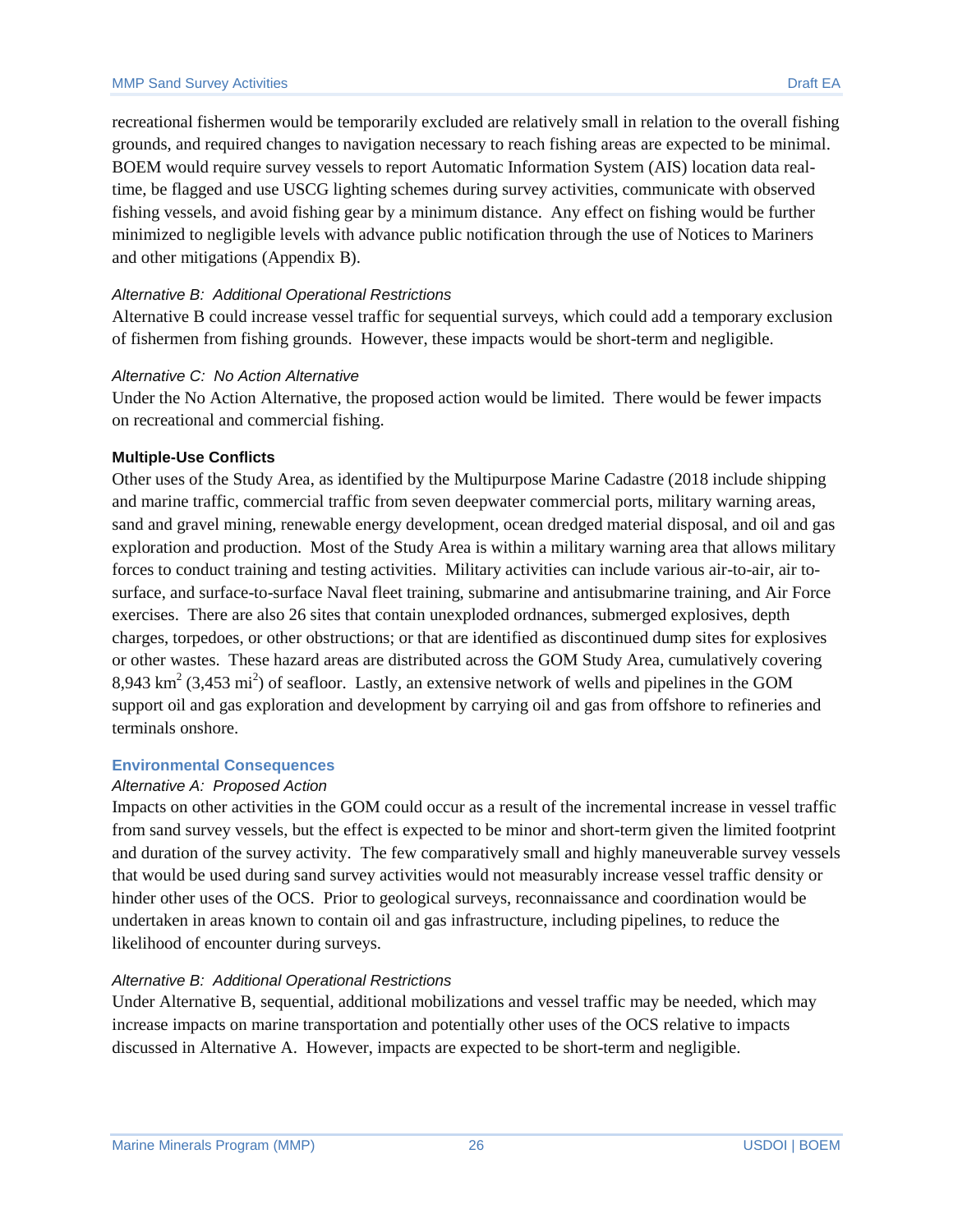#### *Alternative C: No Action Alternative*

Under Alternative C, the proposed action would be limited; therefore, fewer impacts on other uses of the OCS would be anticipated.

## <span id="page-29-0"></span>**3.5 CUMULATIVE EFFECTS**

Cumulative effects as applied in NEPA are an incremental environmental impact of the proposed action relative to other reasonably foreseeable actions (40 CFR § 1508.7); these impacts may result from the accumulation or synergism of effects. The past, present, and reasonably foreseeable future actions that could contribute to cumulative effects in the spatial footprint of the proposed action include those listed below.

- *Oil and Gas*: The GOM has a well-developed industry, while the Atlantic has no current oil and gas activity. Areas of the Atlantic and GOM have been proposed for exploration and development under the 2019-2024 Draft Proposed Program (BOEM 2018).
- *Renewable Energy*: The first commercial wind turbines have been constructed in Rhode Island state waters, and it is possible that further development could occur in Federal waters, particularly those in the Atlantic.
- *Marine Minerals*: Sand dredging for beach nourishment has generally occurred at depths of 10-30 m (33-98 ft) from New Jersey to Florida and Mississippi to Louisiana, and is expected to continue, with possible increases. Sand surveys similar to those proposed here may occur by states, localities, or the Federal agencies such as the U.S. Army Corps of Engineers.
- *Marine Transportation*: Increases in activities, like shipping, are expected to occur.
- *Commercial and Recreational Fishing*: Despite seasonal and regional variation, activities are expected to continue at the same rate since no major changes are anticipated.
- *Military and Space Program*: Current levels of activity in military range complexes and at Federal space facilities are expected to continue at the same rate.
- *Dredged Material Disposal*: Sites used to dispose of material dredged during the maintenance of harbors or ports are expected to continue to be used at the current level.
- *New Cable Infrastructure*: Additional cables could be added to the OCS as the demand increases.

Climate change may result in environmental impacts over the next century, including altered migratory routes and timing for marine mammals and migratory birds; changes in shoreline configuration that could adversely affect sea turtle, shorebird, and seabird nesting beaches that could require increased levels of beach restoration activity and increased use of OCS sand resources; changes in estuaries and coastal habitats due to interactive effects of climate change, development, and pollution; and impacts on calcification in plankton, corals, shellfish, and other marine organisms due to ocean acidification.

Various activities and processes, both natural and anthropogenic, combine to form the sound profile within the ocean, generally referred to as ambient (background) ocean noise (Richardson et al. 1995; Hildebrand 2009). Noise-related impacts associated with the cumulative activities scenario are expected to range from negligible to moderate in the Study Area. Localized, short-term, minor noise impacts might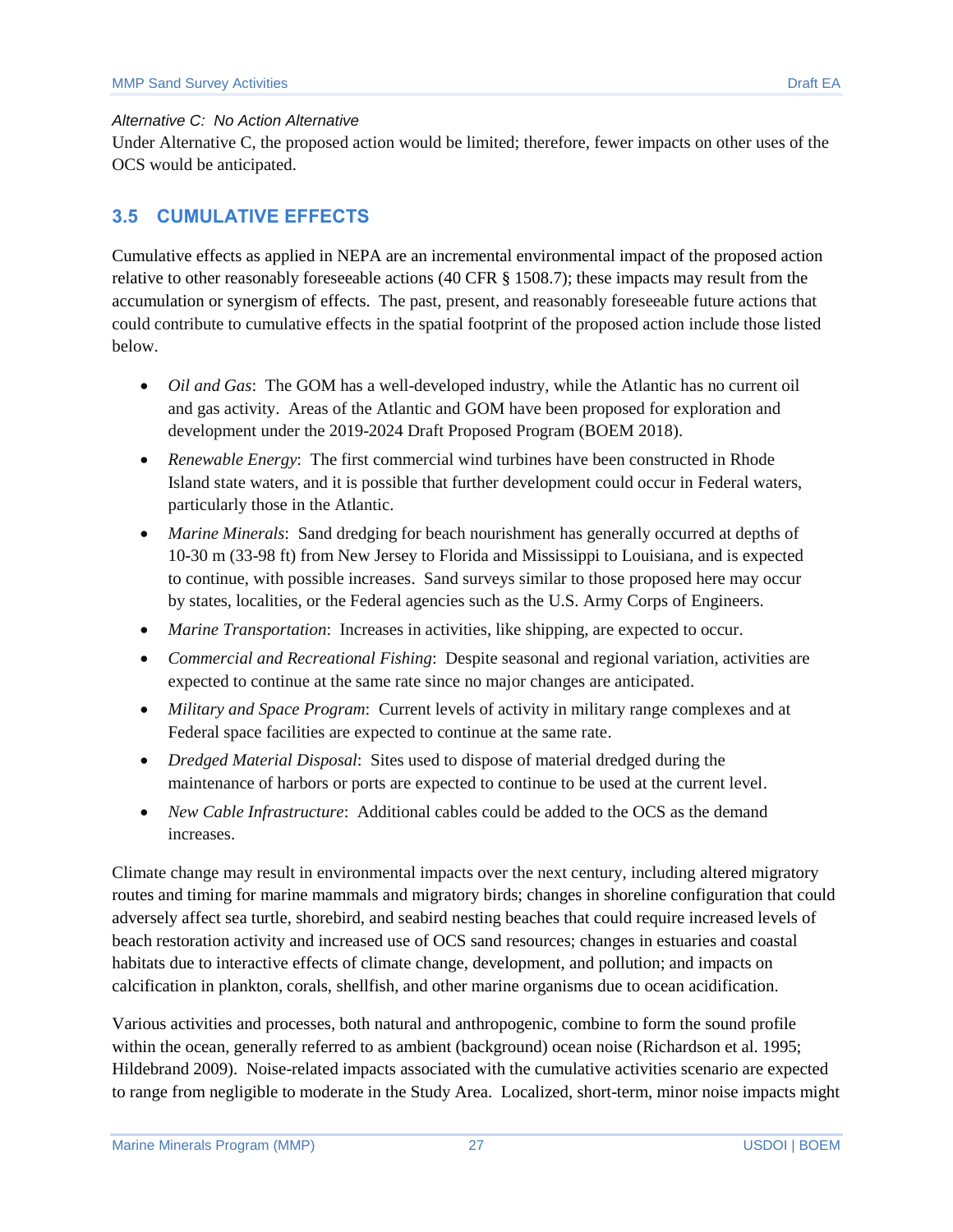be realized in association with specific military activities (e.g., sonars), sand dredging, commercial trawling and dredging, air gun surveys, and shipping traffic; however, applicable mitigation measures (e.g., observation and clearance of safety zones) should minimize noise impacts from these acoustic sources to the extent possible. In this context, active acoustic noise sources and vessel and equipment noise from the proposed action would contribute to overall ambient noise levels within the Study Area, and the application of mitigation measures is expected to maintain acoustic exposure to negligible to minor levels for sensitive marine mammals and sea turtles.

In addition to climate change and noise, vessel traffic, discharges, and seafloor disturbance may also result in cumulative effects with the proposed action. Vessel traffic, including shipping, fishing, and dredging, concentrates around ports located on the Atlantic and GOM. While the proposed action would add to traffic, it would be a negligible incremental impact relative to all marine vessel traffic in a given area. Survey vessels generally operate at slower speeds than most other vessels, which would be expected to reduce impacts. Though small, an increase in vessels leads to an increase risk of collision and fuel spill. If a spill occurred in an area with a sensitive habitat or species (e.g., corals), however, there could be minor impacts depending on other physical and environmental factors. Though vessel discharges, trash, and debris may be released into offshore waters, regulations and mitigations are expected to minimize impacts to a negligible level. Seafloor habitat and resources (especially archaeological) may be impacted by disruptions like anchors, dredging, and storms. BOEM's proposed seafloor-disturbing activities would not occur in sensitive habitats or archaeological sites because typically geophysical surveys are conducted initially with geological samples then selected to avoid impacts to cultural resources. Moreover, BOEM would require strict clearance and avoidance requirements to ensure that sensitive bottom habitats and cultural resources are not otherwise affected. The incremental impact of the proposed action on seafloor resources in context of the cumulative activities scenario would be negligible.

## <span id="page-30-0"></span>**4 Consultation and Coordination**

BOEM notified potentially interested parties of the availability of this EA using a contact list that BOEM maintains for similar projects in the Atlantic and Gulf of Mexico regions. Coordination and correspondence for all environmental compliance is compiled in Appendix D.

The **Coastal Zone Management Act** (CZMA; 16 U.S.C. §§ 1451 *et seq*.) was enacted to protect the coastal environment from increasing demands associated with commercial, industrial, recreational, and residential uses, including Federal and State development. If an activity would have direct, indirect, or cumulative effects, the activity is subject to Federal consistency. Federal agency activities must be "consistent to the maximum extent practicable" with relevant enforceable policies of a State's federally approved coastal management programs (15 CFR part 930 subpart C). In accordance with these requirements, BOEM is preparing Consistency Determinations for 18 affected states describing potential impacts on their coastal zones from implementing the proposed action.

BOEM initiated an informal consultation with NMFS and the U.S. Fish and Wildlife Service pursuant to Section 7 of the **Endangered Species Act** (ESA) and implementing regulations (50 CFR part 402). BOEM determined that the proposed action is not likely to adversely affect or will have no effect on listed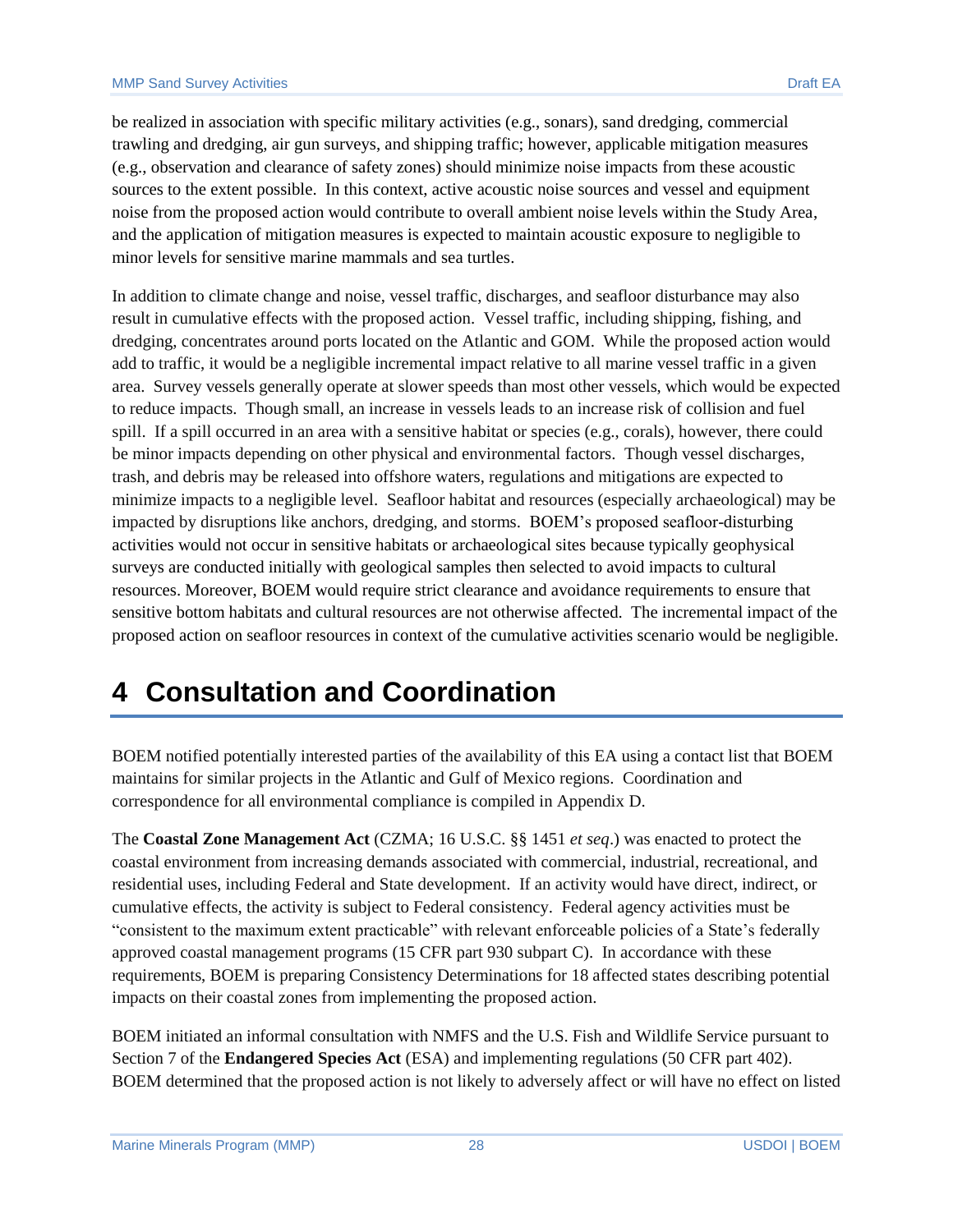species and their critical habitats. This EA and associated mitigation suite will be used to support informal Section 7 consultations in lieu of preparing a separate Biological Assessment.

BOEM determined that the proposed action may affect EFH, which is defined as "those waters and substrate necessary to fish for spawning, breeding, feeding or growth to maturity" under Section 305 of the **Magnuson-Stevens Fishery Conservation and Management Act** (MSFCMA). BOEM has initiated consultation with NMFS regarding potential effects on EFH in accordance with 50 CFR part 600, using this EA, along with the EFH Assessment in Appendix C, to facilitate the consultation.

In accordance with the **National Historic Preservation Act** (NHPA; 16 U.S.C. § 470), Federal agencies are required to consider the effect of their undertakings on historic properties. BOEM, pursuant to 36 CFR § 800.4(g), prepared a Finding of No Historic Properties Affected document (Appendix E). The Finding explains the undertaking in more detail with regard to historic properties and provides BOEM's rationale for choosing the area of potential affect, the archaeological identification efforts that will be conducted prior to any bottom disturbance, and the mitigation measures that will be in place to ensure that historic properties are not affected during bottom-disturbing activities. Letters and a copy of the Finding will be sent to the Advisory Council on Historic Properties, State Historic Preservation Officers, and Federally or State-recognized Tribes, requesting comments and concurrence with the determination. To satisfy the public participation requirement of the Section 106 process (36 CFR  $\S$  800.2(d)(2)), BOEM will post the Finding to its website and a notice in the *Federal Register*.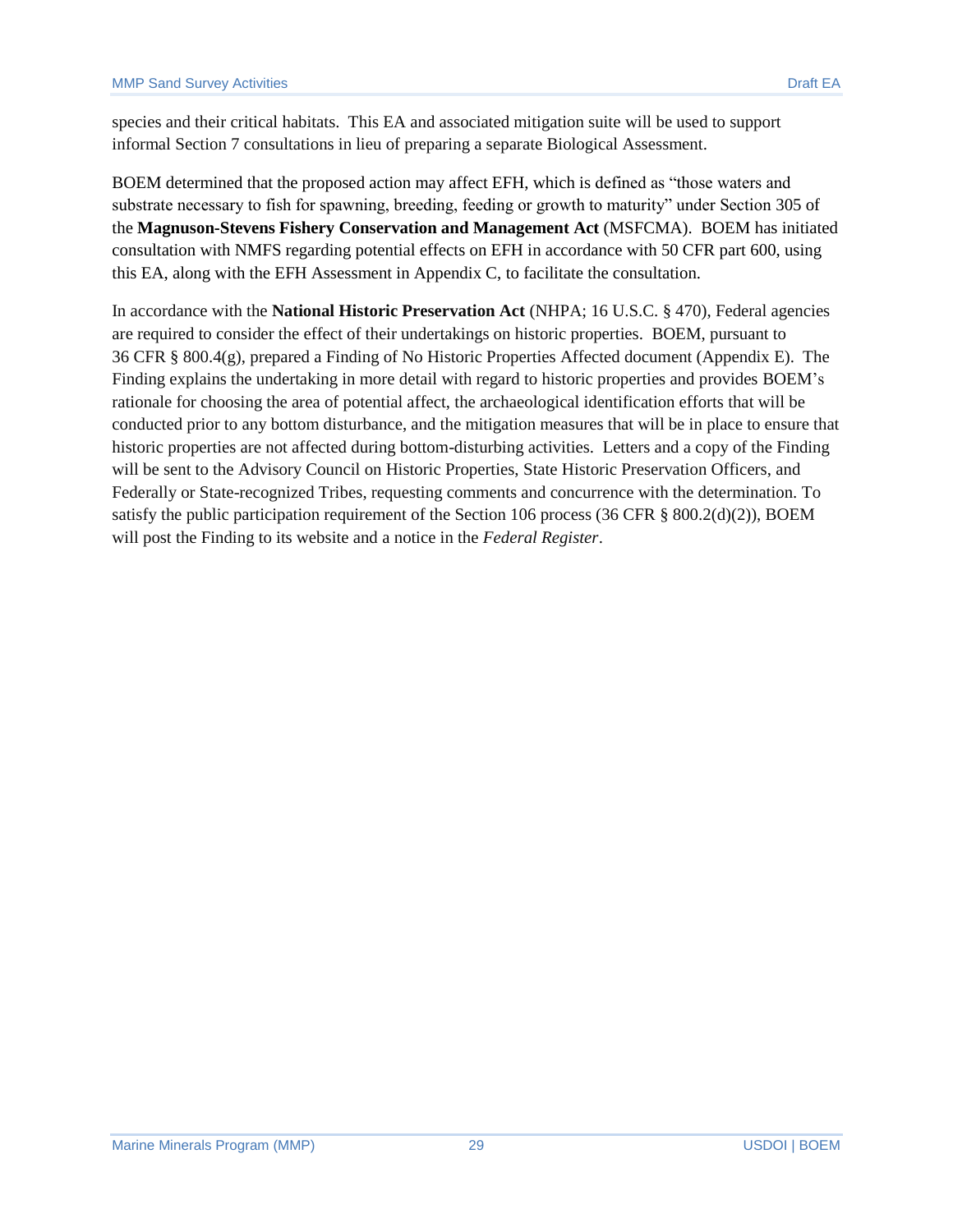## <span id="page-32-0"></span>**5 References**

- Buchanan, R.A., R. Fechhelm, P. Abgrall, and A.L. Lang. 2011. Environmental impact assessment of electromagnetic techniques used in oil & gas exploration & production. LGL Project No. SA1084. 132 pp. + app. Internet website: [http://www.seaturtle.org/pdf/ocr/BuchananRA\\_2011\\_](http://www.seaturtle.org/pdf/ocr/BuchananRA_2011_)  [Environmentalimpactassessmentofelec.pdf.](http://www.seaturtle.org/pdf/ocr/BuchananRA_2011_)
- Bureau of Ocean Energy Management (BOEM). 2018. 2019–2024 National outer continental shelf oil and gas leasing: Draft proposed program. Sterling, VA. January 2018. 264 pp. + apps.
- BOEM. 2017. Gulf of Mexico OCS proposed geological and geophysical activities: Western, Central, and Eastern Planning Areas; final programmatic environmental impact statement. 4 vols. U.S. Dept. of the Interior, Minerals Management Service, Gulf of Mexico OCS Region, New Orleans, LA. OCS EIS/EA BOEM 2017-051.
- BOEM. 2014a. Atlantic OCS proposed geological and geophysical activities: Mid-Atlantic and South Atlantic Planning Areas; final programmatic environmental impact statement. 3 vols. U.S. Dept. of the Interior, Minerals Management Service, Gulf of Mexico OCS Region, New Orleans, LA. OCS EIS/EA BOEM 2014-001.
- BOEM. 2014b. Proposed geophysical and geological activities in the Atlantic OCS to identify sand resources and borrow areas: North Atlantic, Mid-Atlantic, and South Atlantic-Straits of Florida Planning Areas; final environmental assessment. U.S. Dept. of the Interior, Minerals Management Service, Gulf of Mexico OCS Region, Herndon, VA. OCS EIS/EA BOEM 2013-219.
- BOEM. 2013. Geological and geophysical (G&G) surveys regulatory authority. Internet website: [http://www.boem.gov/Oil-and-Gas-Energy-Program/GOMR/G-and-G-Regulatory-Authority-](http://www.boem.gov/Oil-and-Gas-Energy-Program/GOMR/G-and-G-Regulatory-Authority-Information-Sheet.aspx)[Information-Sheet.aspx.](http://www.boem.gov/Oil-and-Gas-Energy-Program/GOMR/G-and-G-Regulatory-Authority-Information-Sheet.aspx) Accessed July 29, 2015.
- Brooks, J.M., ed. 1991. Mississippi-Alabama continental shelf ecosystem study: Data summary and synthesis. Volume I: Executive summary and Volume II: Technical report. U.S. Dept. of the Interior, Minerals Management Service, Gulf of Mexico OCS Region, New Orleans, LA. OCS Study MMS 91-0062 and 91-0063. 43 and 368 pp., respectively.
- California State Lands Commission (CSLC). 2013. Mitigated negative declaration, low energy offshore geophysical permit program uUpdate. Public Draft July 2013. Internet website: [http://www.slc.ca.gov/division\\_pages/DEPM/DEPM\\_Programs\\_and\\_Reports/Low-](http://www.slc.ca.gov/division_pages/DEPM/DEPM_Programs_and_Reports/Low-Energy_Geophysical_Program/Low-Energy_Geophysical_Program.html)[Energy\\_Geophysical\\_Program/Low-Energy\\_Geophysical\\_Program.html.](http://www.slc.ca.gov/division_pages/DEPM/DEPM_Programs_and_Reports/Low-Energy_Geophysical_Program/Low-Energy_Geophysical_Program.html) Accessed November 6, 2013.
- Chittenden, M.E. and J.D. Mc Eachran. 1976. Composition, ecology, and dynamics of demersal fish communities on the northwestern Gulf of Mexico Continental shelf, with a similar synopsis for the entire Gulf. Texas A&M University Sea Grant Publication TAMU-SG-76-298.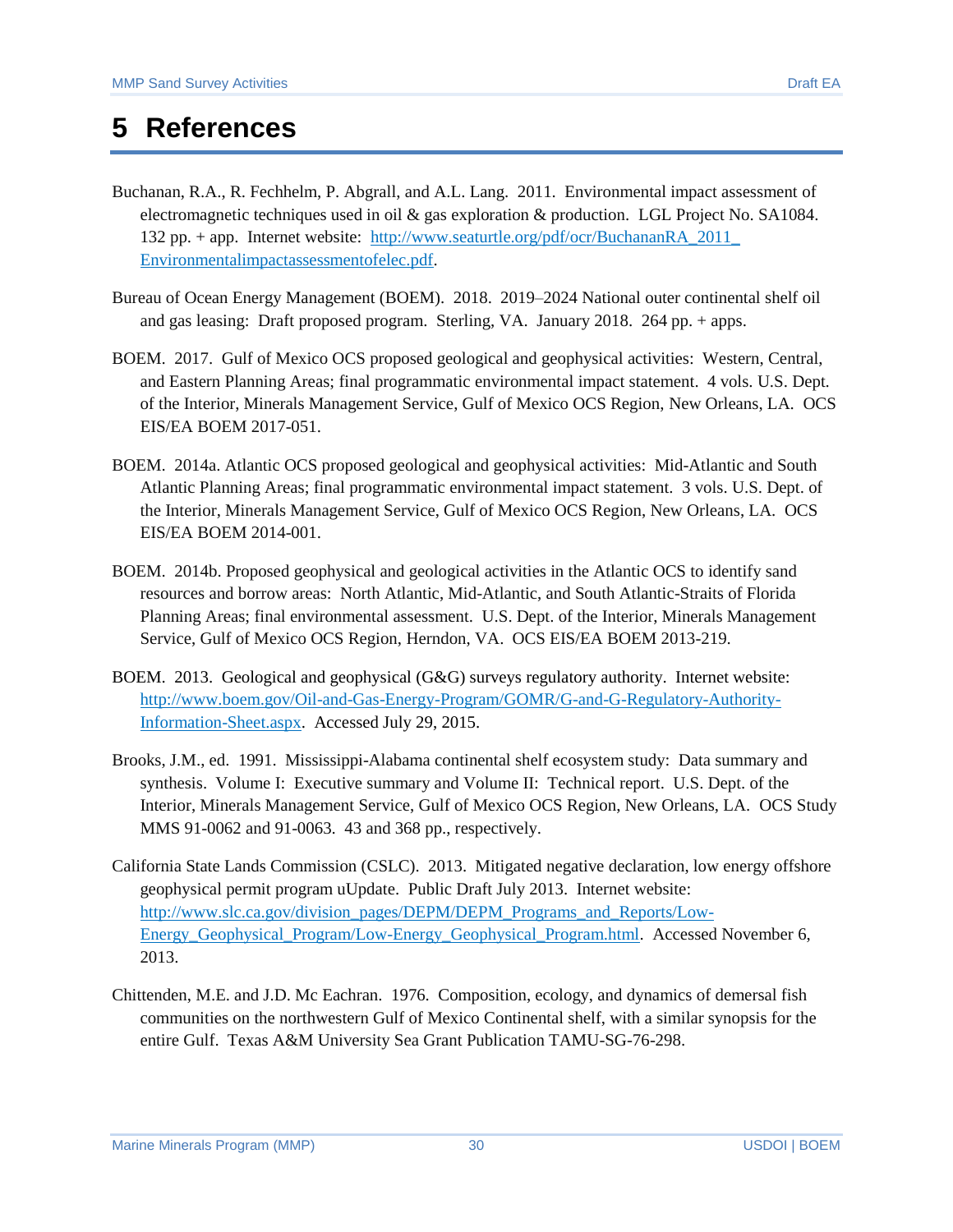- Crocker, S.E. and F.D. Fratantonio. 2016. Characteristics of sounds emitted during high-resolution marine geophysical surveys. Naval Undersea Warfare Center Division. Newport, RI. NUWC-NPT Technical Report 12,203.
- Darnell, R.M. and J.A. Kleypas. 1987. Eastern Gulf shelf bio-atlas: A study of the distribution of demersal fishes and penaeid shrimp of soft bottom of the continental shelf from the Mississippi River Delta to the Florida Keys. U.S. Dept. of the Interior, Minerals Management Service, Gulf of Mexico OCS Region, New Orleans, LA. OCS Study MMS 86-0041.
- Darnell, R.M., R.E. Defenbaugh, and D. Moore. 1983. Northwestern Gulf shelf bio-atlas: A study of the distribution of demersal fishes and penaeid shrimp of soft bottoms of the continental shelf from the Rio Grande to the Mississippi River Delta. U.S. Dept. of the Interior, Minerals Management Service, Gulf of Mexico OCS Region, New Orleans, LA. Open File Report 82-04.
- Davis, R.W. and G.S. Fargion. 1996. Distribution and abundance of cetaceans in the north-central and western Gulf of Mexico: Final report. Volume II: Technical report. U.S. Dept. of the Interior, Minerals Management Service, Gulf of Mexico OCS Region, New Orleans, LA. OCS Study MMS 96-0027. 357 pp.
- GMFMC. 2016. 5-year review of Essential Fish Habitat requirements, final report. Tampa, FL.
- Halligan, J.J., M.R. Waters, A. Perrotti, I.J. Owens, J.M. Feinberg, M.D. Bourne, B. Fenerty, B. Winsborough, D. Carlson, D.C. Fisher, and T.W. Stafford. 2016. Pre-Clovis occupation 14,550 years ago at the Page-Ladson site, Florida, and the peopling of the Americas. Science advances, 2(5), p.e1600375.
- Hawkins, A.D. and A.N. Popper. 2016. A sound approach to assessing the impact of underwater noise on marine fishes and invertebrates. ICES Journal of Marine Science: Journal du Conseil, fsw205.
- Hildebrand, J.A. 2009. Anthropogenic and natural sources of ambient noise in the ocean. Marine Ecology Progress Series 395:5-20. Internet website: [http://www.int-res.com/articles/theme/](http://www.int-res.com/articles/theme/‌m395p005.pdf) [m395p005.pdf.](http://www.int-res.com/articles/theme/‌m395p005.pdf)
- Hilton, M.J. and P. Hesp. 1996. Determining the limits of beach-nearshore sand systems and the impact of offshore coastal sand mining. Journal of Coastal Research 12(2):496-519.
- Jefferson, T.A., M.A. Webber, and R.L. Pitman. 2008. Marine mammals of the world: A comprehensive guide to their identification. Amsterdam: Elsevier. 573 pp.
- Marine Cadastre. 2018. Data registry. Internet website: [http://www.MarineCadastre.gov/data/.](http://www.marinecadastre.gov/data/) Accessed November 10, 2018.
- Miller, G.S., M.J. McCormick, J.H. Saylor, C.R. Murthy, and A.R. Rao. 2002. Temporal and spatial variability of the resuspension coastal plume in southern Lake Michigan inferred from ADCP backscatter. [Verhandlungen des Internationalen Verein Limnologie](http://www.speciation.net/Database/Journals/Verhandlungen-des-Internationalen-Verein-Limnologie-;i2275) 28:513-518.
- Minerals Management Service (MMS). 2004. Geological and geophysical exploration for mineral resources on the Gulf of Mexico Outer Continental Shelf; final programmatic environmental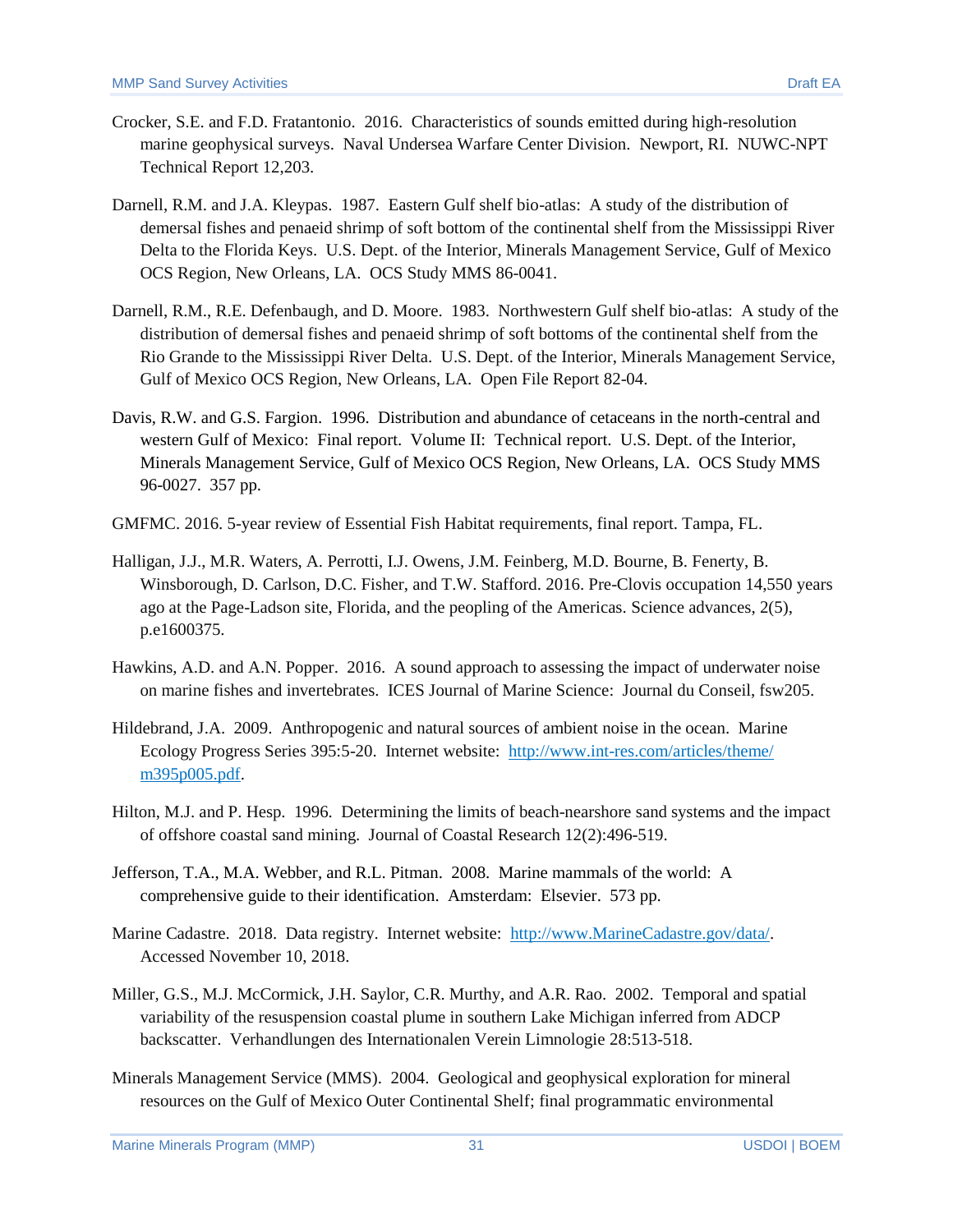assessment. U.S. Dept. of the Interior, Minerals Management Service, Gulf of Mexico OCS Region, New Orleans, LA. OCS EIS/EA MMS 2004-054.

- National Marine Fisheries Service (NMFS). 2018. New voluntary right whale speed restriction zone off Virginia. Internet website: [https://www.greateratlantic.fisheries.noaa.gov/mediacenter/2018/01/](https://www.greateratlantic.fisheries.noaa.gov/mediacenter/2018/01/%2031_new_VA_voluntary_‌right_‌whale_speed_restriction_zone.html?utm_medium=email&utm_source=govdelivery)  31 new VA voluntary right whale speed restriction zone.html?utm\_medium=email&utm\_source=govdelivery. Accessed January 31, 2018.
- NMFS. 2017a. Final amendment 10 to the 2006 consolidated Atlantic highly migratory species fishery management plan: Essential Fish Habitat.National Oceanic and Atmospheric Administration, National Marine Fisheries Service, Office of Sustainable Fisheries, Highly Migratory Species Management Division, Silver Spring, MD.
- NMFS. 2017b. Loggerhead turtle (*Caretta caretta*). Internet website: [http://www.nmfs.noaa.gov/pr/](http://www.nmfs.noaa.gov/pr/‌species/turtles/loggerhead.html) [species/turtles/loggerhead.html.](http://www.nmfs.noaa.gov/pr/‌species/turtles/loggerhead.html) Accessed December 27, 2017.
- NMFS. 2017c. North Atlantic right whale (*Eubalaena glacialis*): Western Atlantic stock. Internet website: [http://www.nmfs.noaa.gov/pr/sars/species.htm#largewhales.](http://www.nmfs.noaa.gov/pr/sars/species.htm#largewhales) February 2017.
- NMFS. 2016. Green turtle (*Chelonia mydas*). Internet website: [http://www.nmfs.noaa.gov/pr/species/](http://www.nmfs.noaa.gov/pr/species/‌turtles/green.html) [turtles/green.html.](http://www.nmfs.noaa.gov/pr/species/‌turtles/green.html) Accessed December 27, 2017.
- NMFS. 2015. Recovery outline: Pillar coral, rough cactus coral, lobed star coral, mountainous star coral, boulder star coral. U.S. Dept. of Commerce, National Marine Fisheries Service, NOAA Fisheries Protected Resources. Internet website: [http://sero.nmfs.noaa.gov/protected\\_resources/](http://sero.nmfs.noaa.gov/protected_resources/‌coral/‌documents/‌recovery_outline.pdf) [coral/documents/recovery\\_outline.pdf.](http://sero.nmfs.noaa.gov/protected_resources/‌coral/‌documents/‌recovery_outline.pdf)
- National Oceanic and Atmospheric Administration (NOAA). 2016. Technical guidance for assessing the effects of anthropogenic sound on marine mammal hearing: Underwater acoustic thresholds for onset of permanent and temporary threshold shifts. U.S. Dept. of Commerce, National Oceanic and Atmospheric Administration. NOAA Technical Memorandum NMFS-OPR-55. 178 pp.
- NOAA. 2013. Final programmatic environmental assessment for the Office of Coast Surveys Hydrographic Survey Projects. U.S. Dept. of Commerce, National Oceanic and Atmospheric Administration, National Ocean Service, Office of Coast Surveys. May 2013. 128 pp.
- New England Fishery Management Council (NEFMC). 2017. Final: Omnibus essential fish habitat Amendment 2.
- National Science Foundation and U.S. Dept. of the Interior, Geological Survey (NSF and USGS). 2011. Final programmatic environmental impact statement/overseas environmental impact statement for marine seismic research funded by the National Science Foundation or conducted by the U.S. Geological Survey. June 2011. 514 pp.

Popper, A.N. and R.R. Fay. 2011. Rethinking sound detection by fishes. Hearing Research 273:25-36.

Marine Minerals Program (MMP) 32 USDOI | BOEM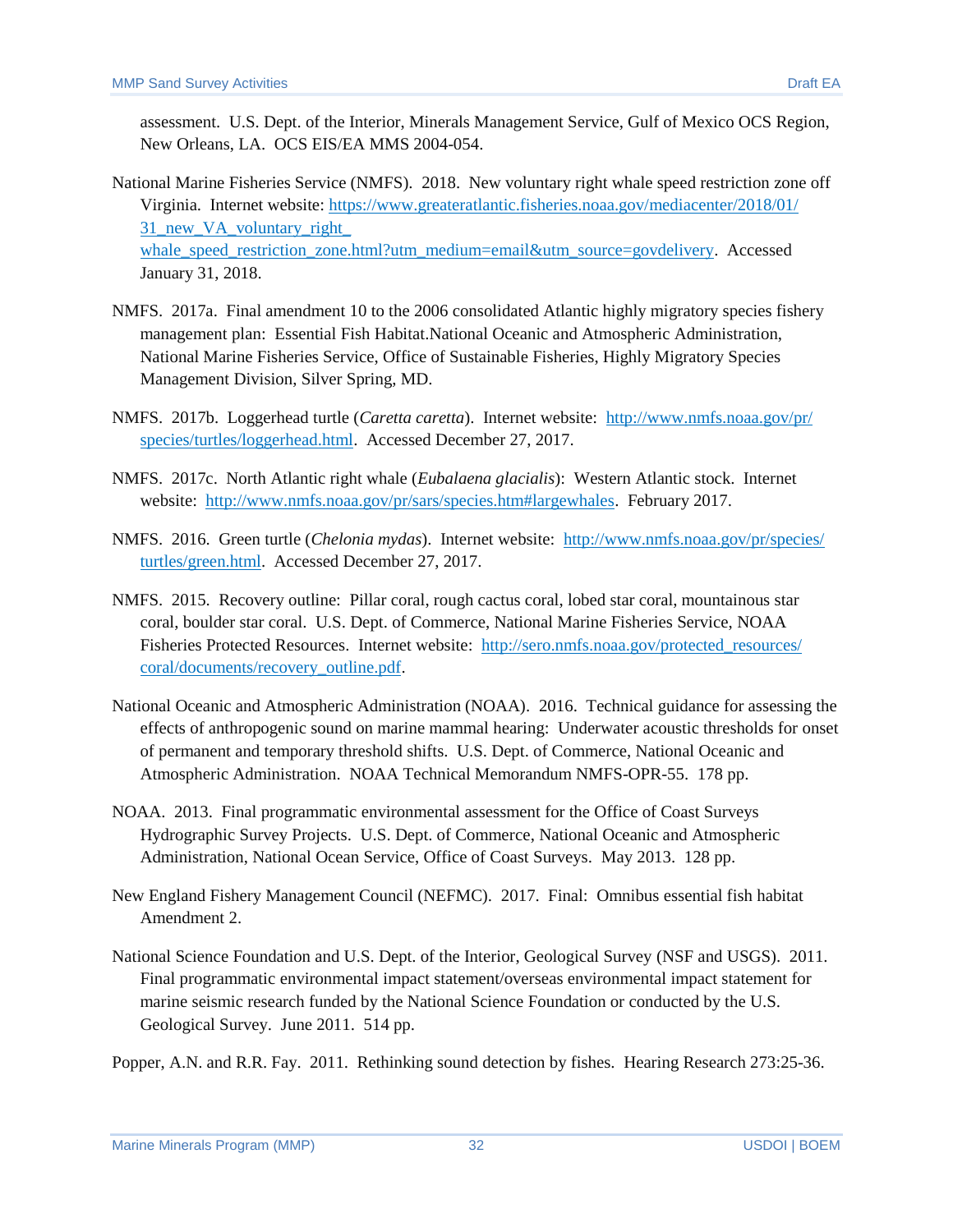- Reiser, C.M, D.W. Funk, R. Rodrigues, and D. Hannay, eds. 2011. Marine mammal monitoring and mitigation during marine geophysical surveys by Shell Offshore, Inc. in the Alaskan Chukchi and Beaufort seas, July–October 2010: 90-day report. LGL Report P1171E–1. Report from LGL Alaska Research Associates Inc., Anchorage, AK, and JASCO Applied Sciences, Victoria, BC for Shell Offshore Inc, Houston, TX. U.S. Dept. of Commerce, National Marine Fisheries Service, Silver Spring, MD, and U.S. Dept. of the Interior, Fish and Wildlife Service, Anchorage, AK. 240 pp. + apps.
- Richardson, W.J., C.R. Greene, Jr., C.I. Malme, and D.H. Thomson. 1995. Marine mammals and noise. San Diego, CA: Academic Press. 576 pp.
- Rhoads, D.C. and D.K. Young. 1970. The influence of deposit-feeding organisms on sediment stability and community trophic structure. Journal of Marine Research 28:150-178.
- Rowe, G.T. and M.C. Kennicutt II. 2001. Deepwater program: Northern Gulf of Mexico continental slope habitat and benthic ecology. Year I: Interim report. U.S. Dept. of the Interior, Minerals Management Service, Gulf of Mexico OCS Region, New Orleans, LA. OCS Study MMS 2001-091. 158 pp.
- Samuel, Y., S.J. Morreale, C.W. Clark, C.H. Greene, and M.E. Richmond. 2005. Underwater, low frequency noise in coastal sea turtle habitat. Journal of the Acoustical Society of America 117(3):1465-1472.
- Schroeder, W.W. 2000. Shelf hard bottom habitats. In: Schroeder, W.W. and C.F. Wood, eds. Physical/Biological Oceanographic Integration Workshop for De Soto Canyon and Adjacent Shelf, October 19-21, 1999. U.S. Dept. of the Interior, Minerals Management Service, Gulf of Mexico OCS Region, New Orleans, LA. OCS Study MMS 2000-074. Pp. 67-71.
- Southall, B.L., A.E. Bowles, W.T. Ellison, J.J. Finneran, R.L. Gentry, C.R. Greene, Jr., D. Kastak, D.R. Ketten, J.H. Miller, P.E. Natchigall, W.J. Richardson, J.A. Thomas, and P.L. Tyack. 2007. Marine mammal noise exposure criteria: Initial scientific recommendations. Aquatic Mammals 33:411-521.
- Switzer, T.S., E.J. Chesney, and D.M. Baltz. 2006. Explorating temporal and spatial variability in nekton community structure in the northern Gulf of Mexico: Unraveling the potential influence of hypoxia. Proceedings of the 57th Gulf and Caribbean Fisheries Institute. Pp. 699-715.
- TRC Environmental Corporation. 2012. Inventory and analysis of archaeological site occurrence on the Atlantic outer continental shelf. U.S. Dept. of the Interior, Bureau of Ocean Energy, Gulf of Mexico OCS Region, New Orleans, LA. OCS Study BOEM 2012-008. 324 pp.
- Turnpenny, A.W.H. and J.R. Nedwell. 1994. The effects on marine fish, diving mammals and birds of underwater sound generated by seismic surveys. Fawley Aquatic Research laboratories Ltd. FCR 089/94. October 1994. 40 pp.
- Vittor, B.A. 2000. Benthic macroinfauna of the northeastern Gulf of Mexico OCS, near De Soto Canyon. In: Schroeder, W.W. and C.F. Wood, eds. Physical/Biological Oceanographic Integration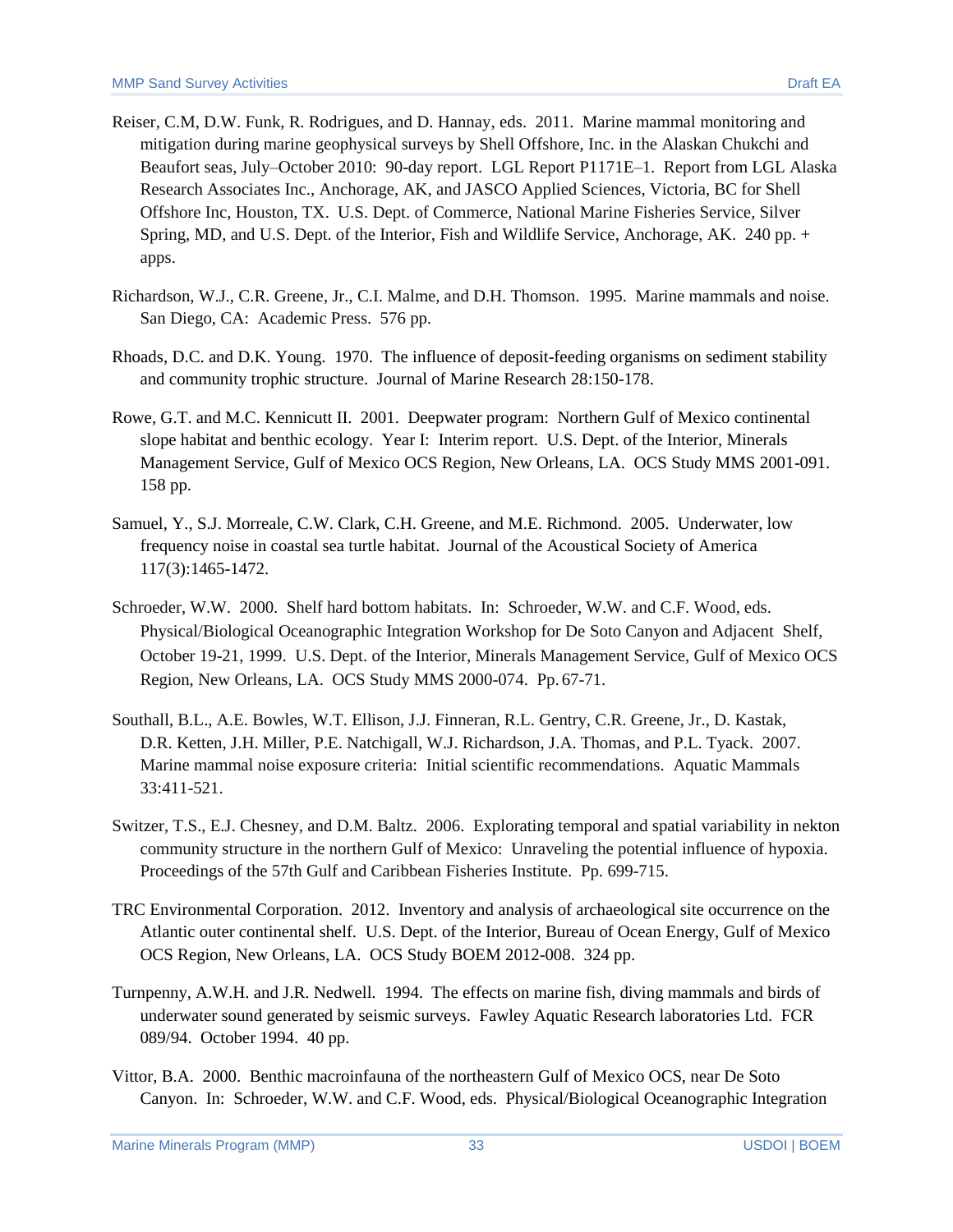Workshop for the De Soto Canyon and Adjacent Shelf, October 19-21, 1999. U.S. Dept. of the Interior, Minerals Management Service, Gulf of Mexico OCS Region, New Orleans, LA. OCS Study MMS 2000-074. Pp. 72-83.

- Wale, M.A., S.D. Simpson and A.N. Radford. 2013. Size-dependent physiological responses of shore crabs to single and repeated playback of ship noise. Biology Letters 9(2):20121194.
- Waring, G.T., E. Josephson, K. Maze-Foley, and P.E. Rosel. 2010. U.S. Atlantic and Gulf of Mexico marine mammal stock assessments – 2010. U.S. Dept. of Commerce, NOAA Technical Memorandum NMFS-NE-219. 598 pp.
- Waring, G.T., E. Josephson, K. Maze-Foley, and P.E. Rosel. 2014. U.S. Atlantic and Gulf of Mexico marine mammal stock assessments – 2013. U.S. Dept. of Commerce, NOAA Technical Memorandum NMFS-NE-228. 464 pp.
- Waring, G.T., E. Josephson, K. Maze-Foley, and P.E. Rosel. 2015. U.S. Atlantic and Gulf of Mexico marine mammal stock assessments – 2014. U.S. Dept. of Commerce, NOAA Technical Memorandum NMFS-NE-231. 361 pp.
- Waring, G.T., E. Josephson, K. Maze-Foley, and P.E. Rosel. 2016. U.S. Atlantic and Gulf of Mexico marine mammal stock assessments – 2015. U.S. Dept. of Commerce, NOAA Technical Memorandum NMFS-NE-238. 512 pp.
- Würsig, B., T.A. Jefferson, and D.J. Schmidly. 2000. The marine mammals of the Gulf of Mexico. College Station, TX: Texas A&M University Press. 232 pp.

## <span id="page-36-0"></span>**6 List of Preparers and Reviewers**

Jessica Mallindine, Marine Biologist, Gulf of Mexico OCS Region Deena Hansen, Oceanographer, BOEM Headquarters Douglas Piatkowski, Physical Scientist, BOEM Headquarters Brandi Carrier, Archaeologist, BOEM Headquarters Doug Jones, Archaeologist, Gulf of Mexico OCS Region Leighann Brandt, Coastal Geologist, BOEM Headquarters Jennifer Bucatari, Ph.D., Biological Oceanographer, BOEM Headquarters Bridgette Duplantis, Environmental Scientist, Gulf of Mexico OCS Region Michelle Nannen, Environmental Scientist, Gulf of Mexico OCS Region Paul Knorr, Ph.D., Geologist, BOEM Headquarters Jake Levenson, Marine Biologist, BOEM Headquarters Stan Labak, Acoustician, BOEM Headquarters Michael Miner, Ph.D., Geologist, Gulf of Mexico OCS Region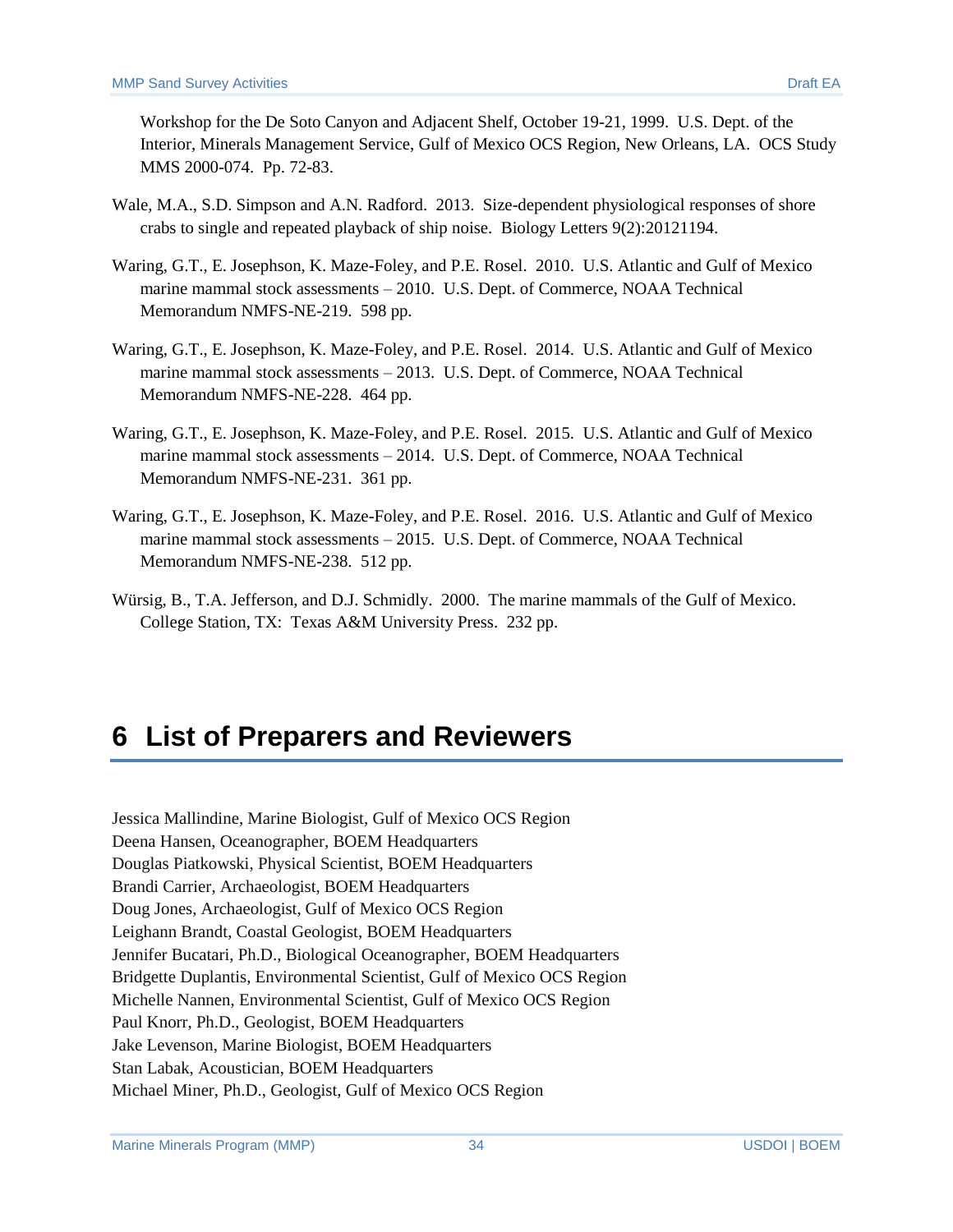Deborah Miller, Technical Editor, Gulf of Mexico OCS Region Arie Kaller, Unit Supervisor, Gulf of Mexico OCS Region Tershara Matthews, Unit Supervisor, Gulf of Mexico OCS Region Helen Rucker, Chief, Environmental Assessment Section, Gulf of Mexico OCS Region Stephen Vorkoper, Attorney-advisor, BOEM Headquarters Jeffrey Reidenauer, Marine Minerals Division Chief, BOEM Headquarters Geoffrey Wikel, Branch of Environmental Coordination Chief, BOEM Headquarters

## <span id="page-37-0"></span>**7 Appendices**

- <span id="page-37-1"></span>**A – DESCRIPTION OF EQUIPMENT**
- <span id="page-37-2"></span>**B –SURVEY REQUIREMENTS AND MITIGATION MEASURES**
- <span id="page-37-3"></span>**C – ESSENTIAL FISH HABITAT ASSESSMENT**